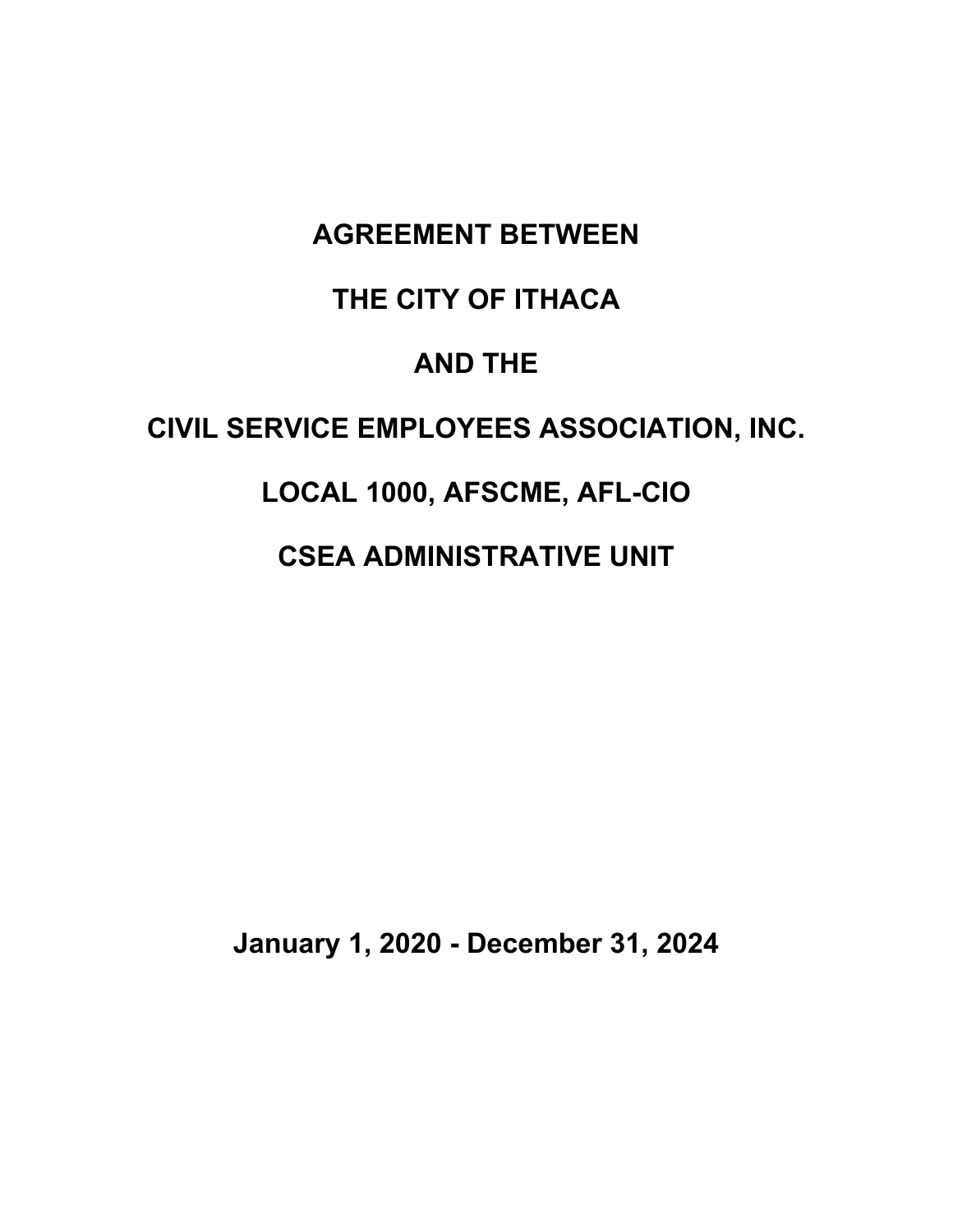# TABLE OF CONTENTS

| <b>ARTICLE I</b>     | Recognition                              | $\overline{4}$ |
|----------------------|------------------------------------------|----------------|
| <b>ARTICLE II</b>    | <b>Management Rights</b>                 | 5              |
| <b>ARTICLE III</b>   | <b>Reciprocal Rights</b>                 | 5              |
| <b>ARTICLE IV</b>    | Labor-Management Committees              | $\overline{7}$ |
| <b>ARTICLE V</b>     | Compensation                             | $\overline{7}$ |
| <b>ARTICLE VI</b>    | Work Day, Work Week, Overtime            | 10             |
| <b>ARTICLE VII</b>   | <b>Seniority and Float Operator</b>      | 12             |
| <b>ARTICLE VIII</b>  | Holidays                                 | 13             |
| <b>ARTICLE IX</b>    | Vacation                                 | 15             |
| <b>ARTICLE X</b>     | Leaves: Sick, Personal and Parenting     | 16             |
| <b>ARTICLE XI</b>    | <b>Sick Leave Bank</b>                   | 20             |
| <b>ARTICLE XII</b>   | <b>Bereavement Leave</b>                 | 21             |
| <b>ARTICLE XIII</b>  | Jury Duty and Required Court Appearances | 22             |
| <b>ARTICLE XIV</b>   | <b>Retirement System</b>                 | 23             |
| <b>ARTICLE XV</b>    | <b>Health Insurance</b>                  | 23             |
| <b>ARTICLE XVI</b>   | <b>Wellness Program</b>                  | 24             |
| <b>ARTICLE XVII</b>  | <b>Performance Reviews</b>               | 26             |
| <b>ARTICLE XVIII</b> | Mileage Reimbursement and Parking        | 26             |
| <b>ARTICLE XIX</b>   | <b>Educational Assistance</b>            | 26             |
| <b>ARTICLE XX</b>    | Job Title Re-allocation                  | 27             |
| <b>ARTICLE XXI</b>   | Out-of-Title Work                        | 28             |
| <b>ARTICLE XXII</b>  | <b>Grievance Procedure</b>               | 28             |
| <b>ARTICLE XXIII</b> | <b>Disciplinary Procedure</b>            | 30             |
|                      |                                          |                |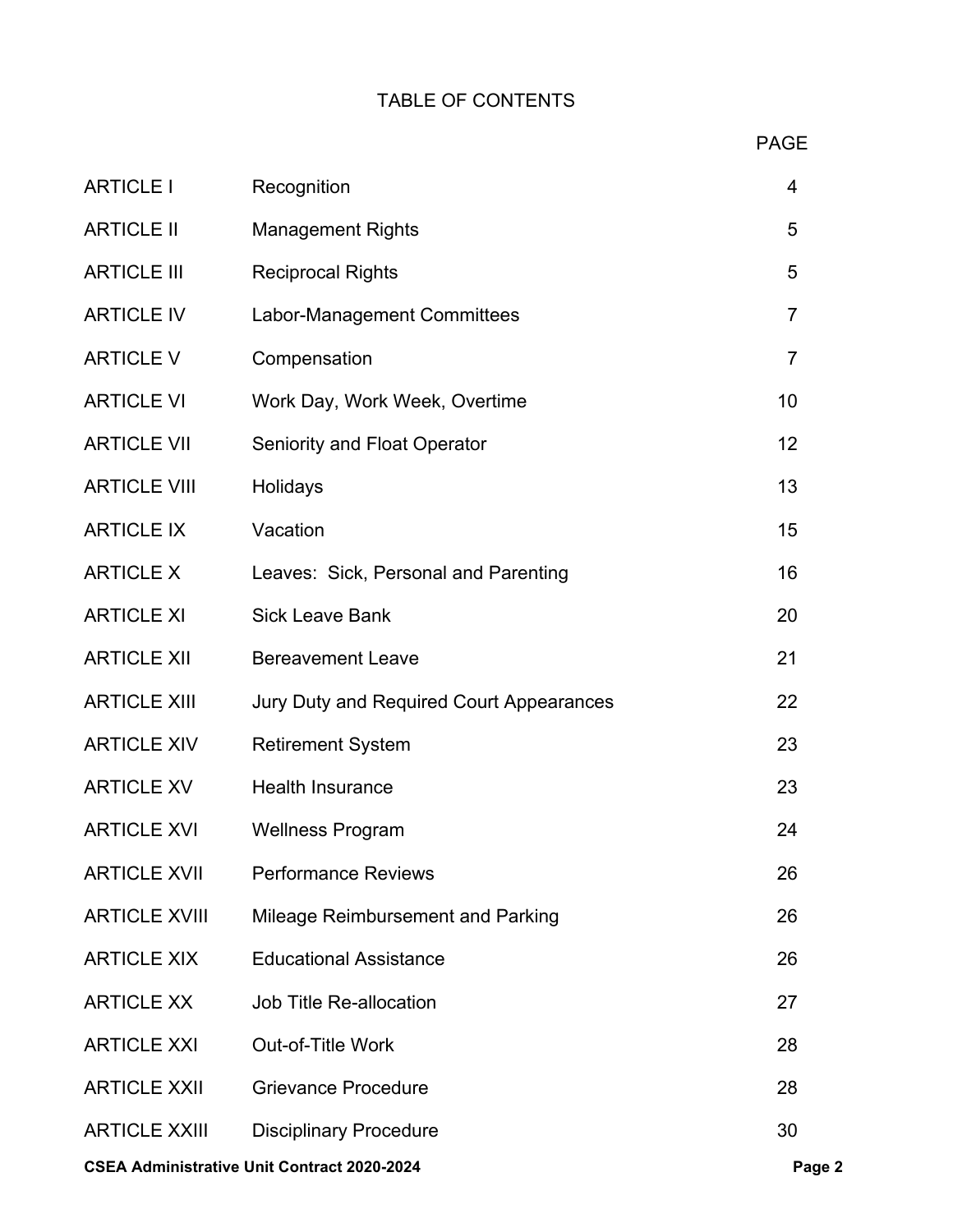| <b>ARTICLE XXIV</b>   | <b>Changes in Working Conditions</b>                            | 31 |
|-----------------------|-----------------------------------------------------------------|----|
| <b>ARTICLE XXV</b>    | <b>Past Practice</b>                                            | 31 |
| <b>ARTICLE XXVI</b>   | <b>Uniforms and Equipment</b>                                   | 32 |
| <b>ARTICLE XXVII</b>  | Day Care                                                        | 32 |
| <b>ARTICLE XXVIII</b> | <b>Diversity Statement</b>                                      | 33 |
| <b>ARTICLE XXIX</b>   | <b>Duration</b>                                                 | 34 |
| <b>APPENDIX A</b>     | HIRING SALARY CHART SHOWING TITLES IN<br><b>BARGAINING UNIT</b> |    |
| <b>APPENDIX B</b>     | SAMPLE NOTICE OF DISCIPLINE                                     |    |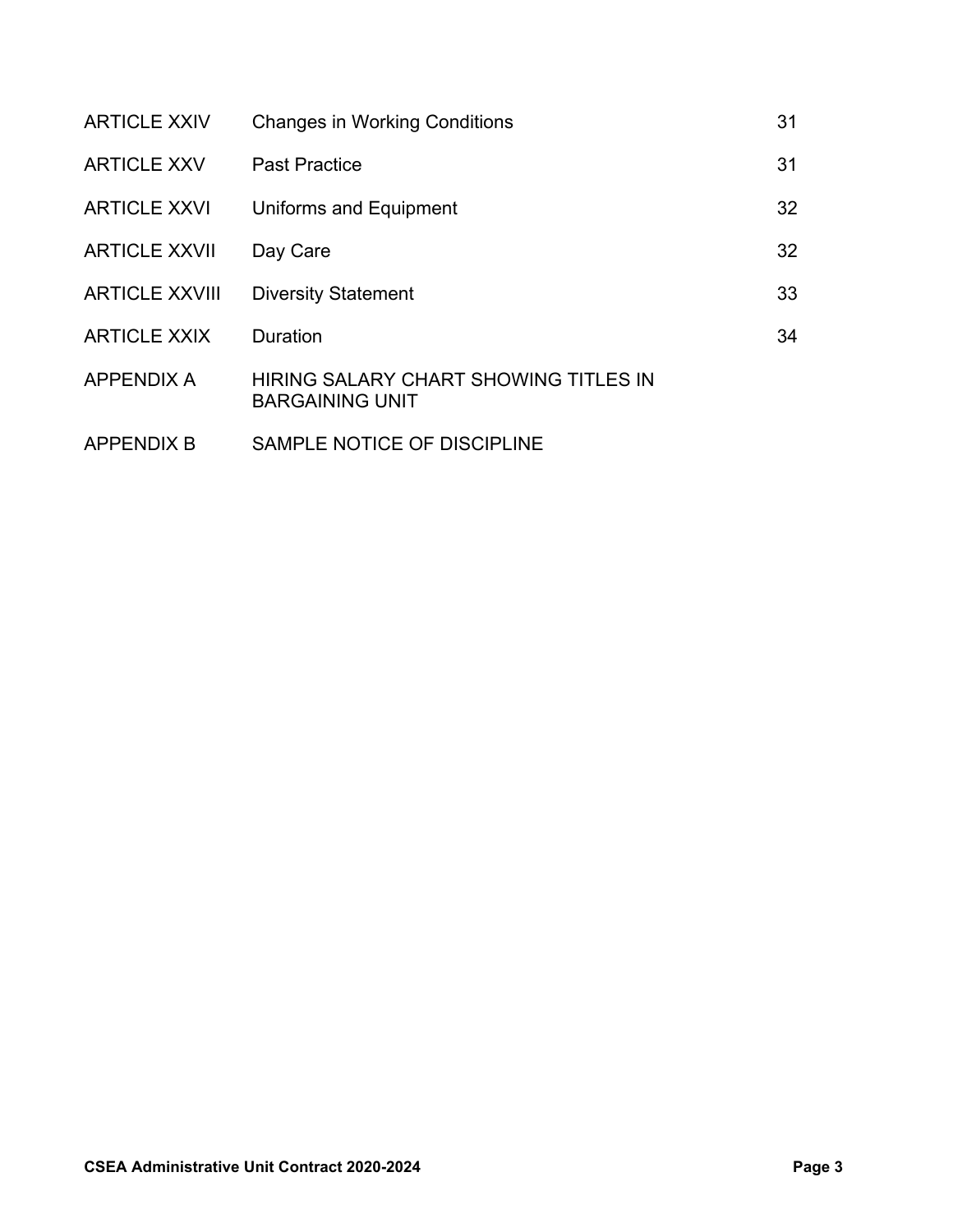# ARTICLE I

# **RECOGNITION**

#### A. Administrative Unit

- 1. The City of Ithaca, hereinafter referred to as the "Employer" or the "City", recognized the Civil Service Employees Association Inc., Local 1000, AFSCME, AFL-CIO, City of Ithaca Administrative Unit #8901-01 of the Tompkins County Local 855, hereinafter referred to as the "Union" or "CSEA", as the sole and exclusive representative for and on behalf of the employees of the bargaining unit to include all employees in those titles listed on the attached Appendix A unless excluded by mutual agreement or by operation of Section 201.7(a) of the Taylor Law, and excluding all temporary employees as specified in the remainder of this Agreement. The bargaining unit is hereinafter referred to as the "Unit" or "Administrative Unit".
- 2. In the event new titles are proposed by the City, the Union will be notified of the position and the bargaining unit in which the City proposes to place the position. Any dispute arising from the placement of a position in a specified bargaining unit will be referred to PERB for determination.
- 3. The employer agrees that the Administrative Unit shall be the sole and exclusive representative for all employees described in Section A.1, above, for the purpose of collective bargaining and settling grievances on behalf of all employees in the Administrative Unit. The recognition granted to the Union shall continue for the maximum period allowed by Section 208 of the Civil Service Law of the State of New York.

#### B. Dues

- 1. The employer shall deduct from the wages of the employees and remit to CSEA, Inc., regular membership dues for those employees who signed authorizations permitting such payroll deductions. Such dues shall be remitted to the Civil Service Employees Association, Inc., 143 Washington Avenue, Albany, New York 12210 on a payroll period basis.
- 2. If, through inadvertence or error, the Employer fails or neglects to make a deduction which is properly due and owing from a Unit member's paycheck, such deduction shall be made from the next paycheck of the Unit member and submitted to the Union. The Employer shall not be liable to the Union, Unit member or any party by reason of the requirements of this Article of the Agreement for the remittance or payment of any sum other than that constituting actual deductions made from employee wages earned.
- 3. The City will make the City payroll roster available to the President of the Union, or their designee, on a quarterly basis for the purpose of obtaining information available under the New York State Freedom of Information Law. Such request will be fulfilled at a mutually agreeable time and place.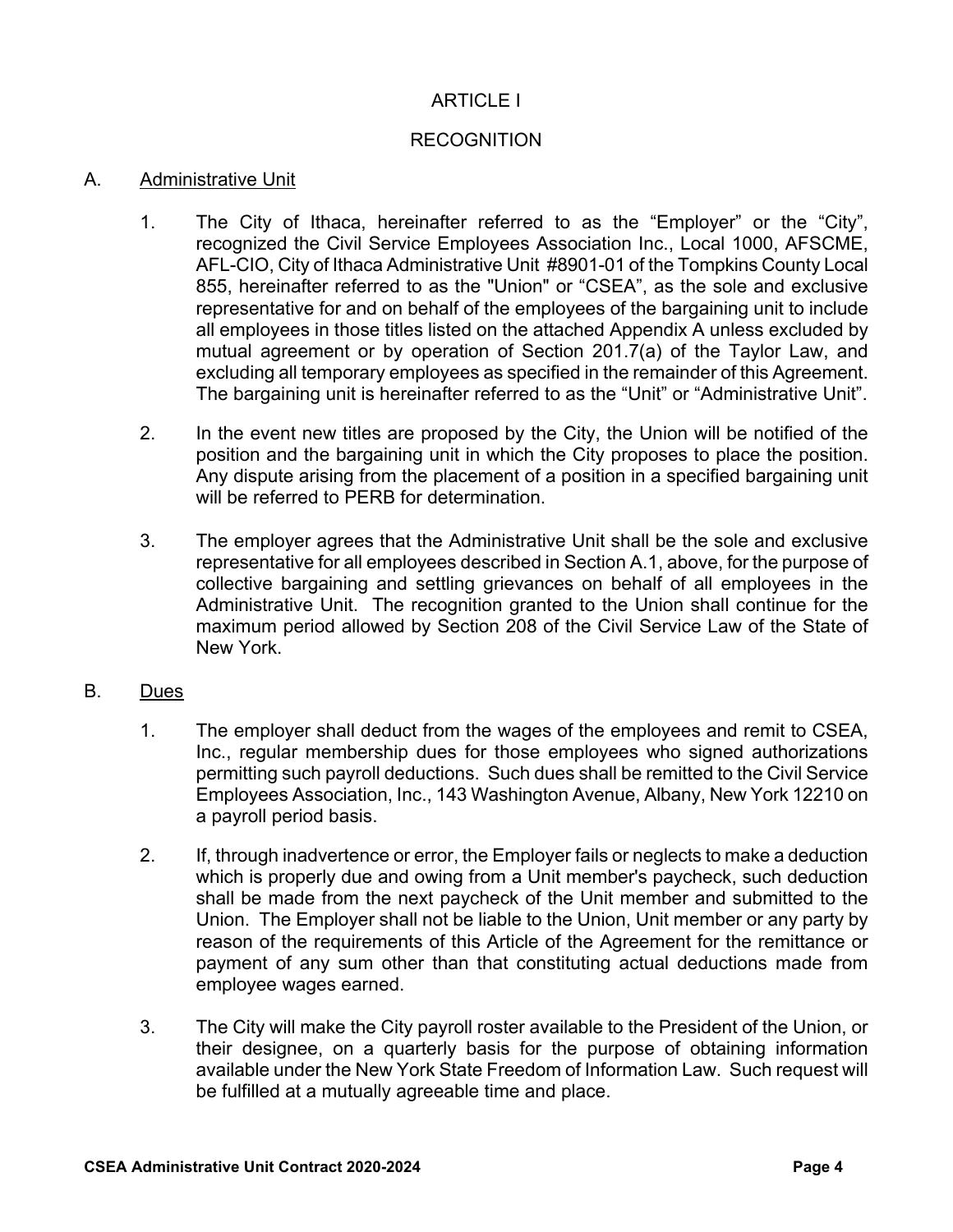C. The City of Ithaca Administrative Unit affirms that it does not assert the right to strike against the Employer, to assist or participate in any such strike, or to impose an obligation upon its members to conduct, or to participate in such a strike.

# ARTICLE II

# MANAGEMENT RIGHTS

- A. The Union recognizes the right of the Common Council and the Department Heads to reorganize departments and services in the interest of improved or more efficient services to City residents provided such changes are not in violation of any other section of this Agreement or law.
- B. It is agreed that the Employer retains the right to direct employees, to hire, promote, transfer, discipline subject to law and terms and conditions of this Agreement; to maintain the efficiency of operations entrusted to the employer; to determine the methods, means, process and personnel by which said operations are to be conducted; and to take whatever action is necessary to carry out the mission of the department; provided that such rights shall not be in violation of any section of this Agreement or mandatory sections of law.

# ARTICLE III

# RECIPROCAL RIGHTS

- A. All negotiations with respect to wages, hours, and working conditions shall be conducted by authorized representatives of the Union and the City during regular working hours or may be scheduled outside regular working hours upon mutual agreement of both parties. When meeting during working hours, the Union negotiating team shall consist of no more than five (5) City employees. In no event shall the City be required to pay overtime for employees who are involved in negotiating or conducting union business. The Union and City may bring advisors as necessary to meetings.
- B. In accordance with the terms outlined in Section C below, the Union President or the President's designee, and the officers of the Union shall have the right to visit the Employer's facilities for the purpose of adjusting grievances and administering the terms and conditions of this Agreement.
- C. 1. The designated grievance representatives appearing on behalf of employees at each step of the grievance procedure shall not exceed one (1) representative per grievance, unless this requirement is waived by agreement of both parties.
	- 2. The CSEA Field Representative and agents of CSEA shall notify the Department Head on arrival of their presence and the reason for said visit.
	- 3. The Union agrees that it and its members will restrict the amount of necessary union activity conducted on City time to the lowest possible minimum and agrees to do everything in its power to prevent abuse of City time for union activity and to counsel its members, when necessary, for any abuse of this privilege. The Union agrees that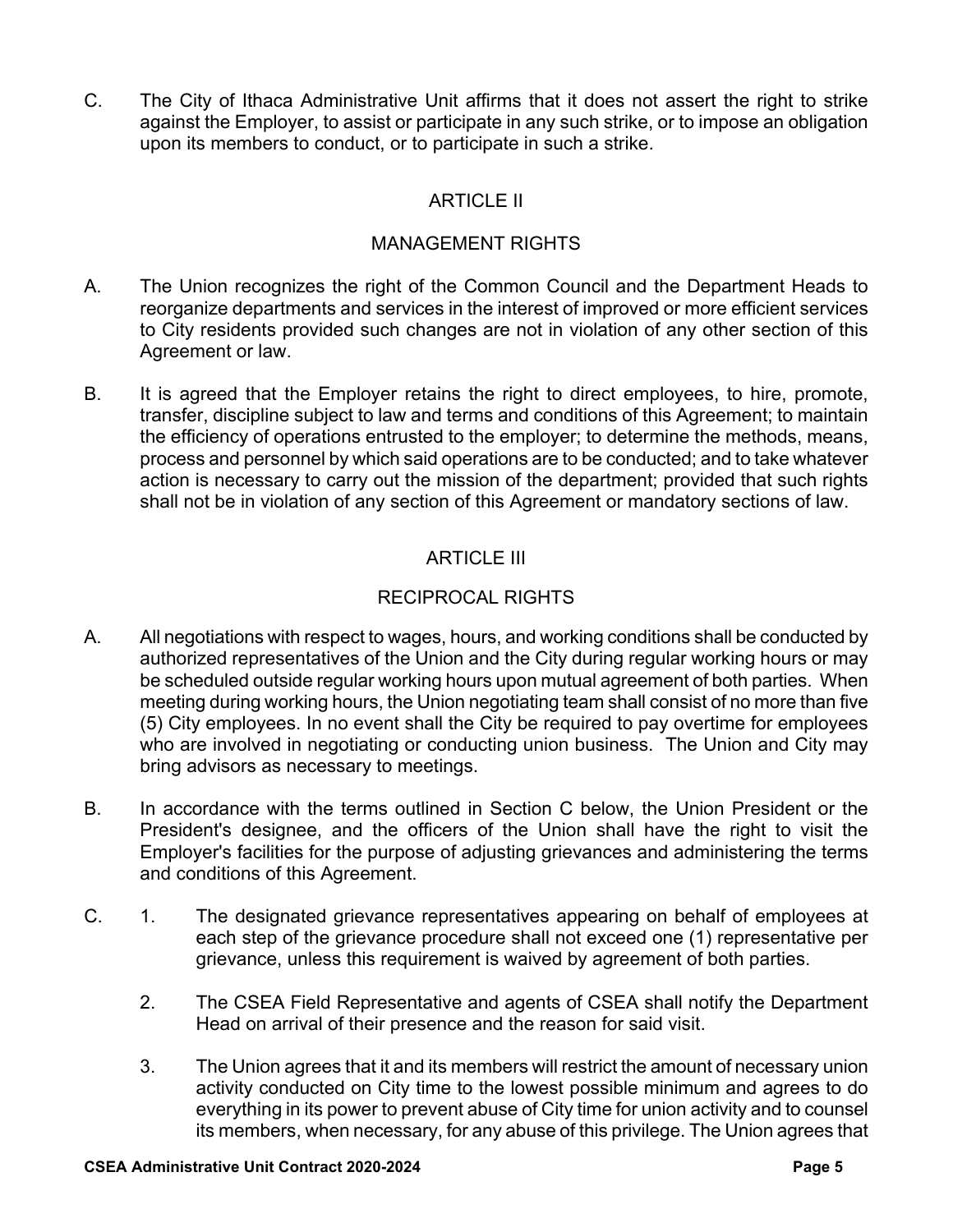any member who must leave a job assignment to participate in a union activity will inform the Department Head or immediate supervisor as soon as the employee knows of the scheduled or unscheduled union activity. To the extent possible, the use of City time by an employee to participate in a union activity shall not cause the City to pay overtime to another employee. A union member who engages in the union activity on approved City time will furnish the Department Head with a general description of the time used (*e.g.*, "2 hours--investigate employee grievance at Youth Bureau").

- D. The Union will promptly advise the Director of Human Resources, in writing, of all its officials and representatives and of any changes.
- E. The City agrees to provide up to a total of 240 hours of paid leave time to permit the Union President or the President's designee or officers of the Union to investigate grievances and/or administer the terms and conditions of this Agreement, including representation of an employee at a grievance proceeding, provided, however, that to the extent possible, the use of this time does not require any department to pay overtime.
- F. The City shall provide the Union with space for a bulletin board(s) of reasonable size in the following areas: Police Department, Fire Department, City Hall, Youth Bureau, GIAC, Streets and Facilities Garage, and the Engineering and Utilities Division Offices, Water Treatment Plant and Wastewater Treatment Plant. The Union shall have the right to post notices and communications on such bulletin boards.
- G. The City shall supply to each newly hired Unit employee a copy of this Agreement at time of hire. CSEA will print 200 copies (total) of the Agreement to be provided to Unit employees. Twenty (20) copies will be provided to the City Human Resources Department and the remaining copies to be held by the Unit 8901-01 President to be released upon request.
- H. 1. An employee who is elected as a member of the state CSEA Board of Directors shall be granted twelve (12) days leave per year to attend designated meetings. The employee will provide as much advance notice as possible so as not to interfere with the efficiency of City operations. The City will be reimbursed all costs to the City for wages, salaries, fringe benefits and required statutory deductions in advance of such leave.
	- 2. The City will allow employees who are elected as delegates to the CSEA convention to use their own leave time to attend the CSEA Annual Convention. An employee who attends the CSEA Annual Convention must draw on the employee's own vacation, personal or compensatory leave time in order to be paid for attendance at this convention.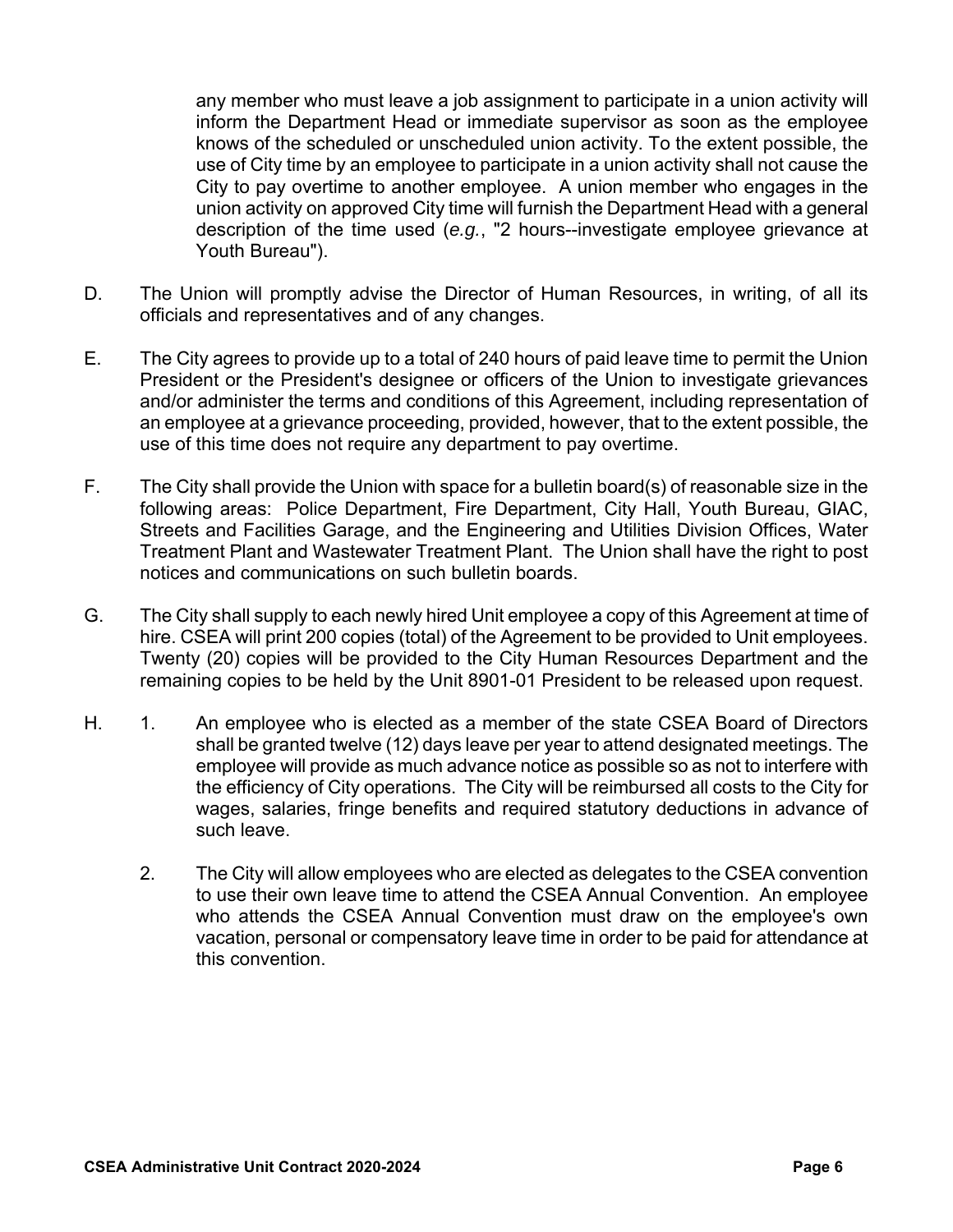# ARTICLE IV

# LABOR-MANAGEMENT COMMITTEES

- A. A committee composed of three (3) members of the Union and three (3) representatives from the City Administration shall be formed to discuss conditions of employment that may arise during the term of this Agreement. The committee shall meet not later than thirty (30) days following a written request by the chairperson of either side, accompanied by a proposed agenda, made to the chairperson of the other side.
- B. No reprisals shall be taken by either side against any individual for statements made at such meetings.
- C. In an effort to facilitate labor/management relations and prevent concerns from escalating into more serious problems, each Department Head shall attempt to meet with the Union President and the departmental steward on a periodic basis to discuss, evaluate and resolve issues and concerns not covered by contract language. Such meetings shall be conducted informally and are intended solely to be a forum for open and honest discussion and communication.
- D. Any alleged violation of a memorandum of agreement or memorandum of understanding reached in labor management shall be considered grievable and may be referred to the grievance procedure for resolution.

# ARTICLE V

# **COMPENSATION**

# A. Compensation Plan

- 1. The compensation plan is attached as Appendix A of this Agreement.
- 2. All new employees shall be hired at the minimum step of the compensation plan for their job title.
- 3. All employees who are not at the maximum step of the compensation plan shall move one step on the compensation plan annually on the employee's anniversary date in the employee's current job title, until the employee reaches the maximum step for their job title.
- 4. Once an employee reaches the maximum step for their job title, step movement shall cease.

#### B. Employee Wages For 2020-2024

- 1. Effective January 1, 2020 increase base pay 0.0%.
- 2. Effective June 11, 2021 increase base pay 2.5%.
- 3. Effective January 1, 2022 increase base pay 2.5%

#### **CSEA Administrative Unit Contract 2020-2024 Page 7 Page 7 Page 7**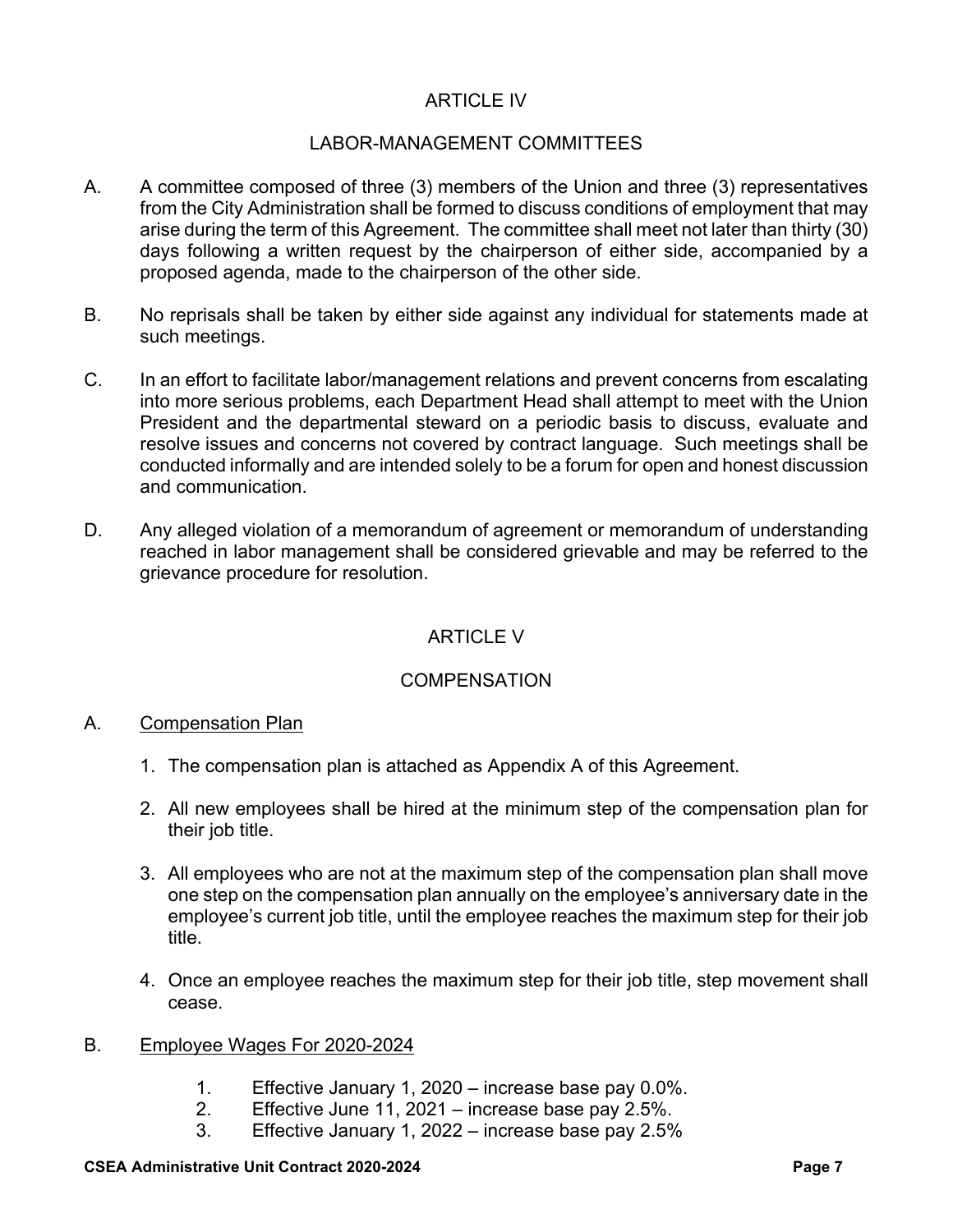- 4. Effective January 1, 2023 increase base pay 2.25%.
- 5. Effective January 1, 2024 increase base pay 2.25%.

Additionally, in recognition of the risk and hardships of fulfilling Unit employees' varied professional obligations throughout the pandemic, the City shall, within forty-five (45) days of execution of this Agreement ("Execution"), make a one-time payment of \$2,250 to each employee in the bargaining unit as of the date of execution of this Agreement.

#### C. Employee Incentive

The Union agrees that it will participate in discussions of any City-wide employee incentive award program, should Common Council decide to implement one.

#### D. Part-Time Employees

- 1. All employees who work seventeen (17) or more hours per week but less than thirty (30) hours per week, shall receive the benefits of this Agreement on a pro rata basis; provided, however, that health insurance coverage or contribution for said employees shall not be pro-rated.
- 2. All employees who work thirty (30) to thirty-four (34) hours per week shall receive prorated leave time benefits based on a thirty-five (35) hour work week. Employees who work thirty-six (36) to thirty-nine (39) hours per week shall receive prorated leave time benefits based on a forty (40) hour week.
- E. The salaries and wages of employees shall be paid weekly; provided, however, that the City shall have the right to change the payment frequency to bi-weekly upon thirty (30) days' notice.

All Unit members shall be required to participate in a direct payroll deposit plan. Direct deposits shall be made to the bank or financial institution of the employee's choice and will be credited to said bank no later than a check would have been available for that pay period. Pay stubs showing the amount deposited as well as the appropriate withholdings breakdown shall be provided electronically, at the City's option.

F. Reinstatement Policy

#### Compensation Upon Reinstatement

1. An employee who resigns or otherwise relinquishes their position, and who is subsequently reinstated into the same position or an equivalent position not less than four (4) months and not more than twelve (12) months from the date of separation, shall be reinstated at the same salary the employee was earning at the time the employee relinquished their original position, plus any contractual increases applicable to the position during the period of absence; or at the contractual hiring rate per Appendix A, whichever is greater, provided, however, that this Section shall not apply to an employee who worked for the City for less than one (1) year prior to the date of separation. For the purpose of determining step movement through the compensation plan, the employee's anniversary date shall be determined by adding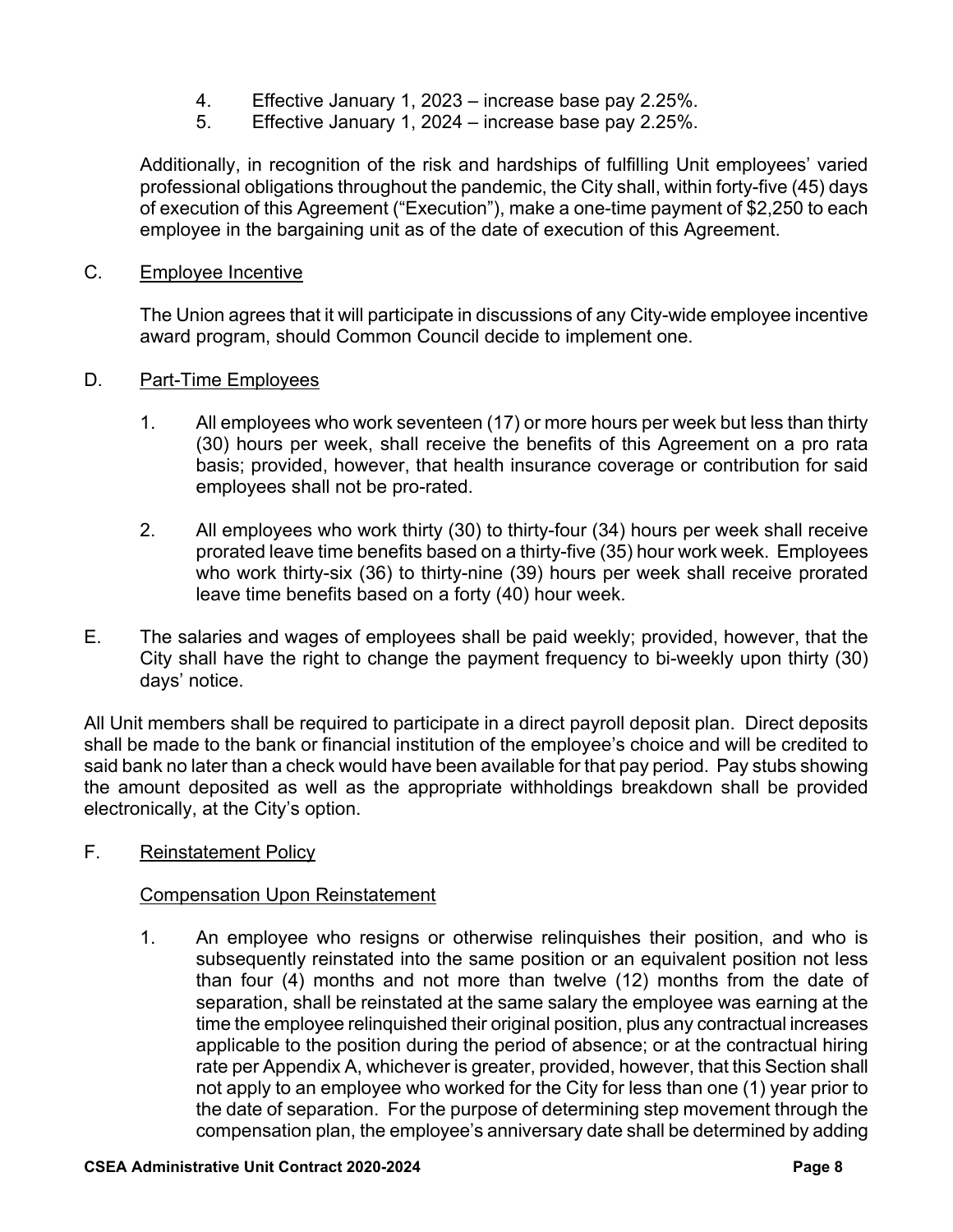the length of the separation period to the employee's original anniversary date in their job title.

 An employee who separates from service for more than twelve (12) months shall be rehired at the minimum step on the compensation plan.

- 2. For the purpose of calculating vacation, sick leave and personal leave under this Agreement, an employee reinstated pursuant to this Section shall be credited with their original seniority date minus the separation period at the one (1) year reinstatement anniversary.
- 3. Upon reinstatement, the employee will accumulate benefits based on a new hire schedule until the one (1) year reinstatement anniversary date. At this time, the employee's benefit accumulation rate will be based on their original seniority date minus the separation period, and the balance of benefits accumulated during the first year will be credited to reflect a benefit accumulation rate during the first year consistent with their current benefit accumulation rate.
- 4. Any unused, accumulated sick time lost by an employee shall be restored. Unused personal time and/or floating holidays shall be restored only if the employee is reinstated in the same calendar year as separation.
- 5. In the event an employee is reinstated in the same contract year that they left City employment, at no time are they entitled to more than three (3) personal leave days in the contract year.
- 6. For all purposes other than vacation, sick and personal leave, the reinstatement date shall determine seniority, unless otherwise provided by NYS Civil Service Law.

# G. Promotion and Demotion Salary Rates

- 1. Upon promotion, the employee being promoted will move to the minimum step of the new grade. If the minimum step does not result in a salary increase of at least 10%, the employee shall be placed at the lowest step that results in a 10% increase; provided, however, that in no event will an employee be placed at a salary greater than the maximum step.
- 2. Upon demotion, an employee shall be placed at the minimum step for the new position, unless the employee previously held the lower job title. If the employee previously held the lower job title, the employee's salary shall be calculated as if the employee had never vacated the lower job title.
- 3. Employees who are not at the maximum step of the compensation plan following promotion or demotion shall move one (1) step on the compensation plan annually on the employee's anniversary date in the employee's current job title, until the employee reaches the maximum step for their job title.
- 4. Once an employee reaches the maximum step for their job title, step movement shall cease.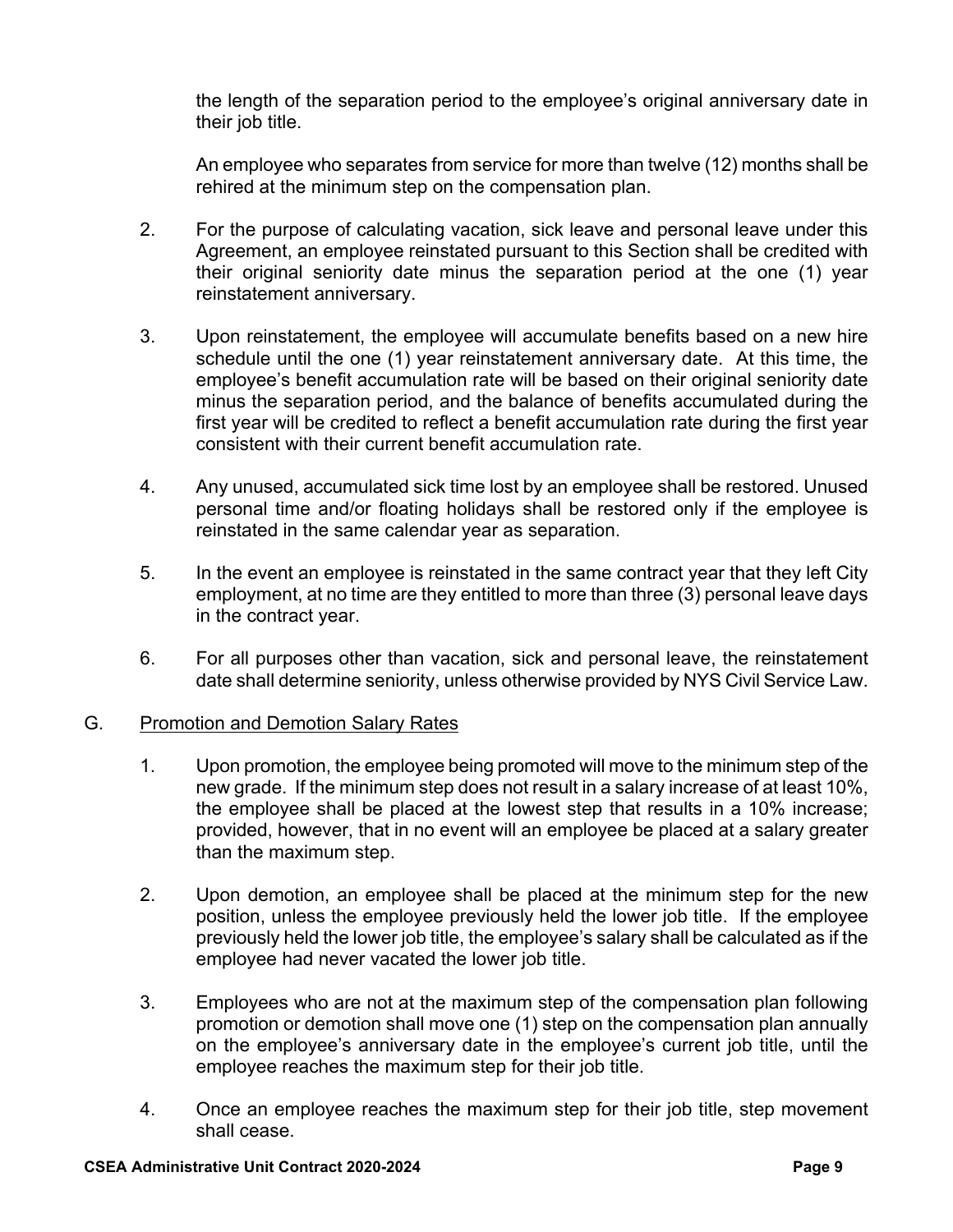# H. Longevity

All employees who have not separated from service prior to the January payout, having completed between the years of service listed below shall be paid a lump sum payment (not added to base salary) as listed no later than the last pay period in January.

| $10 - 14$ years | \$600  |
|-----------------|--------|
| $15 - 19$ years | \$850  |
| $20+$ years     | \$1100 |

# ARTICLE VI

# WORK DAY, WORK WEEK, OVERTIME

#### A. Work in Excess of Assigned Work Week

- 1. Employees assigned to a thirty-five (35) hour work week shall be compensated for time worked in excess of thirty-five (35) hours per week, but less than forty (40) hours per week with compensatory time off or in the alternative, the employee may be paid at the employee's regular rate of pay on an hour-for-hour basis if the employee so requests, so long as the request has been approved in advance and in writing by the employee's Department Head.
- 2. All employees shall be compensated for time worked in excess of forty (40) hours per week at one-and-one-half times their regular rate of pay, in the form of cash or time off at the employee's discretion; provided, however, that time off shall not be available if its usage results in the payment of overtime for staffing coverage.
- 3. All employees shall notify their Department Head, in writing, of whether cash or time off has been selected, at the time the employee overtime request is made. The employee's selection shall be binding on both parties, unless mutually agreed otherwise.
- 4. Compensatory time may be accrued up to a maximum of 240 hours. If an employee reaches the 240-hour maximum accumulation, any additional overtime hours shall be paid in cash.
- 5. Upon separation from service, other than retirement, the employee shall be paid for the employee's unused compensatory time in cash, up to the 240-hour maximum. Upon retirement, the employee shall have the option to either receive a cash payment for the employee's unused compensatory time (up to the 240-hour maximum), or apply the cash value of said compensatory time (computed at the current rate of pay) toward extended health and/or dental insurance coverage.
- 6. When the above language falls below the minimum mandated by the Fair Labor Standards Act ("FLSA") and the employee is covered by the provisions of the FLSA, the provisions of the FLSA shall apply.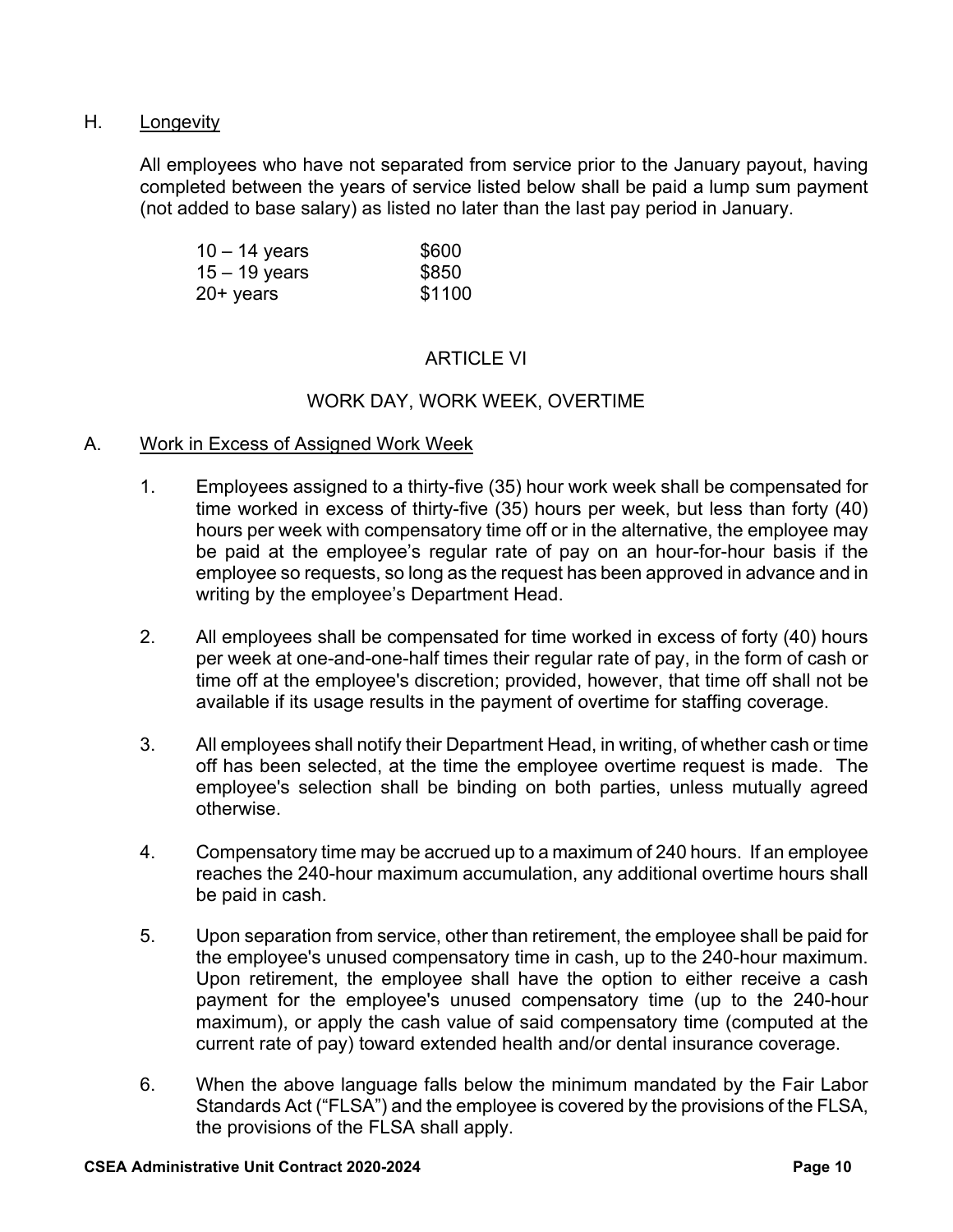- 7. Requests for the use of compensatory time must be approved in advance by the employee's Department Head or designee. Requests must be submitted twentyfour (24) hours in advance.
- B. In computing overtime, the use of any earned accruals shall be considered time worked.
- . C. There shall be no rescheduling of weeks, hours, or shifts to avoid the payment of overtime except as outlined in Article VII, Section B, Float Operator, and Article III, Section A, Reciprocal Rights.

# D. Shift Differentials

- 1. A shift differential of \$1.20 per hour will be paid for all hours actually worked by an employee when a majority of the employee's regularly scheduled shift hours occur after 3:00 p.m. and before 11:00 p.m. A shift differential of \$1.35 per hour will be paid for all hours actually worked by an employee when a majority of the employee's regularly scheduled shift hours occur after 11:00 p.m. and before 7:00 a.m.
- 2. A shift differential of \$1.20 per hour shall also be paid when an employee whose normal schedule is an evening or night shift is asked by the City to work an alternate shift. This does not apply if an employee is permanently assigned to the day shift.
- 3. Employees who normally receive a shift differential shall continue to receive the differential when using paid leave.
- E. All employees called in to work outside regular working hours (unscheduled overtime) shall be compensated at straight time for the actual overtime hours worked, in accordance with Section A of this Article, with a minimum guarantee of four (4) hours of straight time pay, but shall be compensated at time and one-half for those hours actually worked in excess of forty (40) hours per week. Such time and one-half hours paid shall not be duplicative of other hours paid, whether actually worked or not. At the Department Head's discretion, the employee may be required to work the four (4) hours once the employee comes in to work.

*E.g.*: Forty (40) hours previously worked; two (2) hours actually worked, compensation two (2) hours paid at time and one-half  $(1\frac{1}{2})$  time) and two (2) hours paid at straight time.

This provision shall not apply to overtime work on a holiday. Overtime work and call-in time on holidays shall be paid pursuant to Article VIII, Section D.

- F. All unused holiday time shall be paid to the employee upon termination, resignation or retirement, or to the employee's beneficiary upon the death of the employee. Unused compensatory time shall be credited to the employee, or the employee's beneficiary upon the death of the employee, as specified in Section A.5 of this Article.
- G. All employees shall be entitled to two (2) fifteen-minute breaks per shift, to be taken after working at least one and one-half hours into a shift (for thirty-five (35) hour week), and two (2) hours into a shift (for forty (40) hour week).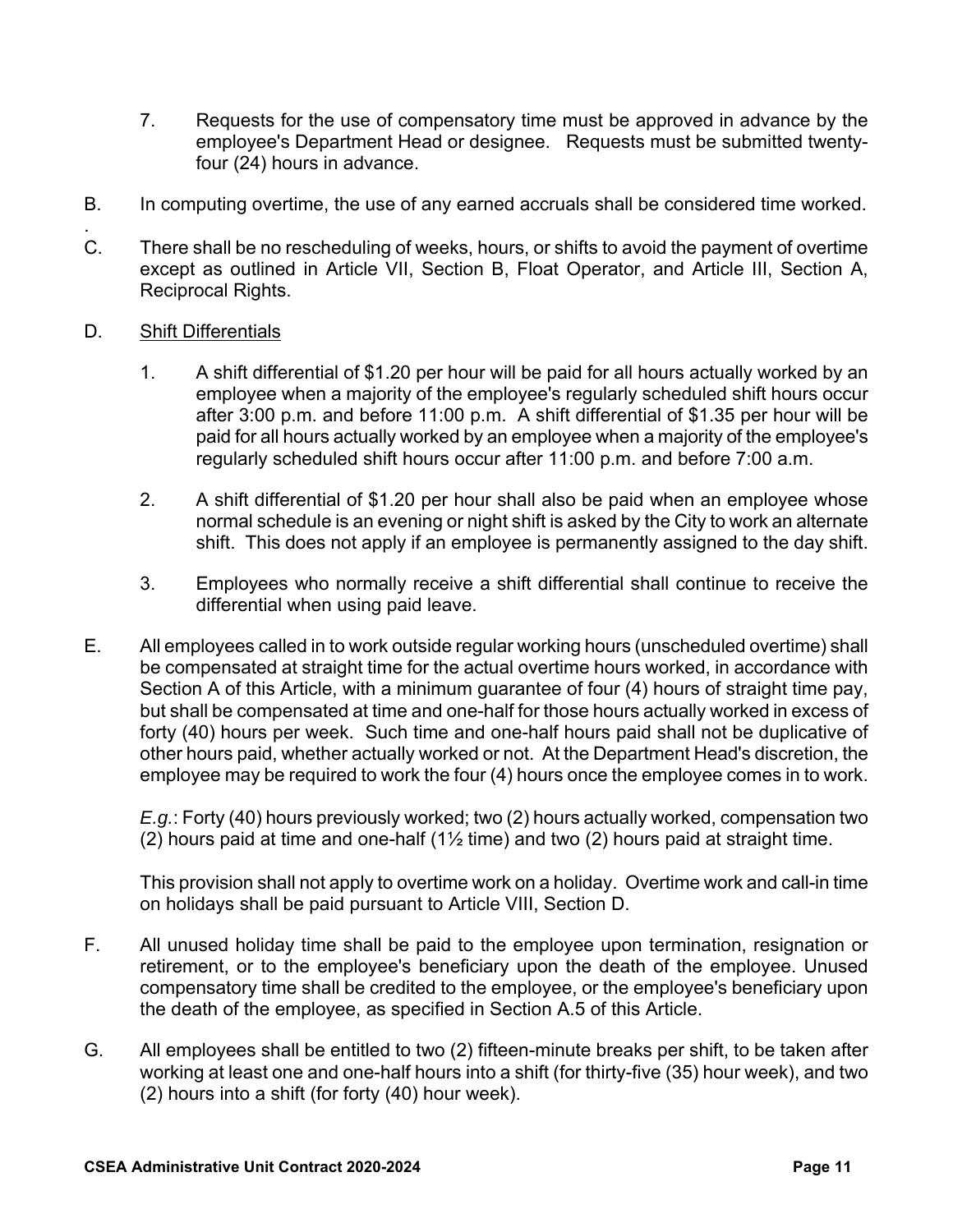# ARTICLE VII

# SENIORITY AND "FLOAT" OPERATOR

- A. Seniority shall be defined as total accumulated service with the City. The employee's earned seniority shall not be lost because of absence due to illness, authorized leaves of absence, or temporary lay-off, in accordance with Civil Service Regulation (one (1) year or less). Seniority shall apply in cases of layoffs.
	- 1. Seniority shall apply to scheduling time off for vacations, personal leave, or other paid leave provisions.
	- 2. In determining shift assignments, time worked within the work location shall establish seniority. Date and entry into the job title shall determine seniority at that location.
	- 3. Appointments and promotions to positions shall be made on the basis of seniority, subject to an identification of differences between employees with respect to relevant factors concerning the employee's ability to perform the required duties and responsibilities satisfactorily.
		- a. The City shall have the right to appoint, promote, and assign pursuant to this Article. Employees may grieve such actions in accordance with Article XXII (Grievance Procedure) of this Agreement.
		- b. Promotion is movement to a higher job classification. Whenever two or more employees are rated equally by the City for promotion, the employee with the highest seniority shall be promoted.
		- c. All job announcements shall be conspicuously posted immediately.

#### B. Float Shift at Water Plant

- 1. The floating shift at the Water Plant shall be posted whenever vacant, and each operator shall have the opportunity to bid on this shift according to seniority. If no employee bids on the floating shift, the shift will be assigned to the employee with least seniority at the Water Plant.
- 2. Working conditions for the "Floater" at the Water Plant shall be as follows:
	- a. Regular, unfloated shift: Monday through Friday. Consecutive days may be modified at any time by mutual agreement between the City and the Union representative to accommodate personnel changes at the Water Plant that may require the change.
	- b. Where notice has been made to the floater at least two (2) days in advance of a floating assignment, all absences falling on the regularly scheduled working days (*i.e.*, Monday through Friday) of the floater, shall be covered by the floater coming off their regular shift and covering the shift of the absent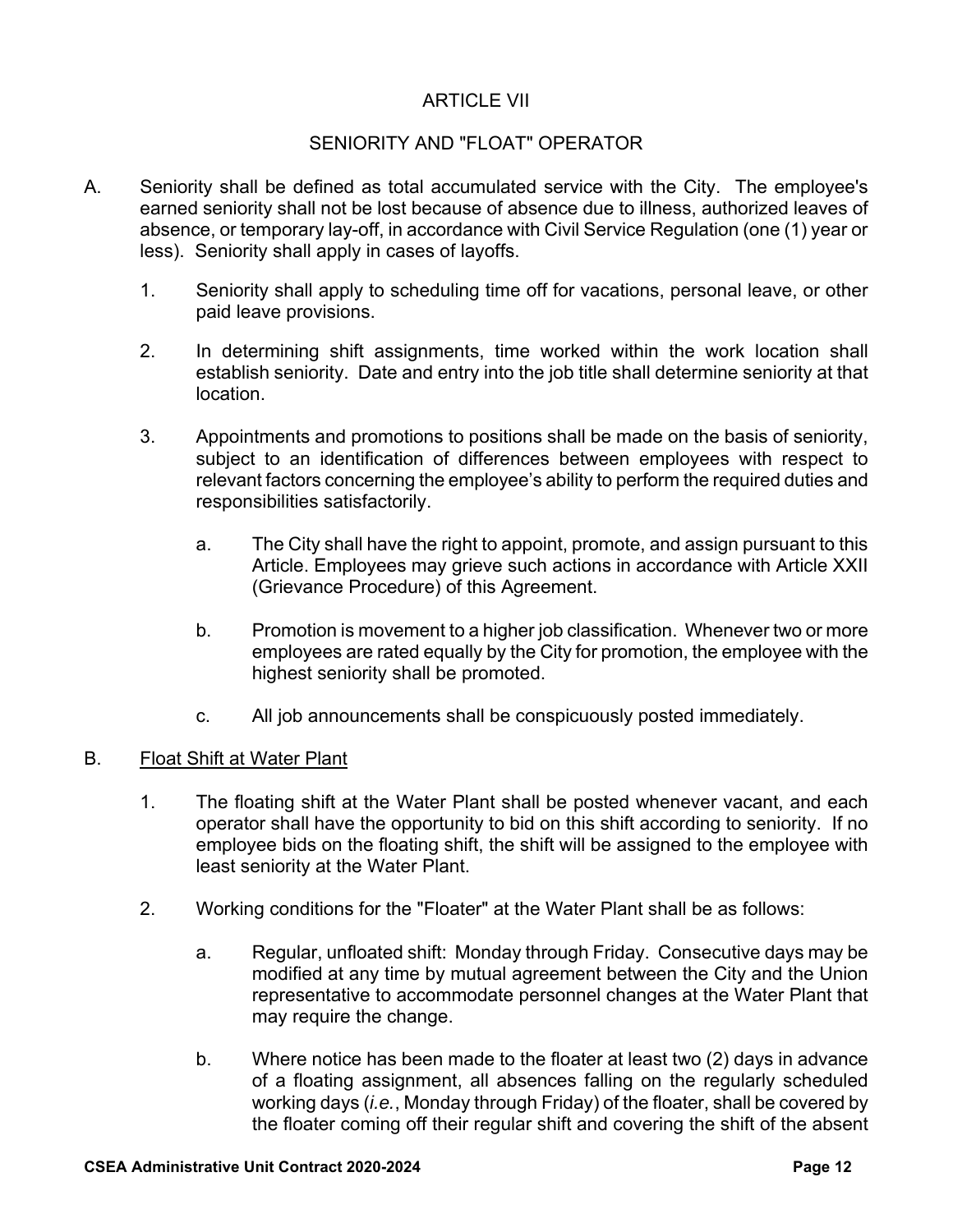employee at the regular rate of pay (straight time). The Floater shall receive the corresponding shift differential for any shift work in accordance with Article VI, Section D.

- c. In the event of a long-term absence of five (5) days or more, falling in any calendar week (Sunday through Saturday), the floater will come off their regular shift and cover the shift of the absent employee, and will receive their regular pay for working the normal forty (40) hour shift of the absent employee, instead of their own shift. The floater shall receive the corresponding shift differential for any shift work in accordance with Article VI, Section D.
- d. All other absences covered for (*e.g.*, notice less than two days), and hours worked in excess of forty (40) per week by the floater, shall be compensated at a rate of time and one-half the employee's regular rate of pay.
- 3. At the Water Plant, the remaining overtime work not covered by the float operator shall be assigned to operators on a rotating basis by seniority. That is to say, a list shall be established from the most senior at the top of the list to the least senior at the bottom. Assignments shall be offered to the first employee on the list, whose name shall then be moved to the bottom of the list. If an employee declines on overtime assignment, their name shall be put at the bottom of the list.

# ARTICLE VIII

# **HOLIDAYS**

A. 1. Holidays with pay at the regular rate shall be:

| New Year's Day              | Columbus Day              |
|-----------------------------|---------------------------|
| Martin Luther King, Jr. Day | Veteran's Day             |
| President's Day             | Thanksgiving              |
| Memorial Day                | Day After Thanksgiving    |
| Fourth of July              | Christmas                 |
| Labor Day                   | Two (2) Floating Holidays |

The Human Resources Department shall send actual holiday observance dates for upcoming traditional and non-traditional (*i.e.*, operators) holidays to all members in December of each year.

Part-time employees shall receive holiday pay at the straight time rate equivalent to the number of hours that the employee is regularly scheduled to work on the day that the holiday occurs (*i.e.*, if the employee normally works five (5) hours on Mondays, the employee will receive five (5) hours holiday pay for a Monday holiday). If a holiday falls on a day that a part-time employee is not normally scheduled to work, the employee will receive pro-rated holiday pay that corresponds with the employee's regularly scheduled workweek (*i.e.*, a twenty (20) hour/week employee will receive four (4) hours pay; a thirty (30) hour/week employee will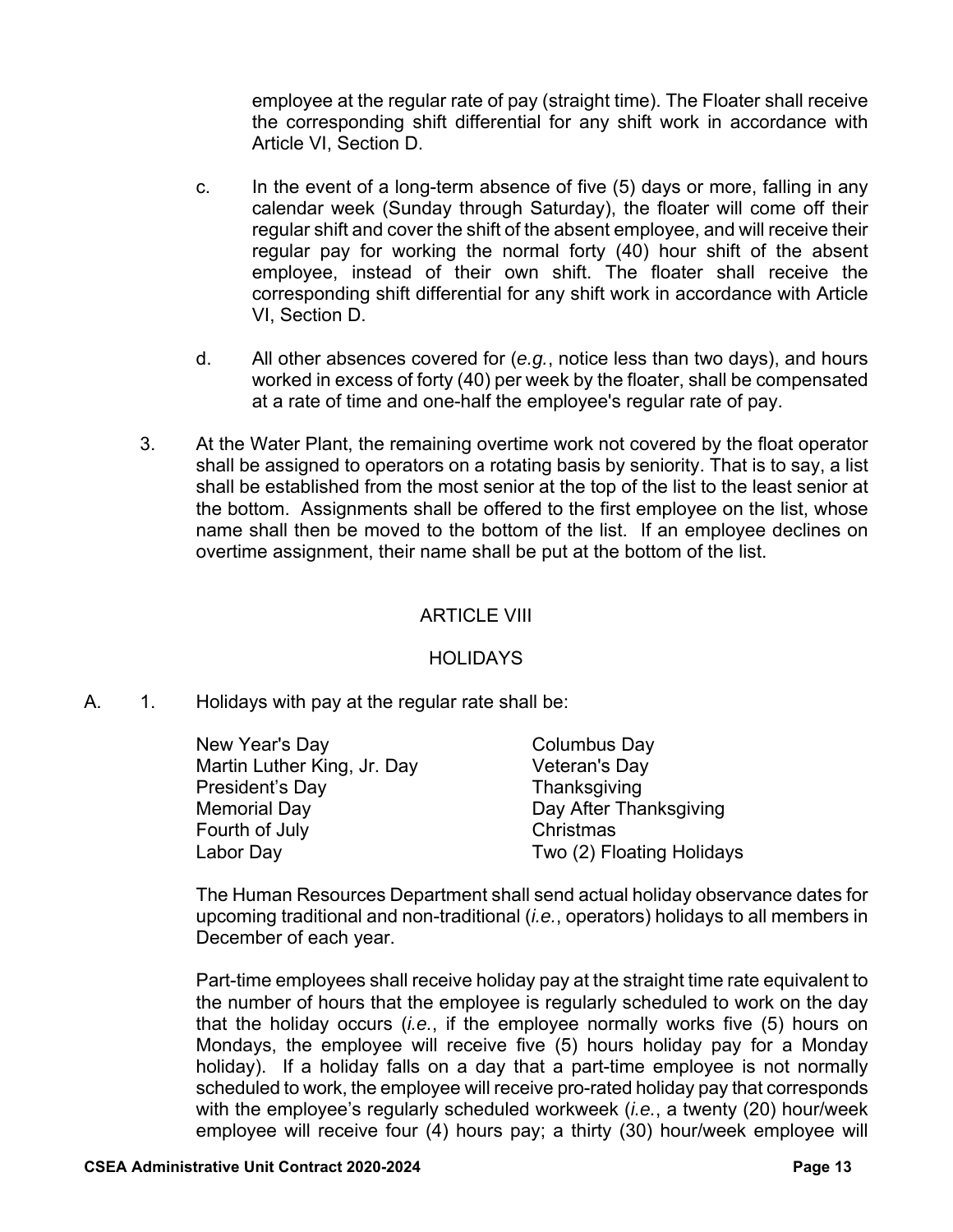receive six (6) hours pay). If there is a conflict between this language and the language in Article V, Section D.2, this language shall prevail.

In the event that an employee's schedule is a non-traditional workweek such that the employee is not scheduled to work on an observed holiday then the employee shall receive holiday pay at straight time equal to the number of hours in their normally scheduled day (*i.e.,* eight (8) hour days receive eight (8) hours and ten (10) hour days receive ten (10) hours) or the employee shall be credited with the same number of hours as compensatory time.

Floating holidays shall be taken as full days off. Floating holidays shall be equivalent to the number of hours that the employee is regularly scheduled to work on the day that the floating holiday is used (*i.e.*, if an employee is regularly scheduled to work five (5) hours on the day that the floating holiday is used, the employee will be credited with and charged five (5) hours for that floating holiday; if an employee is regularly scheduled to work ten (10) hours on the day that the floating holiday is used, the employee will be credited with and charged ten (10) hours for that floating holiday).

Unused floating holidays shall be paid to an employee upon separation from service, provided that the employee gives at least two (2) weeks advance notice prior to voluntary separation.

- 2. Employees shall take the designated holidays off with pay; provided, however, that in operations which require that City services continue to be provided on holidays (Water Plant, Wastewater Plant,), employees shall be required to work their regularly scheduled shifts on the designated holidays and shall be compensated pursuant to Section D of this Article.
- 3. For the above referenced operations which provide City services on holidays, if more employees are scheduled to work on the holiday than are operationally necessary, the additional employee(s) may be allowed or required to take the holiday off with pay.
- B. Employees shall request the floating holiday of the department supervisor at least three (3) working days in advance. The holiday shall be granted unless the supervisor reasonably determines that the employee is needed on the particular day requested.
- C. This Article shall apply to all except seasonal employees.
- D. Employees who work on a holiday shall be compensated at one-and-one-half  $(1\frac{1}{2})$  times the straight time rate in cash for all hours worked and, in addition, shall be granted time off at the rate of two (2) hours for each hour worked. This provision shall apply to all work performed on a holiday, including overtime work and call-ins.
- E. New employees will receive personal days and floating holiday time based on the following full time equivalent schedule: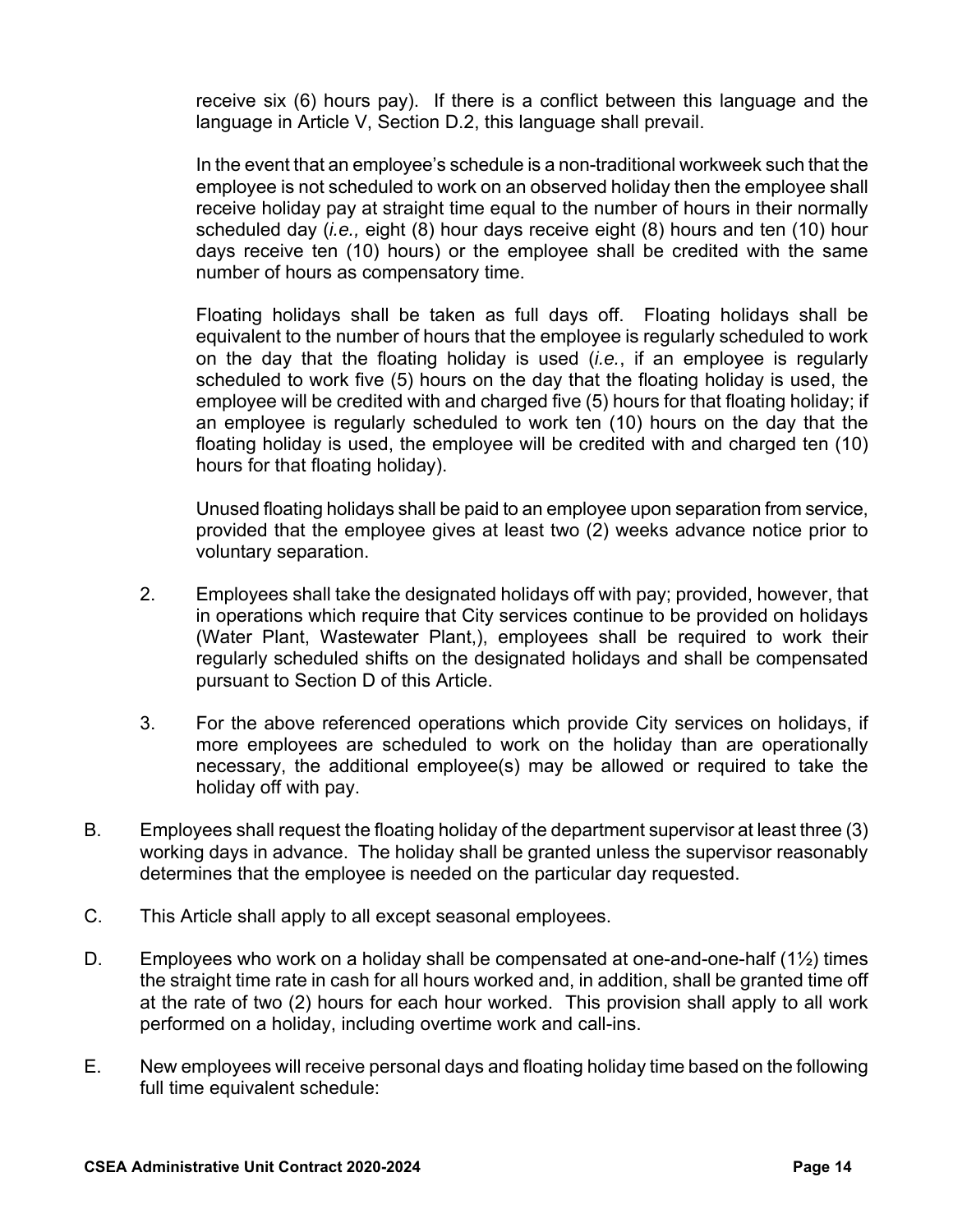| Hire Date       | 35-Hour Week<br>(Personal/Holiday) | 40-Hour Week<br>(Personal/Holiday) |
|-----------------|------------------------------------|------------------------------------|
| $1/1$ to $3/31$ | <b>21/14 Hours</b>                 | 24/16 Hours                        |
| 4/1 to 6/30     | 14/7 Hours                         | 16/8 Hours                         |
| 7/1 to 9/30     | 7/7 Hours                          | 8/8 Hours                          |
| 10/1 to 12/1    | 0/7 Hours                          | 0/8 Hours                          |

All procedures established in other sections of this Agreement regarding the use of this time shall apply.

# ARTICLE IX

# VACATION

A. Vacation benefits shall be earned in accordance with the following schedule:

| Length of Service | 35 hr. work week | 40 hr. work week |
|-------------------|------------------|------------------|
| less than 5 years | 6 hrs/mo         | 7 hrs/mo         |
| 5-9 years         | 9 hrs/mo         | 10 hrs/mo        |
| 10-19 years       | 12 hrs/mo        | 14 hrs/mo        |
| $20-24$ years     | 14 hrs/mo        | 16 hrs/mo        |
| 25 years          | 18 hrs/mo        | 20 hrs/mo        |
|                   |                  |                  |

Length of service shall be based on the employee's most recent date of hire.

- B. 1. Vacation shall be credited on the first day of each month beginning with the first day of the month following the month of hire. (*E.g.*: A thirty-five (35) hour/week employee hired at any time during the month of May would receive six (6) hours of vacation credit posted on June 1).
	- 2. Vacation may be accumulated throughout the year without a limit, but only a maximum of forty (40) days may be carried into the next fiscal year. Any time in excess of forty (40) days at year end, will be forfeited at that time. If an employee wants to convert the earned days to cash upon retirement, the employee shall be limited to converting only up to thirty (30) days to cash.
- C. After a new employee has completed six (6) months of employment with the City, the employee may begin to use the vacation time earned. If an employee separates from City employment before six (6) months of employment, then sick leave used will be charged against the employee's accrued vacation.
- D. The use of vacation must be authorized in advance by the Department Head or the Department Head's designee.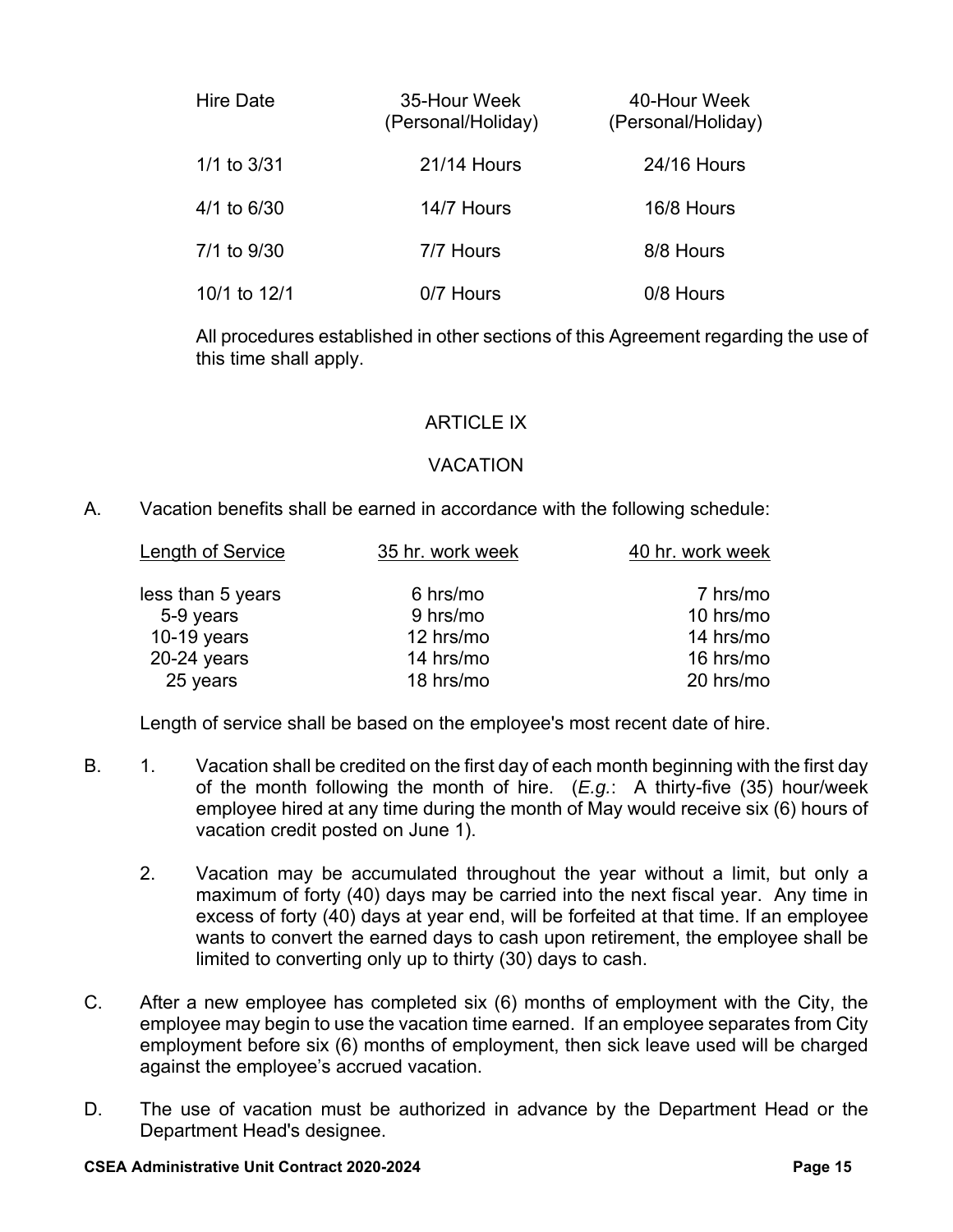- E. Unscheduled absences from work may not be charged against vacation time without the consent of the Department Head or the Department Head's designee.
- F. Holidays occurring during an employee's scheduled vacation shall not be charged against vacation time.
- G. For those employees grandfathered in the February 2, 2011 Memorandum of Understanding only, during May and November of any calendar year, these employees may submit a written request to the City to exercise the option to cash out a portion or the maximum accumulated compensatory time allowed. Payment will be made to the employee during the second pay period of June and December. No more than twenty (20) days total will be paid out in any year (this includes the vacation buyout and floating holiday). This provision applies only to those employees specifically named in the February 2, 2011 Memorandum of Understanding.
- H. 1. Up to thirty (30) days of unused vacation shall be paid to an employee upon separation from service, unless the employee fails to give two (2) weeks' notice prior to voluntary separation.
	- 2. Upon retirement, the employee may elect to receive a cash payment for the employee's earned, but unused vacation or, up to a maximum of thirty (30) days in lieu of such cash payment, the employee may elect to apply the cash value of the vacation toward the payment of extended health and/or dental insurance coverage.
- I. In the event that an employee dies while in service, payment of the employee's unused vacation shall be made to the employee's estate.

# ARTICLE X

# LEAVES: SICK, PERSONAL AND PARENTING

# A. Sick Leave

- 1. Each employee shall receive twelve (12) days of sick leave per year accumulated at the rate of one (1) day per month beginning with the date of employment. Sick days shall be posted for each employee at the beginning of each month, beginning with the first day of the month following the month of hire. (*E.g.*: An employee hired at any time during the month of January receives the first sick day posting on February 1.)
- 2. Sick leave accumulation shall be unlimited.
- 3. Sick leave time may be used as accumulated immediately upon employment. However, if an employee separates from City employment before six (6) months of employment, then sick leave used will be charged against the employee's accrued vacation.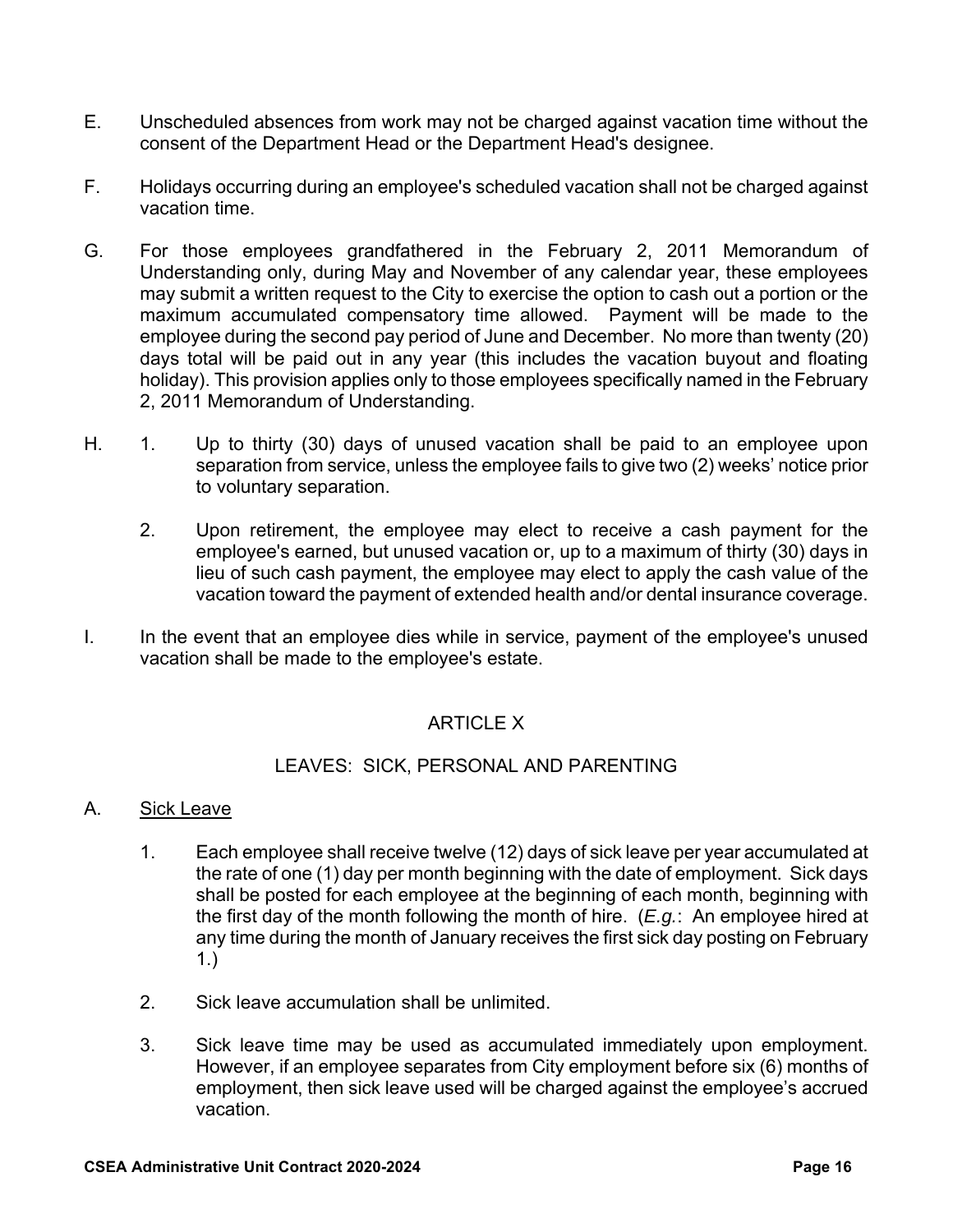Employees are required to call in to their Department Head or their designated representative within one (1) hour (if possible) of the start of their regularly scheduled work shift when utilizing sick leave if no prior notification has been given.

- 4. a. A Department Head may require a statement from a medical doctor prior to permitting an employee to charge absences against accumulated sick leave in cases of suspected abuse where the employee exhibits a pattern of absence, or in cases of absences that exceed three (3) consecutive workdays.
	- b. An employee who suffers injuries in the course of their employment, and who is entitled to sick leave benefits, may elect to use such benefits in lieu of Workers' Compensation benefits during the period of their disability. Any payments made by the Workers' Compensation Board for such loss of time shall be paid to the City of Ithaca, which in turn will credit the same amount to the employee's sick leave at the regular rate.
- 5. Up to ten (10) days of sick leave in a year may be used for illness in the immediate family. Immediate family shall be defined as per Article XII, Section B of this Agreement.
- 6. Upon retirement, up to seventy five (75) days of an employee's unused sick leave shall be computed at the employee's current rate of pay and applied as follows with any excess above that amount ineligible for use in retirement (provided, however, that any employee whose sick leave balance as of January 1, 2021 was greater than seventy five (75) days may apply that portion of their sick leave balance upon retirement that does not exceed their January 1, 2021 balance as follows):
	- a. The value of up to \$14,000 may be taken, at the employee's option, in a lump sum cash settlement. Such payment is subject to appropriate deductions. To choose this option, the employee must notify the Human Resources Department fifteen (15) days in advance of retirement.
	- b. Any unused sick leave in excess of the above amounts shall be applied to the payment of extended health and/or dental insurance coverage.
	- c. This Subsection (c) applies only to employees whose employment with the City commences on or after January 1, 2017. The value of any unused sick leave in excess of the above amount (or the entire amount, should the employee elect not to receive a lump sum cash settlement), shall be used to establish a retirement fund account to pay for health insurance for the retiree and eligible dependents as elected by the retiree. Each month that such health insurance is provided by the City, the value of the retiree or dependent rate established by the Common Council shall be deducted from the retiree's retirement fund account. Once the account is exhausted, the City will no longer extend health insurance coverage to retirees and dependents except by direct, full payment to the City by the retiree or dependent at the appropriate group rate as determined by the City.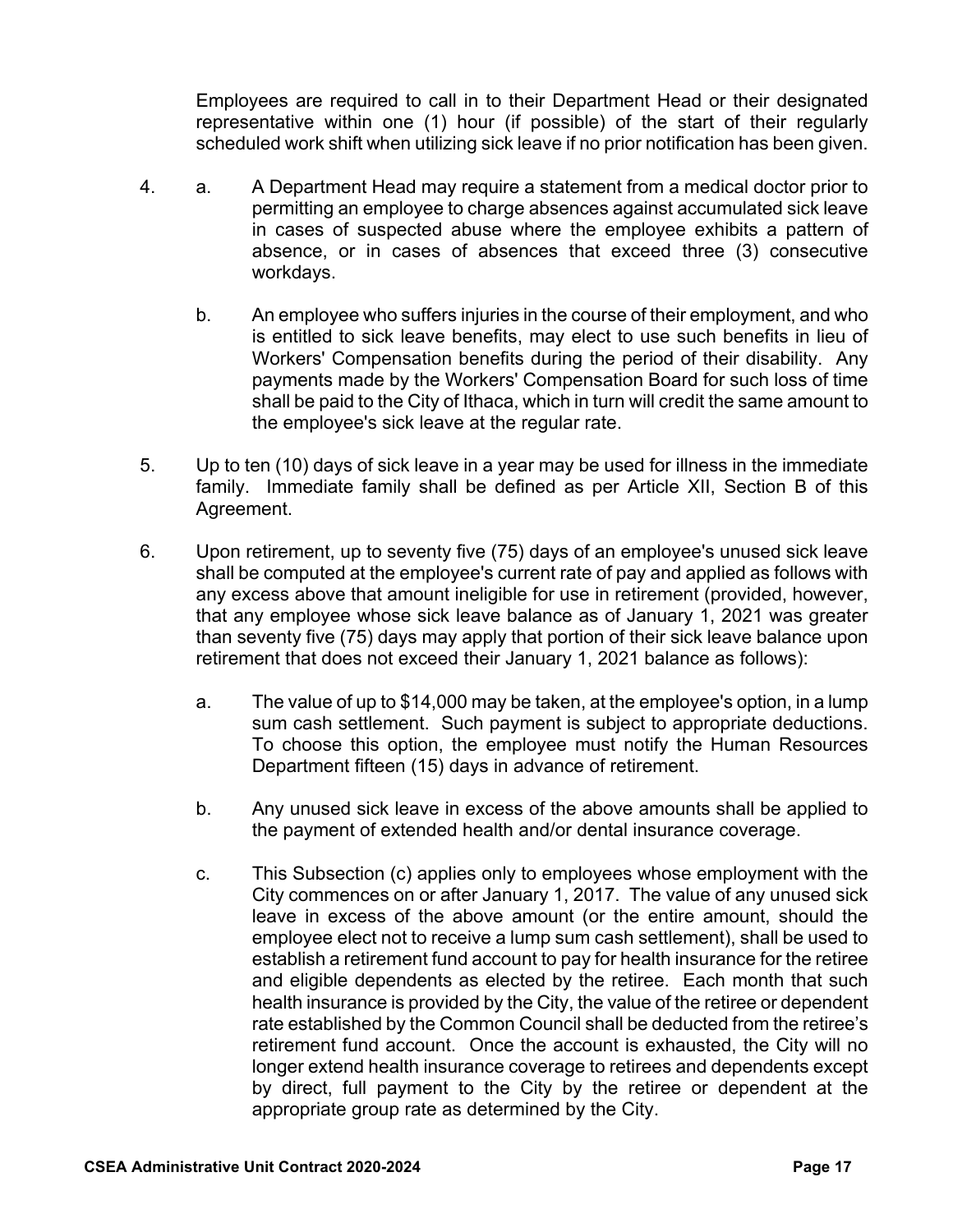- d. For employees whose employment with the City commenced before January 1, 2017, the employee may, at the employee's option, elect to waive the cash settlement and apply all of unused sick leave toward the payment of extended health and/or dental insurance coverage or the employee may apply all of the unused sick leave, calculated at twelve (12) hours is equivalent to one (1) month of health insurance toward the payment of extended health and/or dental coverage.
- e. The health insurance benefit available to retirees or their dependents in a given year shall be selected by the retiree from the benefit plans offered to currently employed unit members for that year, including but not limited to medical and prescription drug co-pays.
- f. The provisions of (a) through (e) above are made with the understanding that the City will no longer extend health insurance coverage to retirees and dependents except by direct, full payment to the City by the retiree or dependent at the appropriate group rate available and determined by the City, beyond the coverage provided by (a) through (d) above.
- 7. In the event of an employee's death prior to retirement, or if retired, prior to the exhaustion of remaining accumulated funds, such monies due the employee shall be applied toward the purchase of health insurance for the employee's surviving dependents, if any.
- 8. Employees may voluntarily make or receive a donation of accumulated sick leave, vacation leave, annual leave, and/or compensatory time to or from any City of Ithaca employee. When making a donation, the donating employee shall specify the type and maximum amount of leave time the employee is willing to donate**.** The employee receiving must have exhausted their leave time. The request to transfer leave time must be submitted in writing to the Human Resources Department.

 Donated leave time shall be placed in an escrow account and shall be transferred to the affected employee on a weekly basis as needed. When transferring time, donated time shall be allocated on a rotational basis from donors, in one (1) day increments. For medical leaves, sick time shall be used first, in accordance with the established guidelines for the use of sick time. Upon the exhaustion of sick time donations, or the end of the permissible use of sick time, other types of leave time will then be transferred as described above. Any excess leave time not used prior to the employee's return to work shall be returned to the donors.

 The use of donated leave time shall cease immediately upon notification that an employee who has been offered donated time intends to leave City employment. Under no circumstances may donated leave time be converted to cash or extended insurance coverage.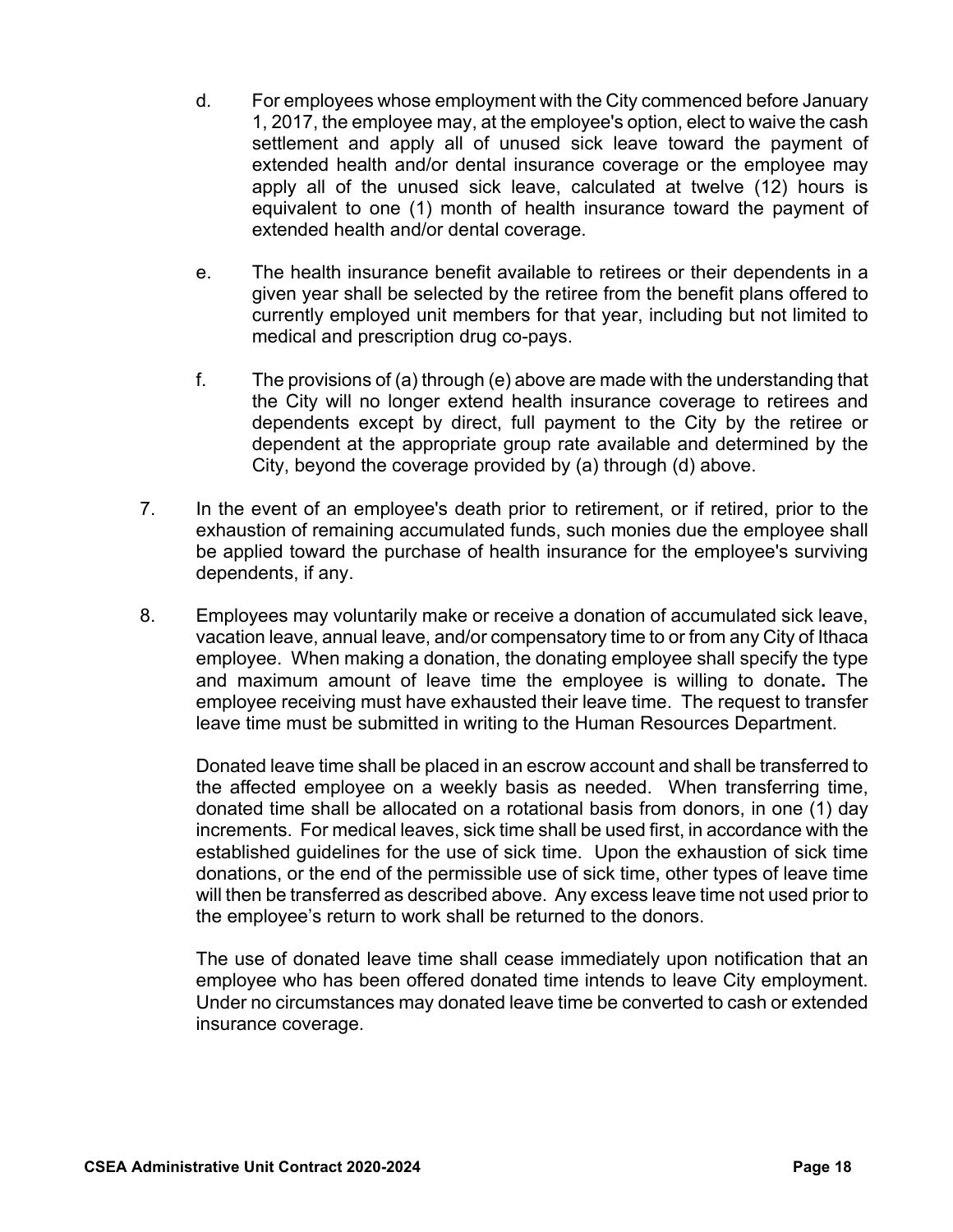#### B-i. Personal Leave for Employees Whose Employment with the City of Ithaca Commenced Prior to January 1, 2021

1. Except as prorated for new employees and set out in Article VIII, Section E, each employee shall receive three (3) days of personal leave per contract year. Any employee who uses no sick days at all during the period January 1 through December 31 of any calendar year, and is employed with the City as a member of the Administrative Unit for that same period of time, shall receive the following extra personal days:

> No unscheduled absences (*i.e.*, an absence with less than twenty-four (24) hours' notice) used: Three (3) extra personal days awarded.

Effective for the year beginning 1/1/2017:

One (1) unscheduled absence used: Two (2) extra personal days awarded. Two (2) unscheduled absences used: One (1) extra personal day awarded. Three (3) or more unscheduled absences used: No extra personal days awarded.

Extra personal days awarded shall be with pay and be used at the employee's discretion in accordance with the provisions of Article X, Section B-i.2.

- 2. An employee must use all extra personal days in the year awarded, or those days will be forfeited at the end of the year. Unused personal leave shall not be paid upon separation from service.
- 3. Personal leave shall be granted to allow the employee to conduct personal and/or family business which otherwise falls on a workday.
- 4. Unused personal leave, up to a maximum of three (3) days, shall be credited annually on December 31 to accumulated sick leave; it may not be used for personal leave, but may be used as accumulated sick leave would be used. Unused personal leave will not be paid upon separation from service, nor will it be applied toward the purchase of extended health or dental insurance coverage upon retirement.
- 6. Requests for personal leave shall be made by the employee to the employee's supervisor at least forty-eight (48) hours in advance, or as soon as possible in the case of emergency. In the event of an emergency the employer may request proof and shall not be unreasonably denied.
- B-ii. Personal Leave Time for Employees Whose Employment with the City of Ithaca Commenced on or After January 1, 2021
	- 1. Except as prorated for new employees and set out in Article VIII, Section E, each employee shall receive three (3) days of personal leave per contract year.
	- 2. Unused personal leave shall not be paid upon separation from service.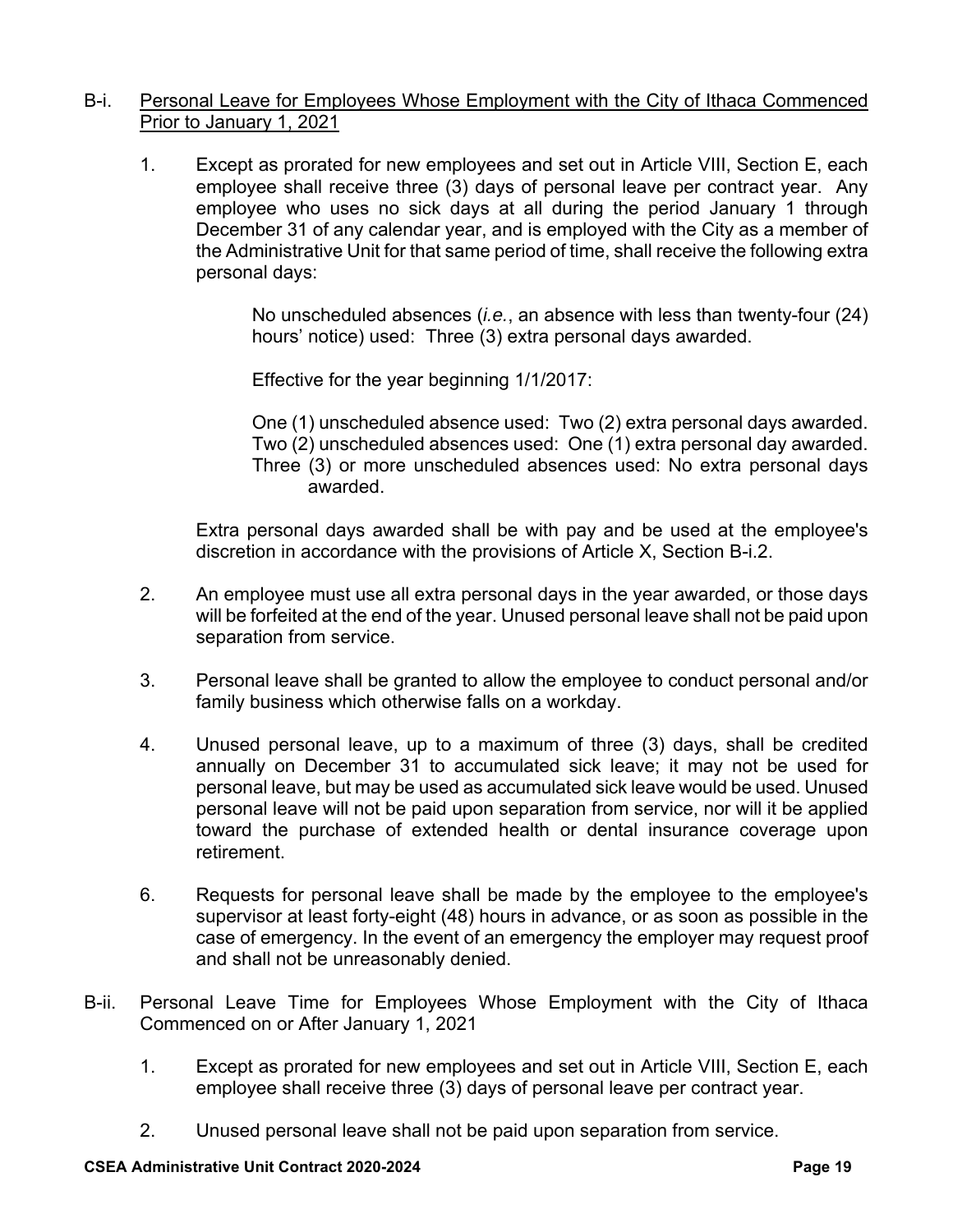- 3. Personal leave shall be granted to allow the employee to conduct personal and/or family business which otherwise falls on a workday.
- 4. Unused personal leave, up to a maximum of three (3) days, shall be credited annually on December 31 to accumulated sick leave; it may not be used for personal leave, but may be used as accumulated sick leave would be used. Unused personal leave will not be paid upon separation from service, nor will it be applied toward the purchase of extended health or dental insurance coverage upon retirement.
- 6. Requests for personal leave shall be made by the employee to the employee's supervisor at least forty-eight (48) hours in advance, or as soon as possible in the case of emergency. In the event of an emergency the employer may request proof and shall not be unreasonably denied.

# C. Parenting Leave

- 1. Employees shall be entitled to take up to twelve (12) weeks of parenting leave for childbirth or adoption. Employees may use up to eight (8) weeks of accumulated sick leave during this parenting leave without providing a doctor's certificate.
- 2. Employees may use additional sick time beyond eight (8) weeks upon presentation of a doctor's certificate attesting to the necessity for such continued leave from employment. In addition to the use of sick leave as described above, an employee may elect to use other accumulated leave time (vacation, personal, compensatory, etc.) during the parenting leave.

# D. Leaves of Absence Without Pay

Whenever an employee is on an approved unpaid leave of absence of ten (10) or more consecutive workdays, the employee's benefits shall be affected as follows:

1. When the leave of absence is for medical reasons, prior to beginning an unpaid leave of absence, the employee must first exhaust all accumulated sick leave, except that the employee may retain one week of accumulated sick leave.

An employee who has been granted a leave of absence without pay for a nonmedical reason may not use accumulated sick leave and must exhaust accumulated discretionary benefit time (vacation, holiday, personal, and compensatory time) provided, however, that the employee may retain up to two (2) weeks of such discretionary leave.

2. Both medical and non-medical leaves of absence without pay are intended to provide an employee with a continuous period of time off from work. An employee who has been placed on leave of absence status may return to work earlier than anticipated, however, once the employee has returned to work, the employee may not revert to leave of absence status unless there is a documented medical reason.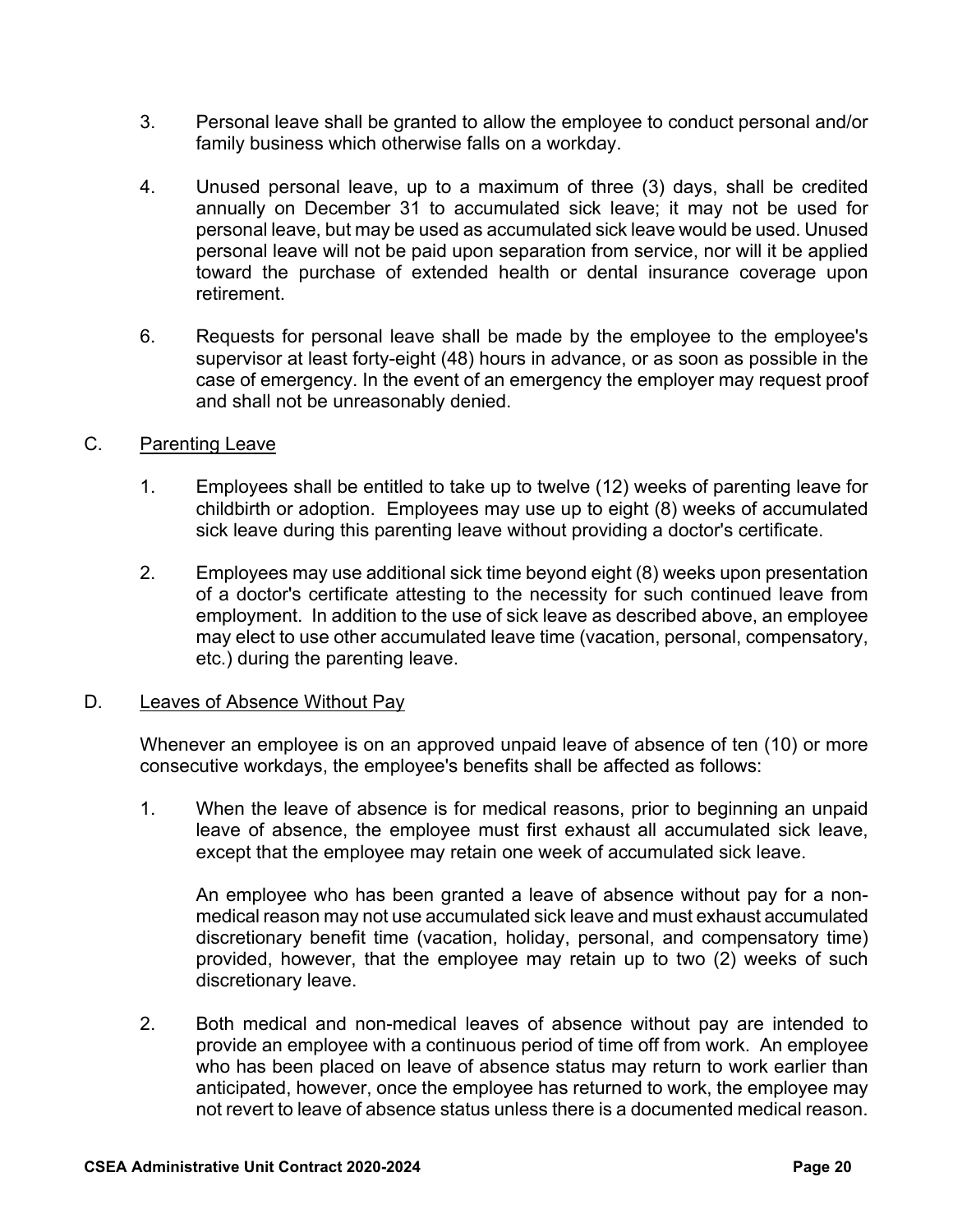- 3. The employee shall not receive the leave time, which would otherwise be earned for a given month if the employee is on unpaid leave of absence on the date that the leave time is posted. (*E.g.*: An employee who is on leave of absence from February 16 through March 25 would not receive the leave time earned for March 1, but would receive a leave time posting for April 1.)
- 4. The employee shall not be paid for holidays occurring during the period the employee is on leave of absence.

# 5. Health and Dental Insurance

- a. If an employee is on an unpaid leave of absence pursuant to the provisions of the Family and Medical Leave Act, the employee shall continue to receive health and dental insurance benefits with an employee contribution as indicated in Article XV for a period of twelve (12) weeks, beginning with the commencement of the unpaid leave of absence. Thereafter, the employee may continue health and dental insurance coverage by directly paying the City the cost of the insurance premium equivalent established by Common Council for employees on leave of absence.
- b. If an employee is on unpaid leave of absence for any reason other than that specified in (a), the employee shall continue to receive health and dental insurance benefits with an employee contribution as indicated in Article XV for a period of thirty (30) days, beginning with the commencement of the unpaid leave of absence. Thereafter, the employee may continue health and dental insurance coverage by directly paying the City the cost of the insurance premium equivalent as established by Common Council for employees on leaves of absence.

# 6. Child Care

The employee shall not be entitled to receive day care reimbursement benefits for any calendar week in which the employee is on an unpaid leave of absence for the full calendar week.

# ARTICLE XI

# SICK LEAVE BANK

The Sick Leave Bank shall be dissolved upon the implementation of this Agreement. Any employee who is a member of the Sick Leave Bank at the time it is dissolved, and who has never received Sick Bank benefits, shall be reimbursed the amount of sick time that the employee has donated to the Sick Bank.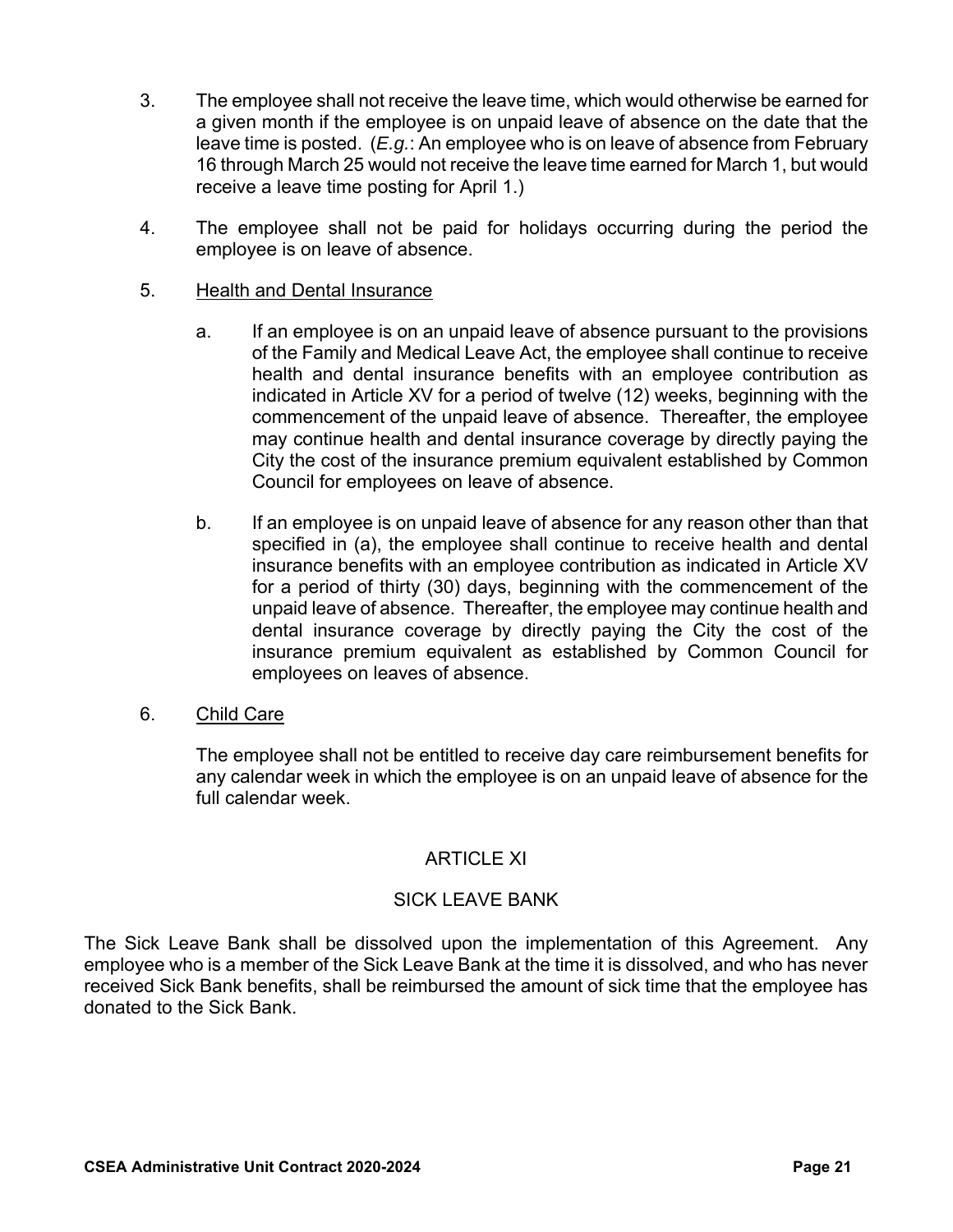# ARTICLE XII

# BEREAVEMENT LEAVE

- A. In the event of death in the immediate family of the employee or family of the employee's spouse or domestic partner (as defined in the Ithaca City Code), such employee shall be allowed a leave of absence with pay to a maximum of three (3) days. This leave of absence must be approved by the Department Head. Time lost will not be charged against accumulated leave.
- B. The immediate family is defined as the spouse, domestic partner, parent, grandparent, child (including foster or stepchild), brother, sister, or grandchild of the employee; or the parent, grandparent, child (including foster or stepchild), brother, sister, or grandchild of their spouse or domestic partner. It shall apply also to any other relative living in the same household. Bereavement leave may be extended to one (1) calendar week at the discretion of the Department Head.
- C. Bereavement leave of one (1) day with pay shall be allowed to attend the funeral or memorial services of an employee's aunt, uncle, and/or stepsiblings.

# ARTICLE XIII

# JURY DUTY AND REQUIRED COURT APPEARANCES

A. Jury Duty

An employee shall be granted a leave of absence, with pay, at no loss of earned leave, to serve jury duty.

#### B. Required Court Appearances

An employee shall also be granted paid leave pursuant to this article if the employee is directed to appear as a witness in the employee's capacity as a City employee, pursuant to subpoena, or other order of the court upon presentation to the City of proof thereof. This paid leave provision only applies to court actions in which the employee is required to appear because the case involves City matters. The employee must inform the Department Head or supervisor of the receipt of any subpoena or other order of court before responding to the order or subpoena.

C. Compensation

Any compensation received from the court or any attorney including jury duty fees, subpoena fees or witness fees, except expense reimbursement, shall be returned to the City.

D. Shift Adjustment

An employee who works other than the normal day shift and is called to jury duty and appears for jury duty shall have their work hours changed to the normal day shift and then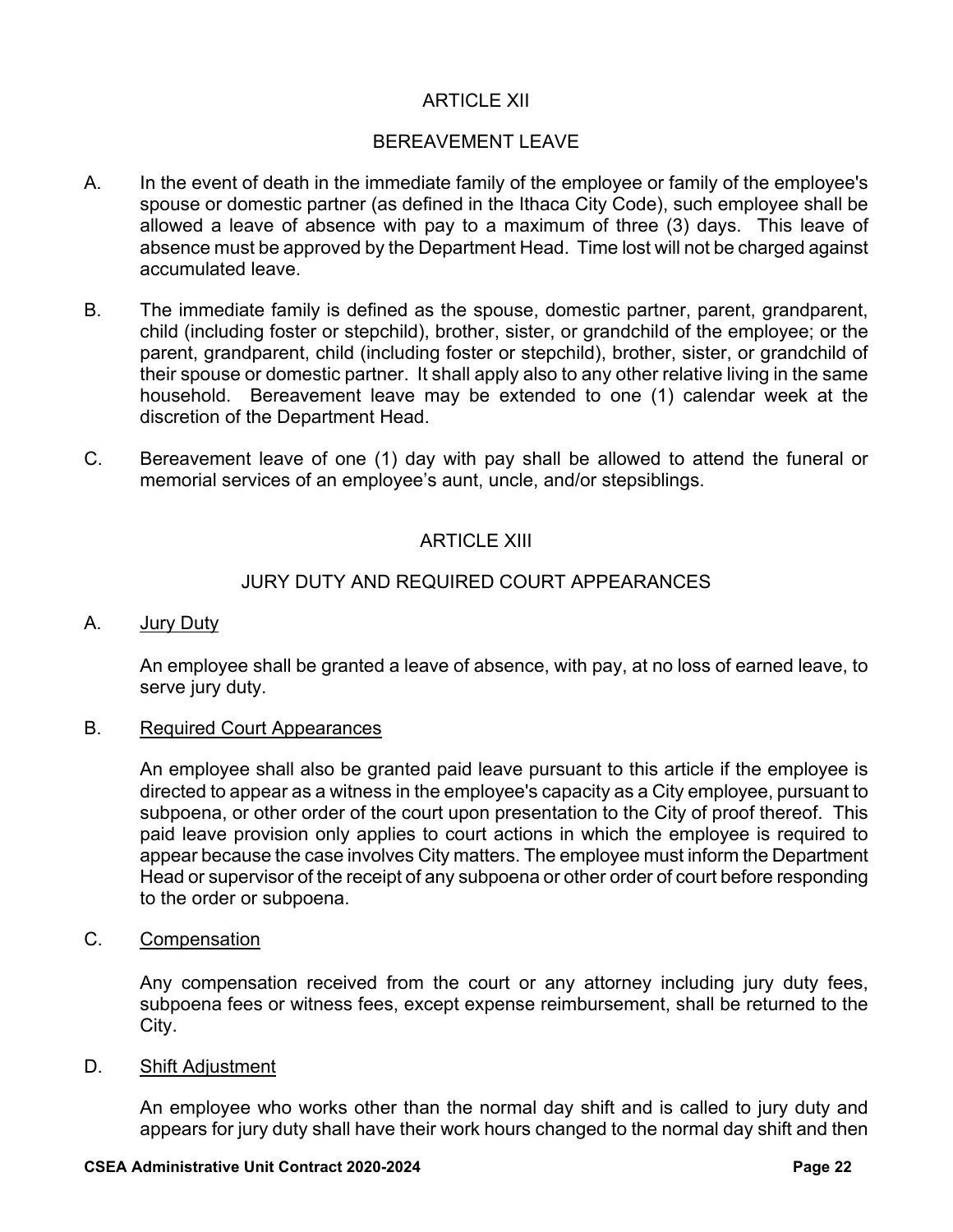be given the appropriate amount of time off.

# ARTICLE XIV

# RETIREMENT SYSTEM

Employees shall participate in the New York State Employee Retirement System in accordance with and subject to the statutes of the State of New York now applicable or as they may hereafter be amended.

# ARTICLE XV

# HEALTH INSURANCE

A. All employees shall contribute 20% of the health insurance premium equivalent for the type of health insurance (individual or family coverage) and plan that the employee has elected.

The premium equivalent shall not be increased by more than 10% of the prior year's premium equivalent for the purpose of calculating the employee contribution.

#### B. Waiver of Health Insurance

An employee who is eligible for enrollment in the City health insurance program and has procured health insurance through their spouse/domestic partner, may elect not to participate in the City's health insurance program and will not contribute toward the cost of health insurance. The employee shall be required to furnish proof of coverage.

Any employee desiring to waive this coverage is required to sign a waiver and complete an enrollment form to cancel coverage.

In the event that the spouse or domestic partner is terminated from employment, or the status of the employee has changed due to a qualifying event as determined by the IRS including but not limited to divorce, death, reduction of spouse/domestic partner health insurance benefits, thus resulting in the loss of coverage, and the employee has waived coverage then the employee may enroll in the City's health insurance plan pursuant to the procedures set forth in this Agreement.

All employee contributions to the premium equivalent through payroll deduction will be made with pre-tax dollars unless the employee chooses otherwise.

C. Effective September 1, 2021 or as soon thereafter as the City is able to facilitate the same (but in no event later than ninety (90) days after Execution), all employees will be offered only the Platinum health insurance plan offered by the Greater Tompkins County Health Insurance Consortium (hereinafter referred to as the "Consortium") and approved by the City, provided, however, that for so long as the Consortium offers the existing indemnity plan, employees who are enrolled in that plan as of the date of Execution and do not thereafter leave that plan, may retain that plan by paying, in addition to the premium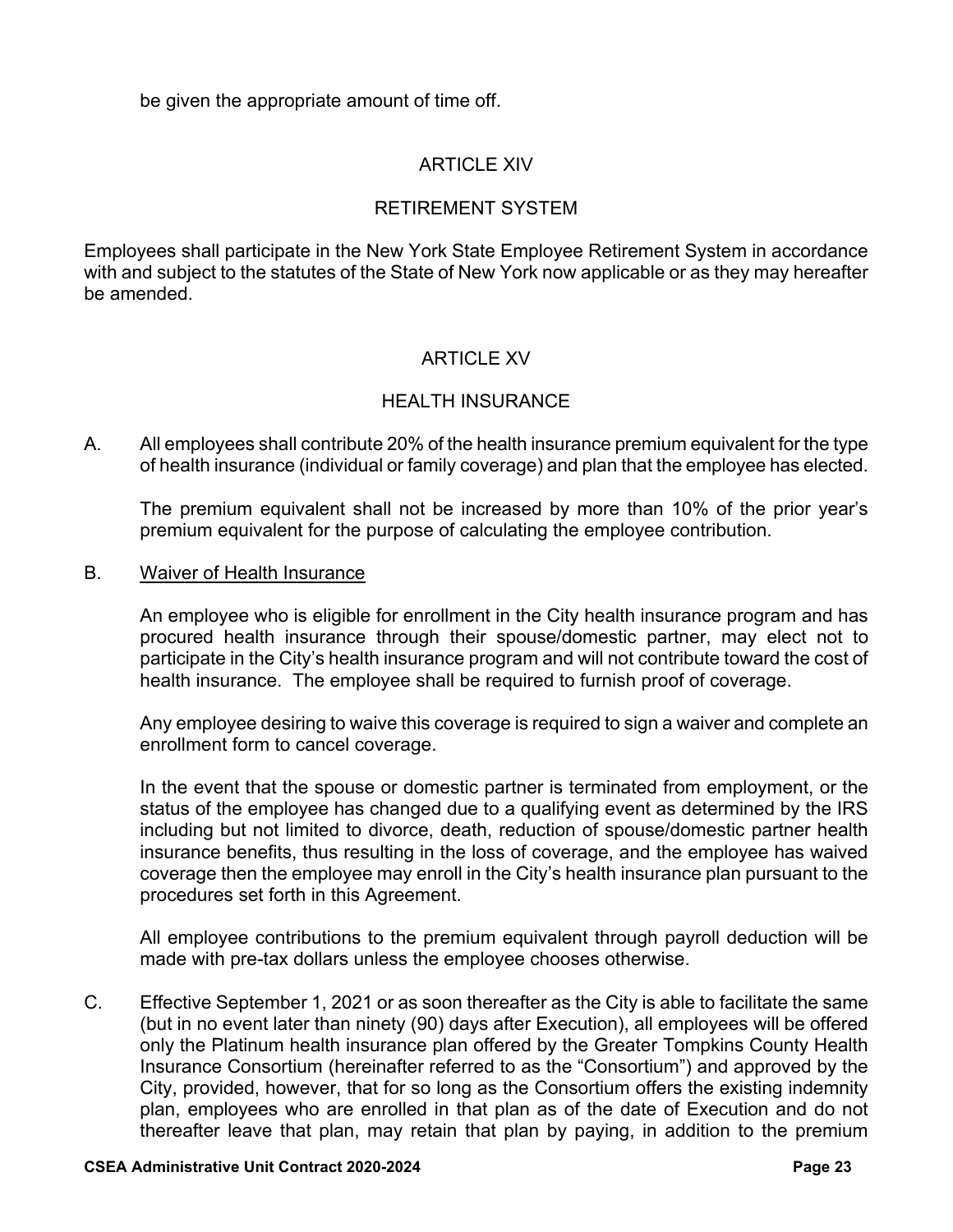contribution specified in Section A of this Article, that annualized amount, pro-rated across each payroll period, equal to: 80% of the then-current total premium equivalent for the existing indemnity plan minus 80% of the then-current total premium equivalent for the Platinum Plan. The Union agrees to participate in the Consortium.

- D. Employees will be offered the opportunity to change their enrollment to the Platinum plan or retain existing enrollment in the indemnity plan in advance of the Platinum start date. Employees who do not make an election on a timely basis will retain their existing plan elections on the Platinum start date. Employees' next opportunity to change plans will be in the first open enrollment period thereafter, or during any special enrollment period that may arise because the employee has a qualifying life event. The costs set forth in Section "C" above will be effective on the Platinum start date. (*E.g.*: Assume the Platinum start date is September 1, 2021, and employees must elect their plan by August 20, 2021. Employee A is in the indemnity plan and does not return an election by August 20, 2021. Absent a qualifying life event, Employee A's next opportunity to elect the Platinum plan will be in the November 2021 open enrollment period with an effective date of January 1, 2022. Employee A will pay the increased cost share for the indemnity plan for the months of September through December 2021.)
- E. The City will continue to provide the Blue Cross/Blue Shield Dental Blue Option Incentive (base contract, formerly known as Schedule A) as individual and/or family coverage, at no cost to the employee.
- F. Employees enrolled in the Platinum health insurance plan are responsible to pay prescription drug co-pays in accordance with the terms of the Platinum plan offered by the City and established by the Consortium, as such plan may from time to time be amended by the City, the Consortium, and/or its selected plan administrator.

Employees who continue their enrollment in the existing indemnity plan subject to the requirements of Section C of this Article shall be responsible to pay a three-tier prescription drug co-pay of \$5.00 (generic), \$15.00 (preferred), and \$30.00 (non-preferred). This copayment is not reimbursable through any section of the health insurance program. For a two (2) month co-pay, a prescription may be filled for up to a three (3) month supply as a mail-in order; at retail, a three (3) month co-pay will be required for a three (3) month supply. Under this co-pay each prescription may be filled for up to a three (3) month supply as a mail-in order, otherwise a thirty (30) day supply is the limit.

G. Should the City choose to offer multiple plans, employees will have the option of choosing from all health insurance plans offered by the Consortium and approved by the City (except the existing indemnity plan, which may only be accessed as described in Section C of this Article). The City will continue to offer the Platinum health insurance plan. If applicable, employees may move between plans during the annual open enrollment period in accordance with any guidelines, rules, and/or restrictions established by the Consortium from time to time.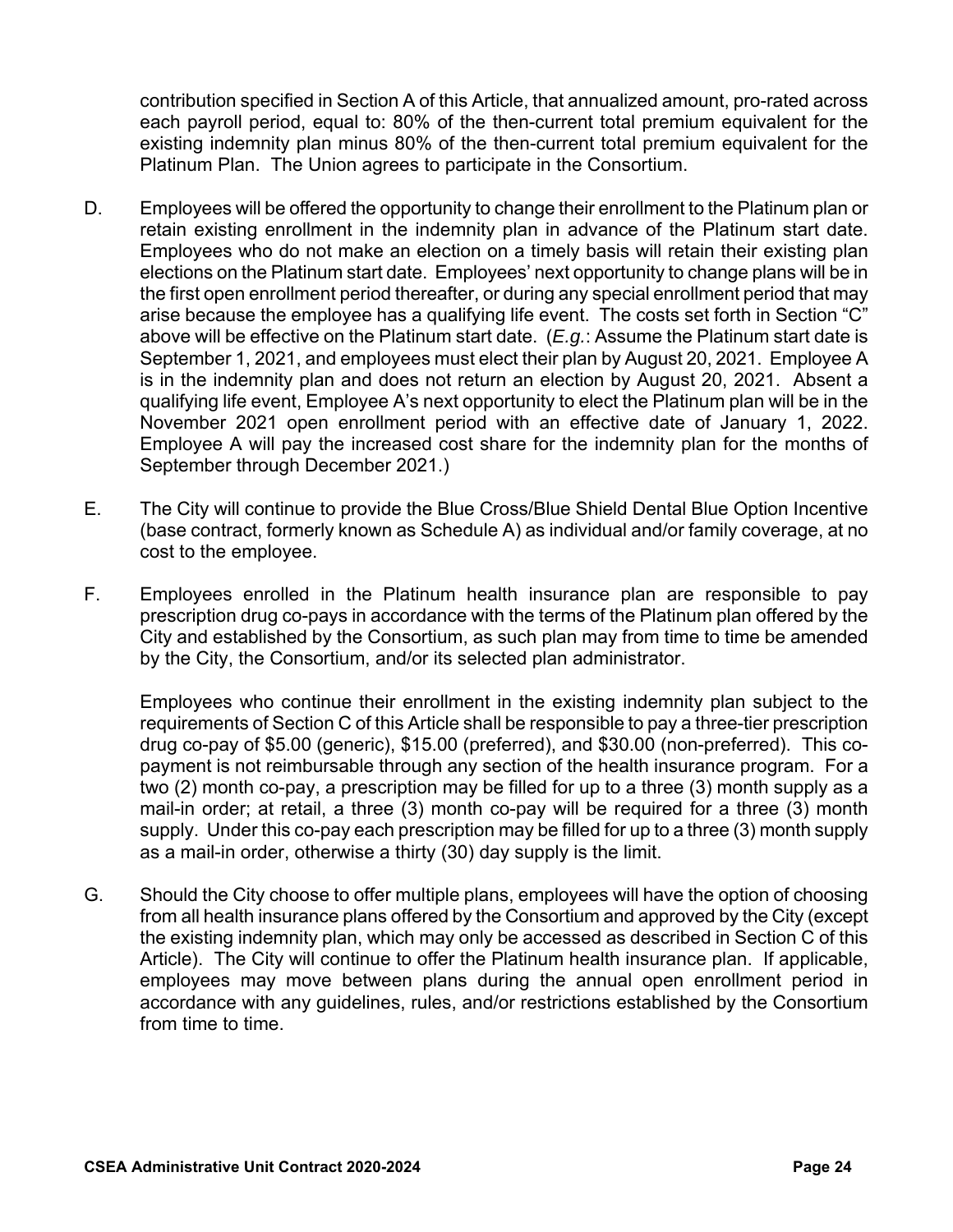# ARTICLE XVI

# WELLNESS PROGRAM

- A. All employees who choose to participate in the Platinum health insurance plan, and their spouse/domestic partner, shall have the option to voluntarily participate in the City's wellness program to earn financial incentives for meeting wellness targets. The wellness program targets are established by the City's wellness program provider and outlined in a personal health report that will be prepared by the program provider for the employee. In the months of January or February (or otherwise provided by the health plan provider) of every year beginning January 1, 2022, each participant shall have an opportunity to participate in the wellness program. The City shall arrange for a provider to administer the health screening assessments and shall notify eligible members of the dates and times available for screening. It shall be the member's responsibility to schedule a screening date and time for themselves and/or their spouses/partners.
- B. Due to the September 1, 2021 Platinum start date, all wellness amounts for 2021 will be prorated at 33.33% of value and be paid *without* any need to satisfy wellness targets in 2021, but at 100% of value in succeeding full years, subject to achieving wellness targets.
- C. Effective January 1, 2022, all participants shall receive the following cash incentives for achieving wellness targets based on their annual wellness screening results:

#### 1. **Family plan cash incentive:**

Blood Pressure - \$200 for employee and \$200 for spouse/domestic partner.

LDL Cholesterol - \$200 for employee and \$200 for spouse/domestic partner.

Triglyceride - \$200 for employee and \$200 for spouse/domestic partner.

Glucose - \$200 for employee and \$200 for spouse/domestic partner.

No Nicotine Use - \$200 for employee and \$200 for spouse/domestic partner.

NOTE: If an employee has a family plan with no spouse/domestic partner on the plan, the cash incentive shall be \$400 for each category in which the employee meets the assigned target.

#### 2. **Individual plan cash incentive:**

Blood Pressure - \$150 for employee.

LDL Cholesterol - \$150 for employee.

Triglyceride - \$150 for employee.

Glucose - \$150 for employee.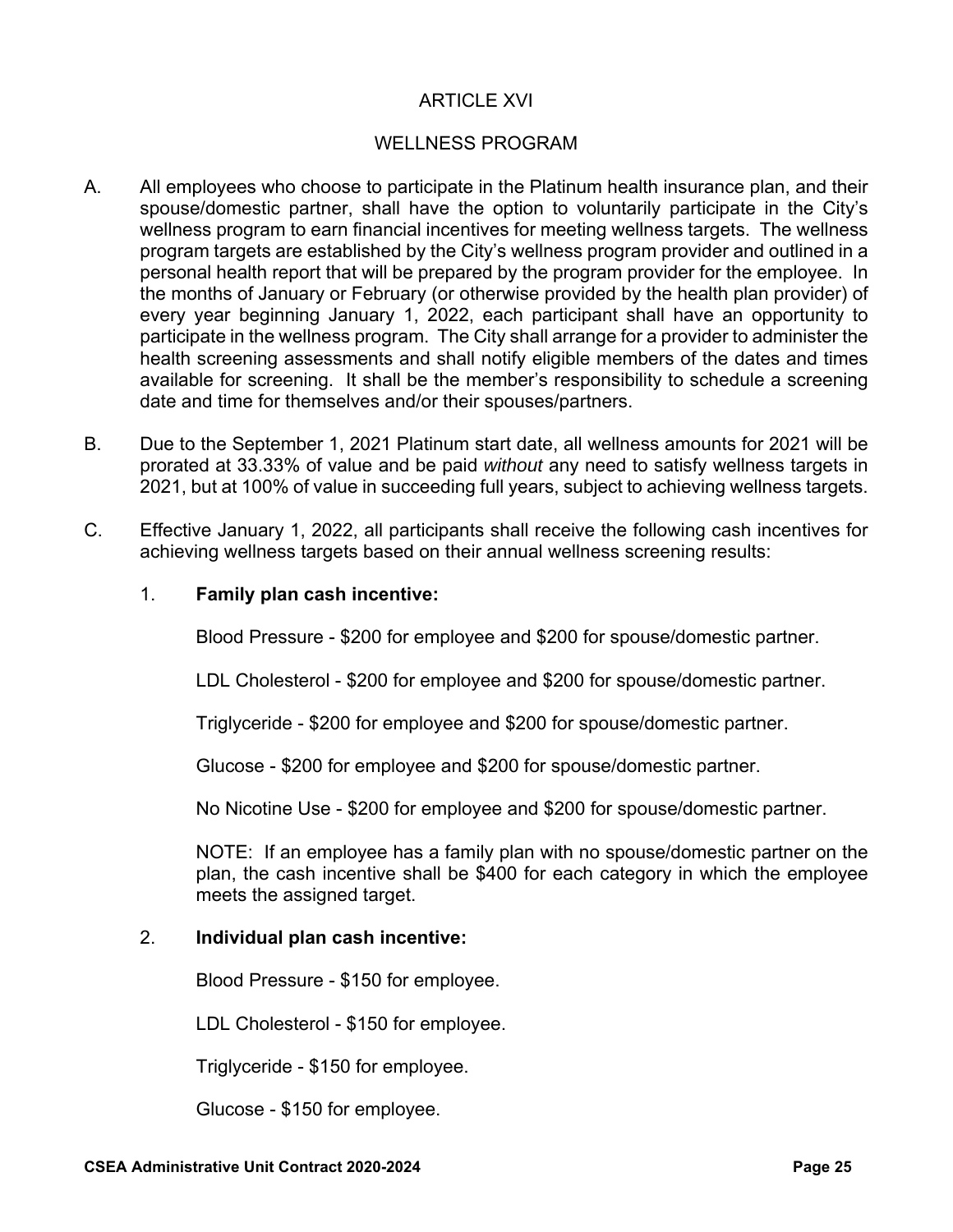No Nicotine Use - \$150 for employee.

C. The maximum incentive that can be earned for a family plan is \$2,000 and maximum incentive that can be earned for an individual plan is \$750. Payment of cash incentives shall be paid to participating employees in the month following completion of health screening.

Employees shall have the following options for receiving payment for participating in the wellness program as described above:

- 1. Lump sum payment by direct deposit, subject to applicable payroll tax deductions (including FICA); or
- 2. Pre-tax deposit into deferred compensation plan, subject to execution of appropriate documentation, as well as IRS caps in place for each year.
- 3. Deposit in an HRA, subject to execution of appropriate documentation, as well as IRS caps in place for each year.

# ARTICLE XVII

# PERFORMANCE REVIEWS

Effective in 2022, all permanent members will receive an annual performance review, conducted by the Department Head, or the Department Head's designee. The evaluation tool will be designed by the Human Resources Department and may be revised in accordance with best practices. Final reviews will be signed by the Department Head or designee and the employee. Employee signature does not mean agreement with the review but confirms that the review took place. The original signed document will be maintained in the employee's personnel file located in the Human Resources Department.

# ARTICLE XVIII

# MILEAGE REIMBURSEMENT & PARKING

- A. Employees who are required to use their personal automotive vehicles in the conduct of official business shall be reimbursed at the current IRS rate, provided, however, that they shall receive authorization from the Department Head or supervisor before using a personal vehicle for official business.
- B. The City promises to attempt to provide free parking for all employees, provided the employees make a similar attempt to carpool whenever possible.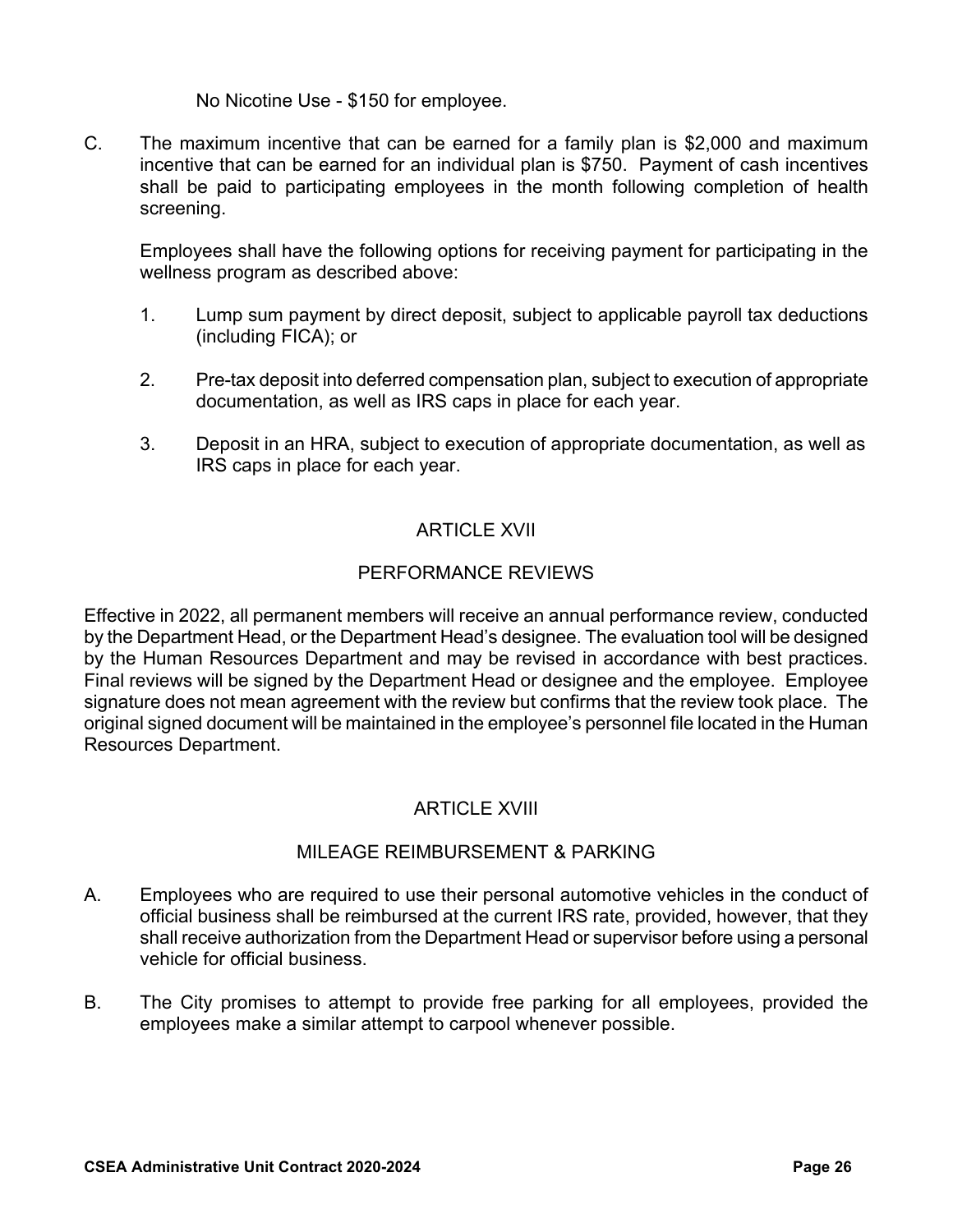# ARTICLE XIX

# EDUCATIONAL ASSISTANCE

- A. The City of Ithaca agrees to pay the tuition for education courses, including technical and trade schools for employees covered by this Agreement, in accordance with the terms outlined below. The intention is to assist employees to further their education and enhance their ability and effectiveness on the job. Such assistance shall be limited to: (a) courses related to an employee's position which will further development in the performance of their duties; (b) courses which will assist an employee to gain promotion within their job classification as a City employee; (c) applicant must have approval prior to the course; (d) applicant must obtain a passing grade before reimbursement; and (e) available to full time, permanent or provisionally appointed employees. Requests to enroll in professional and staff development workshops, classes, conferences and certification programs shall be made through established departmental staff development procedures, and shall not be covered under this Article.
- B. Assistance is to be limited to four (4) courses per year for permanent or provisional employees. No employees shall receive assistance for more than a career limit of twenty (20) courses. Employees may receive tuition assistance up to a total cost of \$2,800 per year.
- C. 1. To be eligible for educational assistance, the employee or Union must submit a request for benefits for each class by email to an Education Committee consisting of:

Director of Human Resources (or designee), and A representative of the Union,

and the employee must receive notice from the Committee that the request has been approved for that class.

- 2. All determinations shall be final and binding and are not subject to appeal.
- D. Employees may elect to use earned accruals to take job related courses during working hours.

# ARTICLE XX

# JOB TITLE RE-ALLOCATION

A. During the term of this Agreement, the City or the Union may request re-allocation of an existing job title on the basis that there has been or will be an increase in job duties, provided that the City shall not be required under this Section to review any job title more frequently than once in every five (5) years. If the job title review discloses an overall increase in job duties and a re-allocation is warranted, the City shall make an appropriate adjustment in the compensation. The adjustment to compensation shall be effective as of the date of the request of re-allocation.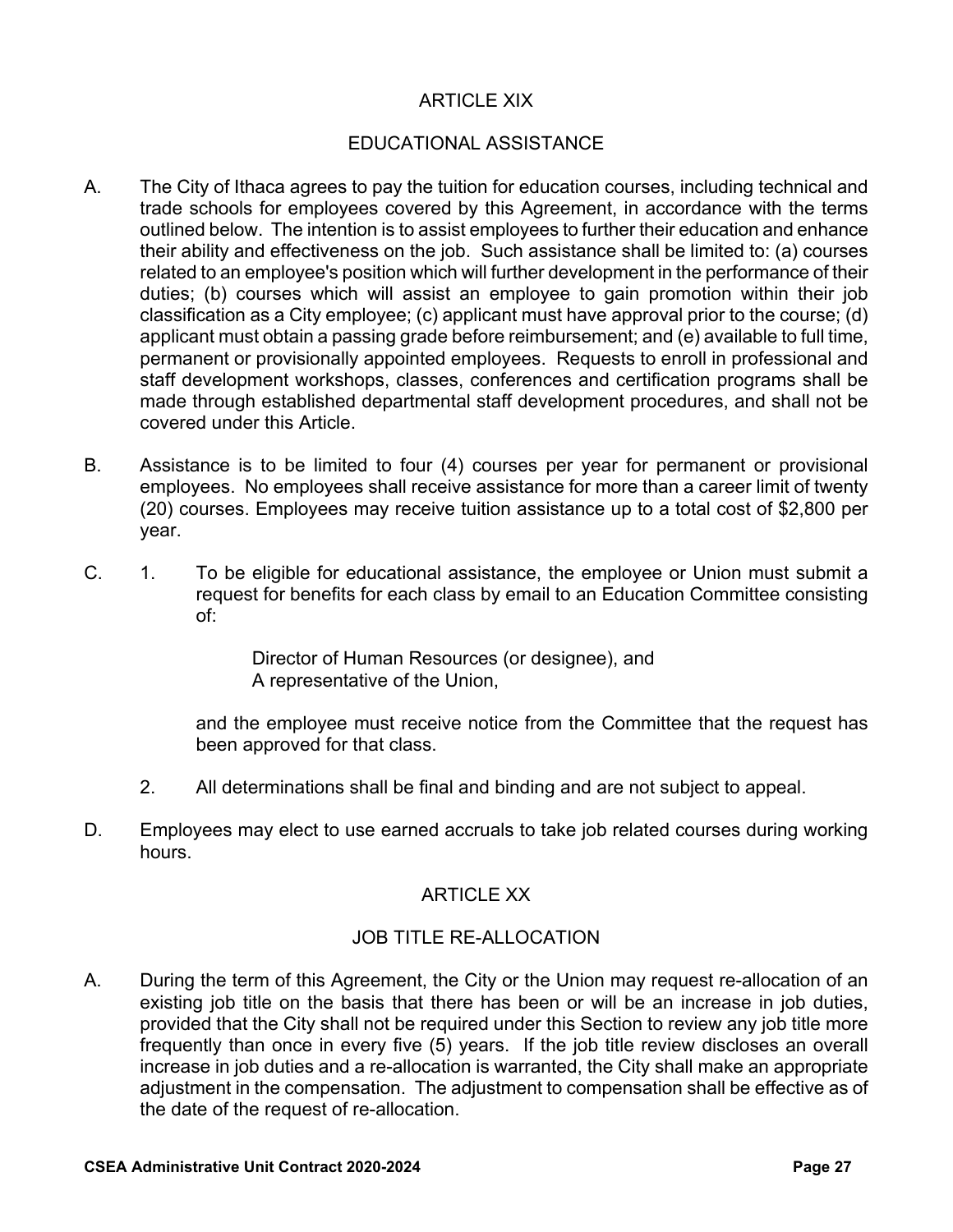- B. This Section is not intended to prevent employees or the Union from seeking a reallocation; it is intended to specify the minimum response that the City may give to such a request. If an individual wishes to request re-allocation, they should submit a request to the Director of Human Resources, with a copy to the Unit President, with what the employee believes to be sufficient justification for such a re-allocation. This Section is not intended to limit the employee's rights to request a re-classification under Civil Service Law. This Section is subject to the Grievance Procedure.
- C. Any request for re-allocation will be answered within ninety (90) days unless a delay is mutually agreed upon by the City and the Union.

# ARTICLE XXI

# OUT-OF-TITLE WORK

A. 1. When an employee covered by this Agreement is assigned to work at a job classification higher than the employee's regular job for two (2) or more consecutive days, the employee shall be paid as if the employee had been promoted to the higher-level position beginning on the second day.

> Out-of-title pay shall be paid only for days and hours actually worked by an employee; it shall not be paid for hours or days during which an employee is using paid leave time.

2 This Section is applicable, but not limited to, situations such as vacations and illnesses. It is not applicable to emergency situations.

Holiday pay will be paid at the out of title rate when the employee performs out of title duties on both the workday prior and the workday following the holiday.

- 3. Excluded from the application of this Section are those persons whose job classification and description are defined as either Assistant or Deputy and under normal operating procedures are designated as qualified to perform at the higher level and act in place of the absent staff person.
- B. In the event a higher-level position becomes permanently vacant and a lower-level employee is temporarily appointed to fill the position, said employee shall receive out-oftitle compensation pursuant to this Article until such time as the vacancy is filled on a permanent basis. Out-of-title assignments for situations in which a permanent vacancy does not exist shall not exceed six (6) months.
- C. This Section is subject to the Grievance Procedure.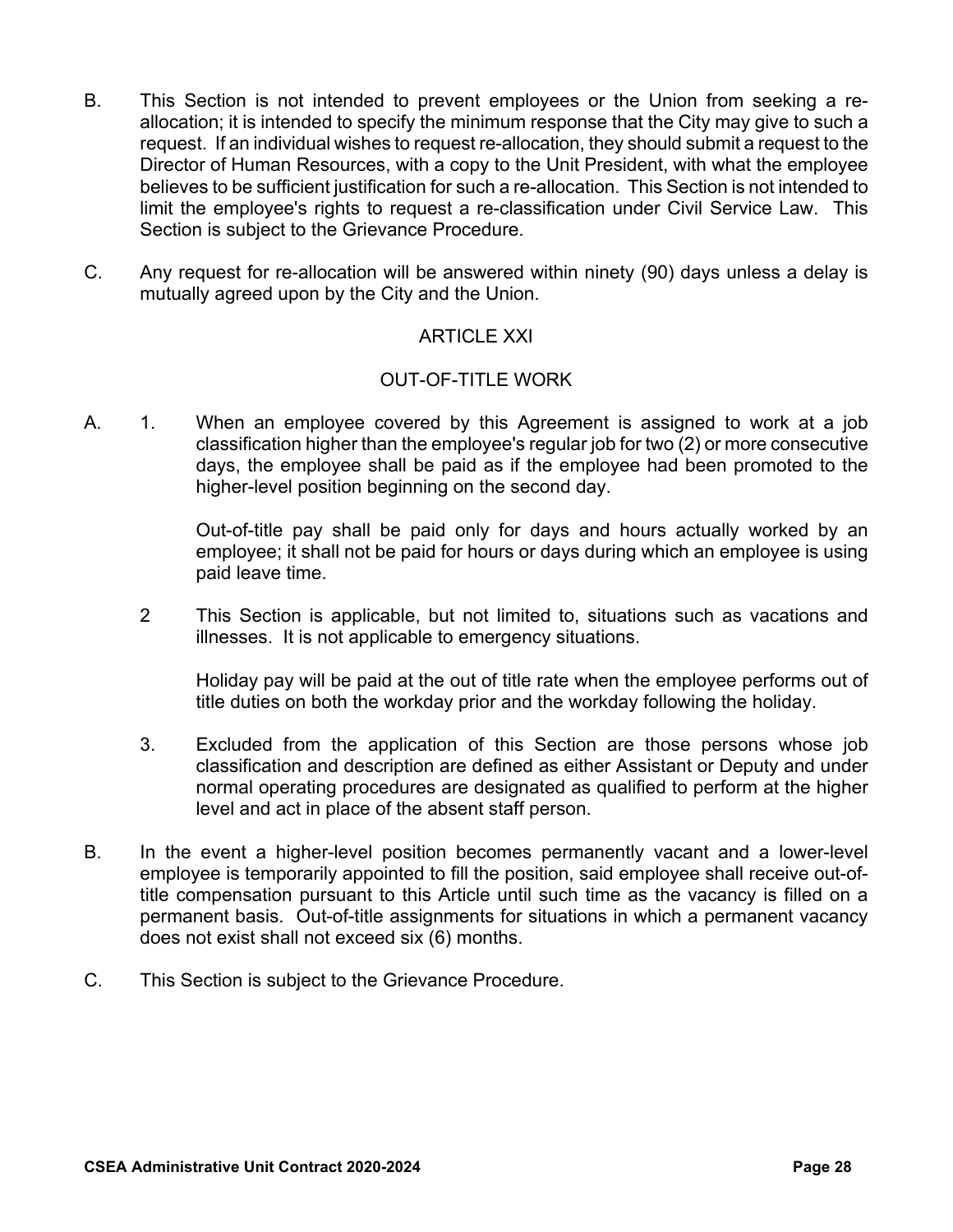# ARTICLE XXII

# GRIEVANCE PROCEDURE

A grievant is defined as the employee, a group of employees, the Unit President or their designee on behalf of a group of employees or an employee or the CSEA.

- A. 1. In accordance with the cooperative spirit with which this Agreement is made between the Union and the City, employee grievances shall be adjudicated by the parties with a sense of fairness and justice.
	- 2. Grievance shall be defined as any claimed violation, misinterpretation, or inequitable application of this Agreement, laws, rules, regulations, procedures, administrative orders, work rules of the City or of a department thereof; or any matter which relates to or involves employee health or safety, physical facilities, materials or equipment furnished to employees, or supervision of employees, or any other term or condition of employment.
- B. 1. Should a grievant feel that the grievant's rights and/or privileges under this Agreement have been violated, the grievant may submit the grievance in writing to the grievant's immediate supervisor within twenty (20) working days of learning of the alleged violation of contractual rights.
	- 2. The written grievance shall state the right or privilege, which the grievant believes has been violated, the section of the Agreement or practice which the grievant believes to be violated and any proposed remedy.
	- 3. The supervisor shall answer the grievance in writing within ten (10) working days.
- C. 1. Should the grievant decide that the immediate supervisor's answer is unsatisfactory, the grievant shall, within ten (10) working days, submit the facts in writing to the Department Head, with a copy to the Director of Human Resources.
	- 2. Within ten (10) working days of receipt of the grievance, the Department Head shall reply to the Union in writing, setting out the basis for the Department Head's position. A copy of this decision shall be sent by the Department Head to the grievant and to the Director of Human Resources.
- D. 1. Should the grievant decide that the decision of the Department Head is not satisfactory, the grievant shall submit an appeal to the Mayor or the Mayor's designee within ten (10) working days of receipt of the response from the Department Head.
	- 2. The appeal to the Mayor shall be in writing and shall state the manner in which an employee's rights or privileges have been violated, the sections of the Agreement which have been violated and any proposed remedy.
	- 3. The grievant shall send a copy of such appeal to the Director of Human Resources with a courtesy (*i.e.*, not procedurally required) copy to the Department Head. The grievant is responsible to give copies of all grievances to the Unit President or their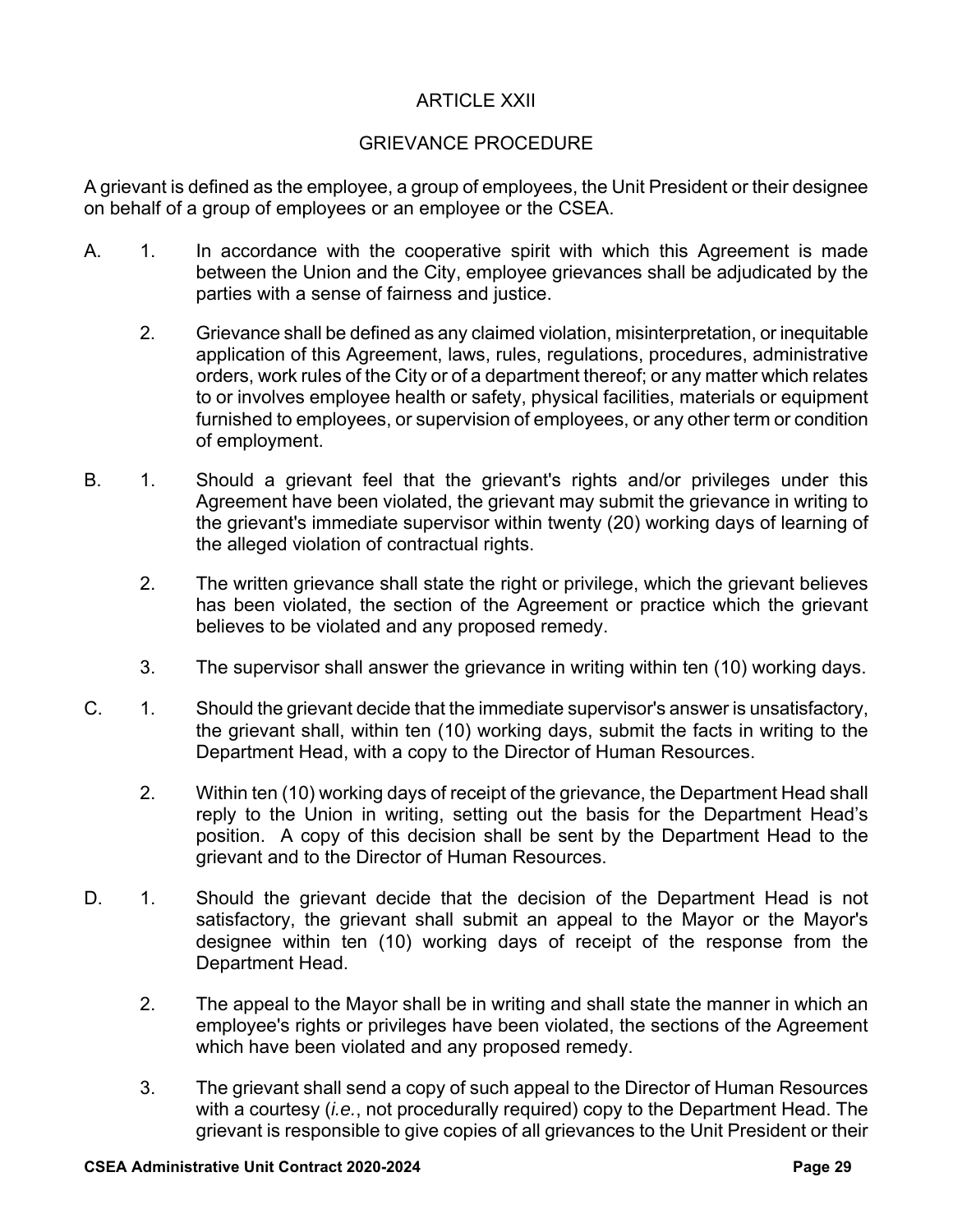designee that have been submitted to the City.

- E. 1. Within ten (10) working days of receipt of the appeal from the grievant, the Mayor shall schedule a meeting with the grievant and the Union, the Department Head and the employee in order to determine whether the matter can be resolved without arbitration.
	- 2. The decision of the Mayor after this meeting must be served on the employee and the Union within ten (10) working days from the date of the meeting.
- F. 1. In the event that the Union is dissatisfied with the decision reached by the Mayor, the Union may demand arbitration by sending a demand for arbitration to PERB within ten (10) working days of receipt of the Mayor's decision.
	- 2. Copies of this demand shall be sent to the Mayor, with courtesy (*i.e.*, not procedurally required) copies to the Department Head and the Director of Human Resources.
	- 3. A list of arbitrators shall be demanded from PERB and the parties shall select an arbitrator in compliance with PERB's rules.
- G. 1. The arbitrator shall have no power to add to or subtract from or modify the provisions of this Agreement in arriving at a decision on the issue or issues presented. The arbitrator's decision shall be binding upon both parties.
	- 2. Any fees and expenses of the arbitrator shall be divided equally between the parties. Each party shall bear the cost of preparing its own case.

# ARTICLE XXIII

# DISCIPLINARY PROCEDURES

- A. 1. No employee shall be disciplined or dismissed except for just cause. Should there be any dispute concerning the existence of just cause for dismissal or discipline, such dispute shall be adjusted as a grievance in accordance with the terms of this Agreement.
	- 2. The following disciplinary procedure for incompetency or misconduct shall apply to all employees as provided herein in lieu of the procedure specified in the Civil Service Law, Sections 75 and 76. This entire disciplinary procedure shall apply to all permanent employees in the Unit, and to all employees entitled by law to the protections of Section 75 of the Civil Service Law.
- B. 1. In the event a Department Head sees fit to impose disciplinary action on an employee, a Notice of Discipline shall be served on the employee, which describes the employee's rights. A copy of the Notice of Discipline shall be sent to the Director of Human Resources. The Notice shall specify the act(s) that warrant disciplinary action and the corresponding sanction(s). A sample Notice of Discipline is attached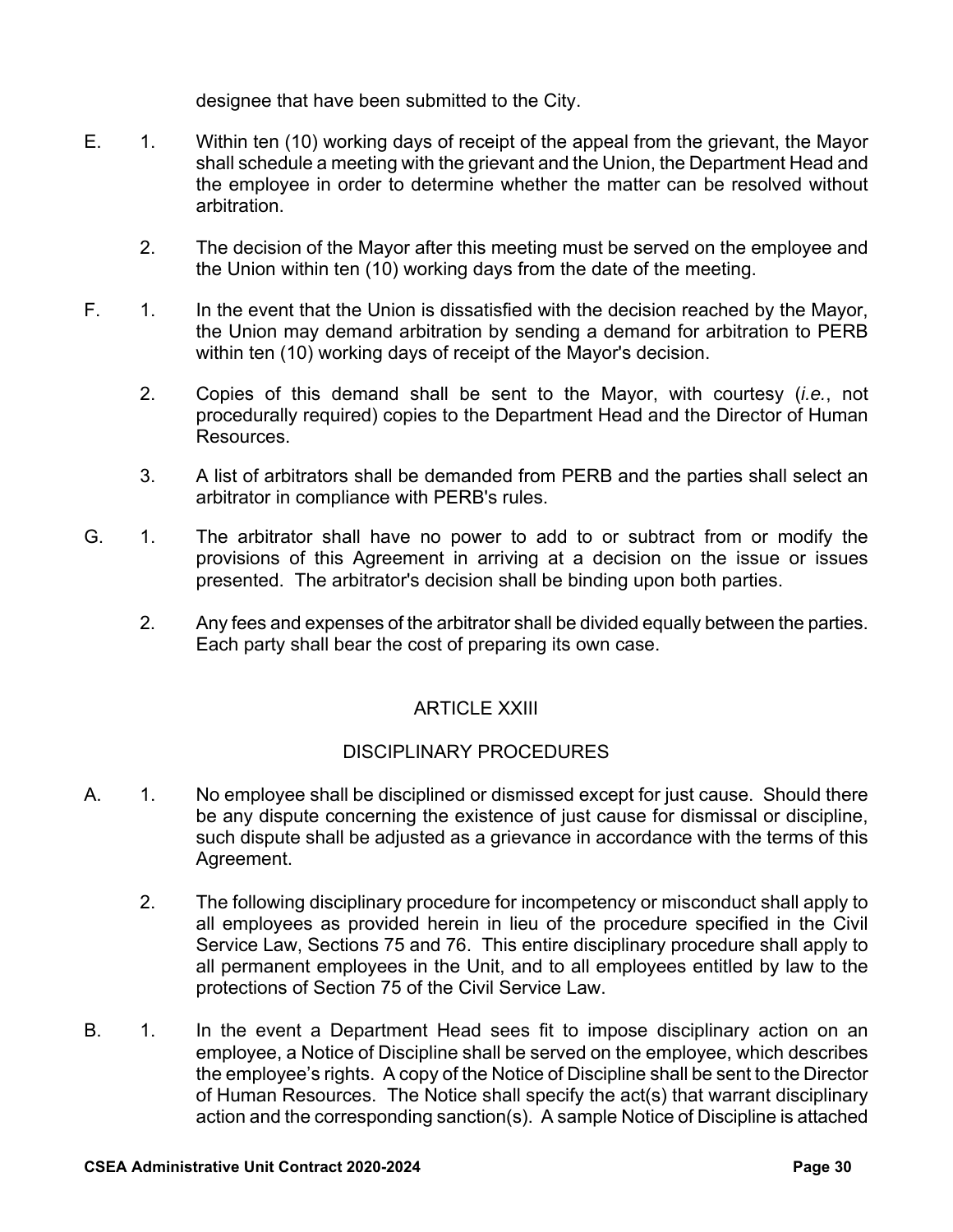as Appendix B.

- 2. The Union shall be advised by personal delivery, or if not possible, by registered or certified mail that said Notice of Discipline has been served on an employee, within forty-eight (48) hours of employee notification.
- C. The employee has the right to dispute the discipline by filing a grievance within ten (10) calendar days of service of the Notice.
- D. The disciplinary grievance procedure provides for a hearing by an impartial arbitrator at its final stage.
- E. The employee has the right to be represented by the Union or by an attorney at every stage of the proceeding.
- F. If an employee is being considered for disciplinary action and is being interrogated to determine whether the City shall take disciplinary action against the employee, the employee shall be advised of employee's right to have union representation prior to the beginning of any interrogation.
- G. In the event allegations of employee misconduct which generate concern for the safety and welfare of other employees are brought to the attention of the City, but require further investigation on the part of the City to determine their truth, the City may temporarily suspend the employee or employees against whom the allegations have been made, with pay, up to thirty (30) days. If said allegations prove unfounded, all records of the allegations shall be removed from the employee's personnel file and the employee shall suffer no loss of wages, benefits or leave time. If after investigation the City believes the allegations to be substantiated, disciplinary action may be commenced pursuant to this Article.
- H. No disciplinary action shall be commenced by the City more than twelve (12) months after the Department Head learns of the occurrence of the alleged act(s) for which discipline is being considered; provided, however, that in no event may the City commence disciplinary action for any alleged act(s) which occurred more than five (5) years prior to when the City learned of the alleged act(s). Such time limitation shall not apply where the act(s) would, if proven in a court of appropriate jurisdiction, constitute a criminal offense. It is further understood that such time limitation applies only to the commencement of disciplinary action, and that an employee's full employment and disciplinary record may be used for the purpose of determining an appropriate penalty.
- I. The City shall notify the Union President, in writing, when discipline against an employee is commenced pursuant to this Article.

# ARTICLE XXIV

# CHANGES IN WORKING CONDITIONS

The employer shall notify the Union in writing at least nine (9) calendar days in advance of any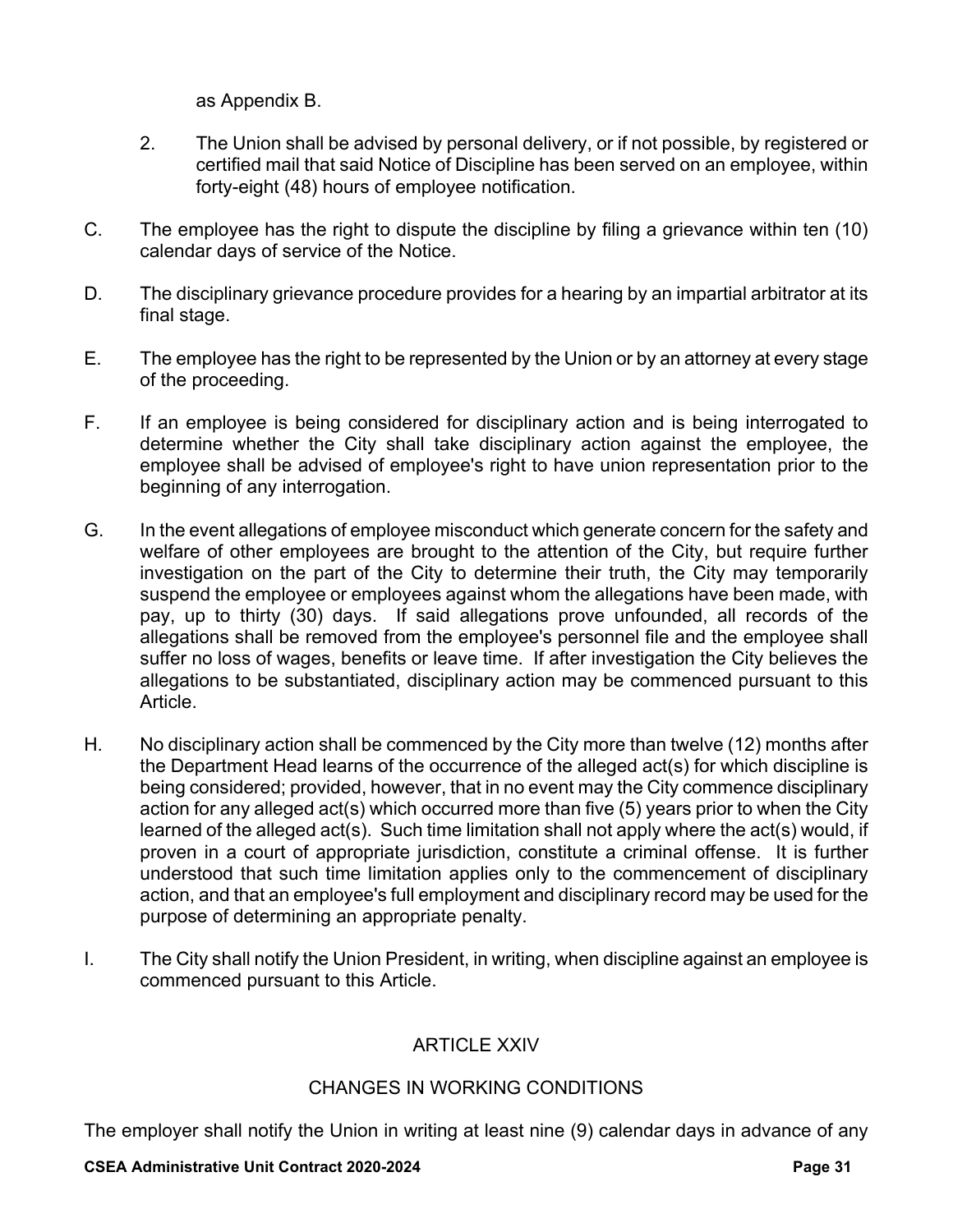change in working methods or working conditions, except where such change is required because of an emergency or major disaster over which the employer has no control.

# ARTICLE XXV

# PAST PRACTICE

- A. The City shall not diminish or impair any existing benefit, privilege, or practice related to wages, hours, or working conditions without prior negotiations, where applicable with the Union.
- B. The practice, confirmed by arbitrator's decision, regarding the responsibility of the City to provide summer camp programs for Youth Bureau or GIAC employees at no charge to the employee, is hereby modified by this Agreement as follows:
	- 1. Unit members who are employed at the City's Youth Bureau or GIAC may send their children to summer camp programs at the cost of one half the rate charged to City residents.
	- 2. Payments made by Unit members for Youth Bureau or GIAC summer camp programs are eligible for reimbursement under the City day care assistance program at the appropriate reimbursement rate.
	- 3. Any other free programming for the children of Unit members is hereby ended unless specifically negotiated between the City and the Union.
- C. All Memoranda of Understanding, which predate this Agreement regarding conditions affected by the Agreement, unless specifically incorporated into this Agreement, shall henceforth be null and void.

# ARTICLE XXVI

# UNIFORMS AND EQUIPMENT

Safety shoes and work clothing shall be provided for Water and Wastewater Plant Operators and Trainees, Senior Water Treatment Plant Operators, Assistant Chief Water and Wastewater Plant Operators, Industrial Wastewater Pretreatment Coordinators, Wastewater Treatment Plant Instrumentation Technicians and Trainees, Wastewater Treatment Plant Maintenance Coordinators, Watershed Coordinators, the Supervisor of Electrical Services, Electrical Technicians, Storekeepers, the Parts and Supply Manager, Water Meter Technicians, Senior Water Meter Technicians, Utilities Systems Location Technicians, Senior Plan Examiners, Electrical Inspectors, Senior Code Inspectors, Code Inspectors, Housing Inspectors, and Exterior Property Maintenance Inspectors. Safety shoes shall also be provided to Forestry Technicians. Uniforms shall be provided for Community Service Officers and Senior Community Service Officers. Such clothing and safety shoes shall be replaced on an annual basis or as needed under normal wear and tear (use).

The City shall provide for the dry cleaning of uniforms or portions of uniforms for Community

#### **CSEA Administrative Unit Contract 2020-2024 Page 32**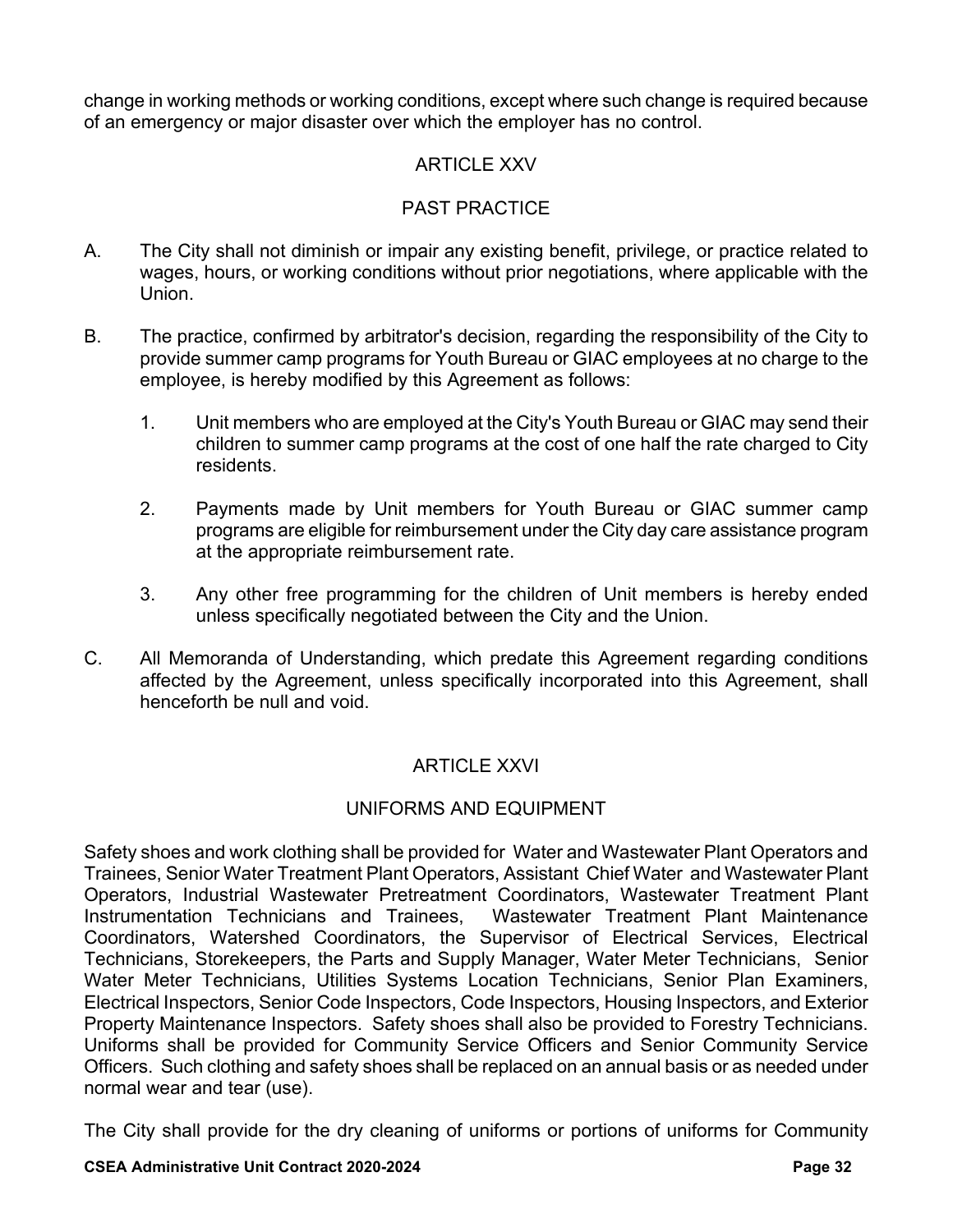Service Officers and Senior Community Service Officers at a cleaning establishment designated by the City at no cost to the employee, provided, however, that the only portion of a uniform which is entitled to no cost dry cleaning is that portion of a uniform which is composed of "dry cleaning only" material. Such "no cost" dry cleaning shall be provided not more than two (2) times per year or, in the event of an unexpected work-related incident which requires the portion of the uniform to be cleaned, with the prior written approval of the Department Head.

# ARTICLE XXVII

# DAY CARE

For employees whose employment with the City commenced prior to January 1, 2017, the City shall continue to provide the established Day Care Assistance Program (Cash Subsidy Program, Flexible Spending Account and Flexible Work Schedule) according to the program and procedures adopted by the Ithaca Common Council.

All employees whose employment with the City commences on or after January 1, 2017 shall not be entitled to this provision of the Agreement.

# ARTICLE XXVIII

# DIVERSITY STATEMENT

CSEA Administrative Unit of Tompkins County Local 855, CSEA/AFSCME membership is committed to a work environment that values and supports diversity and inclusion. Collectively we will strive to learn about diversity, educate ourselves and promote acceptance of the differences of others within our workforce.

# [REMAINDER OF THIS PAGE INTENTIONALLY LEFT BLANK]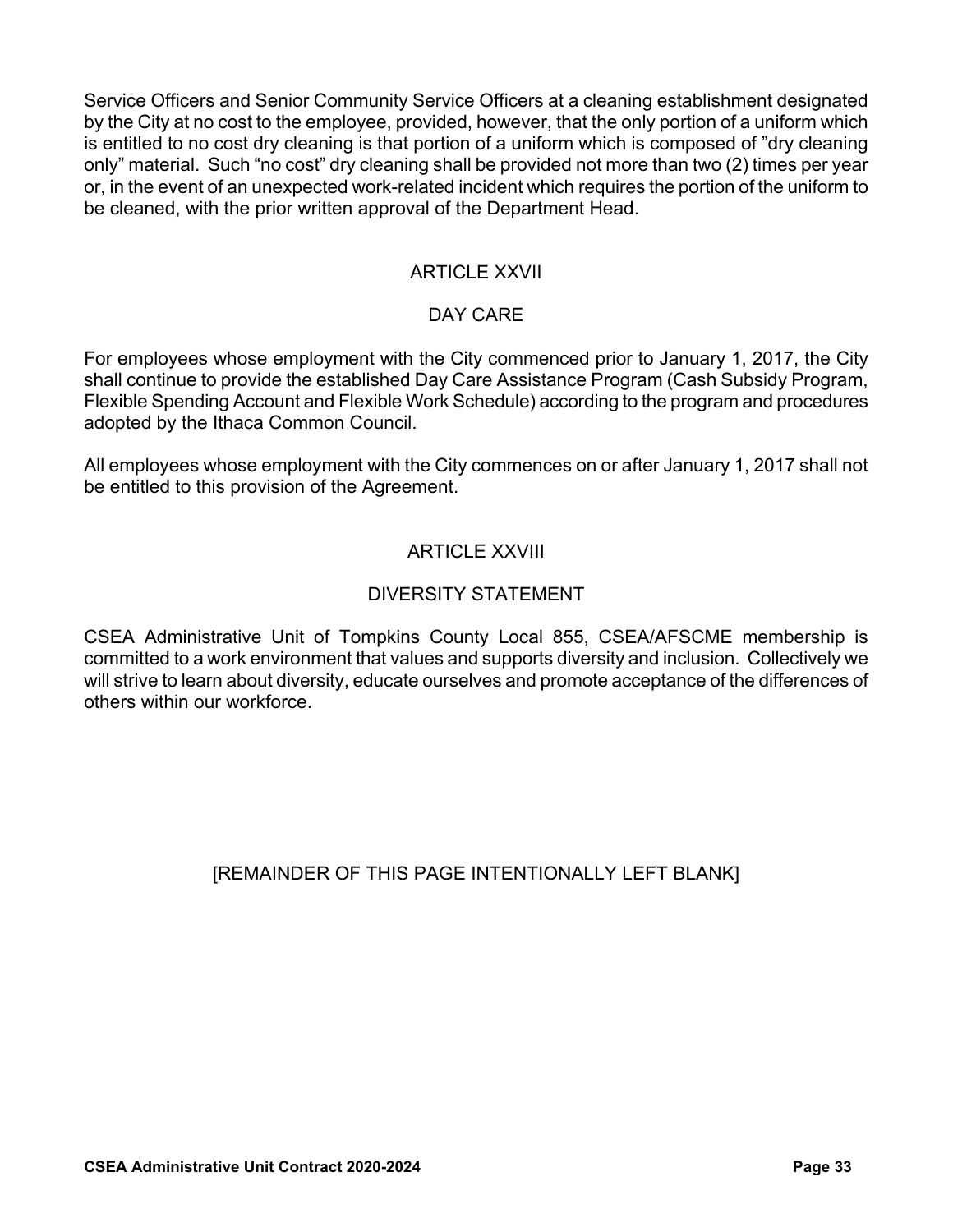#### ARTICLE XXIX

#### **DURATION**

This Agreement shall become effective upon signing, unless otherwise stated, and shall terminate December 3", 2024. Unless procedures are amended by an act of law, this Agreement will continue automatically.

IT IS AGREED BETWEEN THE PARTIES THAT ANY PROVISIONS OF THIS AGREEMENT REQUIRING LEGISLATIVE ACTION TO PERMIT ITS IMPLEMENTATION BY AMENDMENT OF LAW OR PROVIDING ADDITIONAL FUNDS THEREFORE, SHALL NOT BECOME EFFECTIVE UNTIL THE APPROPRIATE LEGISLATIVE BODY HAS GIVEN APPROVAL.

CITY OF ITHACA

Svante Myrick 2021.09.20 12:27:25 -04'00'

Svante Myrick, Mayor

City Negotiating Team Members:

Aaron Lavine, City Attorney

**Schelley Michall-Nunn**, **Director of Human Resources** 

Thawer. **CKV** Contro

**CSEA ADMINISTRATIVE UNIT** 

**Courtney McG** 

Janet Olsen, Secretar

Jue Gibson

Negotialing Team Member

anie Engister, CSPA LRS

CSEA Administrative Unit Contract 2020-2024

Page 34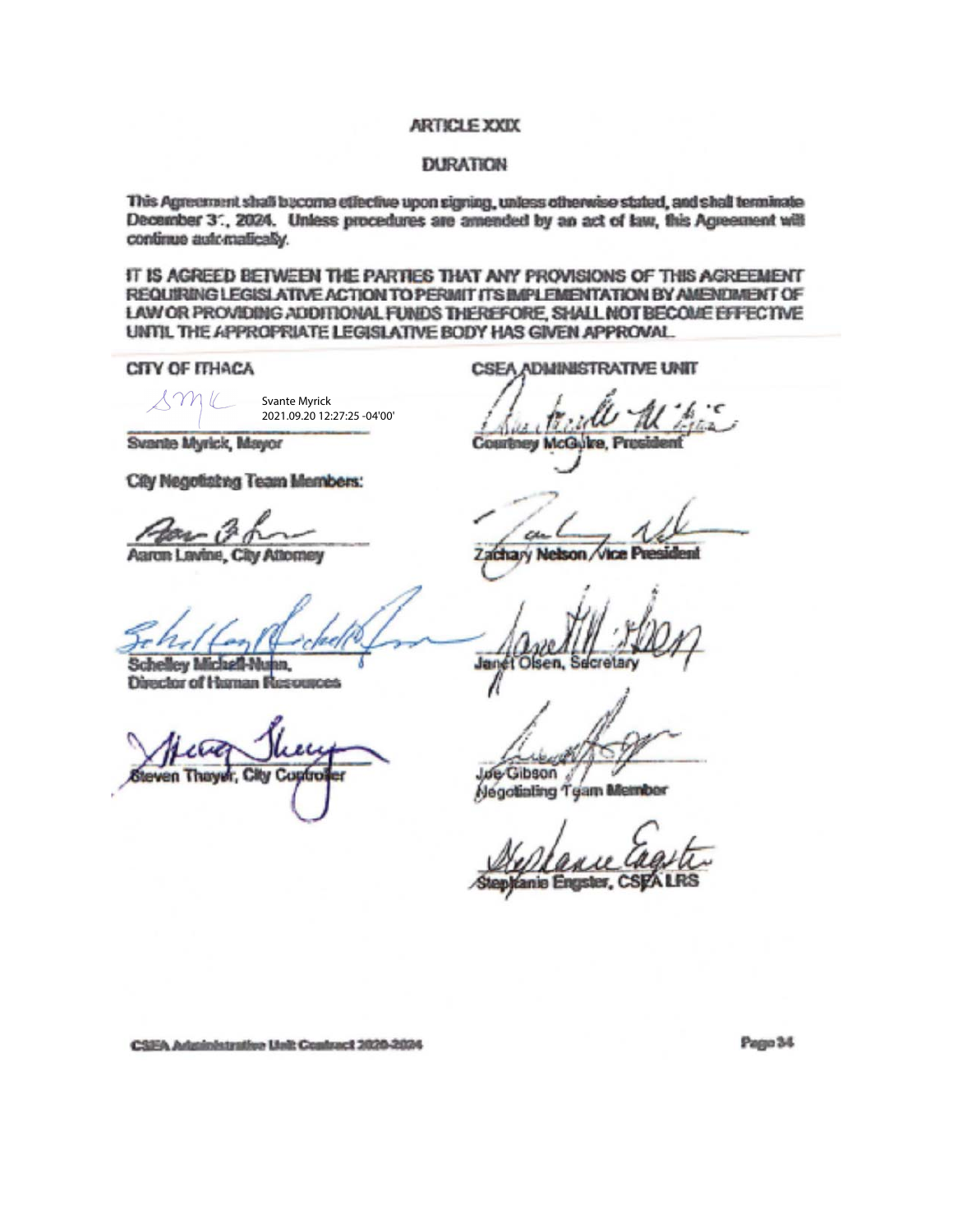#### **APPENDIX A**

#### **2021 CSEA ADMINISTRATIVE UNIT GRADE PLAN - effective June 11, 2021**

| Grade | <b>Point Range Title</b> |                                                                      | <b>Points</b> | Step 1 | Step 2 | Step 3 | Step 4 | Step 5 | Step 1 | Step 2 | Step 3 | Step 4 | Step 5 |
|-------|--------------------------|----------------------------------------------------------------------|---------------|--------|--------|--------|--------|--------|--------|--------|--------|--------|--------|
| 18    | 575-599                  | Senior Plan Examiner                                                 | 597           | 53212  | 56538  | 59861  | 63189  | 66513  | 60813  | 64614  | 68414  | 72215  | 76015  |
| 17    | 550-574                  | <b>Electrical Inspector</b>                                          | 551           | 51663  | 54891  | 58120  | 61349  | 64578  | 59042  | 62733  | 66423  | 70113  | 73802  |
| 17    | 550-574                  | Geographic Information System Administrator                          | 553           | 51663  | 54891  | 58120  | 61349  | 64578  | 59042  | 62733  | 66423  | 70113  | 73802  |
| 17    | 550-574                  | Plumbing Inspector                                                   | 557           | 51663  | 54891  | 58120  | 61349  | 64578  | 59042  | 62733  | 66423  | 70113  | 73802  |
| 17    | 550-574                  | Watershed Coordinator                                                | 551           | 51663  | 54891  | 58120  | 61349  | 64578  | 59042  | 62733  | 66423  | 70113  | 73802  |
| 16    | 525-549                  | Environmental and Landscape Planner                                  | 545           | 50112  | 53246  | 56375  | 59506  | 62639  | 57271  | 60850  | 64430  | 68008  | 71588  |
| 16    | 525-549                  | Historic Preservation and Neighborhood Planner                       | 545           | 50112  | 53246  | 56375  | 59506  | 62639  | 57271  | 60850  | 64430  | 68008  | 71588  |
| 16    | 525-549                  | <b>Housing Code Supervisor</b>                                       | 547           | 50112  | 53246  | 56375  | 59506  | 62639  | 57271  | 60850  | 64430  | 68008  | 71588  |
| 16    | 525-549                  | Laboratory Director                                                  | 529           | 50112  | 53246  | 56375  | 59506  | 62639  | 57271  | 60850  | 64430  | 68008  | 71588  |
| 16    | 525-549                  | Senior Code Inspector                                                | 539           | 50112  | 53246  | 56375  | 59506  | 62639  | 57271  | 60850  | 64430  | 68008  | 71588  |
| 16    | 525-549                  | Senior Planner                                                       | 545           | 50112  | 53246  | 56375  | 59506  | 62639  | 57271  | 60850  | 64430  | 68008  | 71588  |
| 16    | 525-549                  | <b>Supervisor of Electrical Services</b>                             | 527           | 50112  | 53246  | 56375  | 59506  | 62639  | 57271  | 60850  | 64430  | 68008  | 71588  |
| 15    | 500-524                  | Assistant Chief Wastewater Treatment Plant Operator                  | 515           | 48561  | 51597  | 54633  | 57668  | 60703  | 55500  | 58968  | 62436  | 65906  | 69375  |
| 15    | 500-524                  | Assistant Chief Water Treatment Plant Operator                       | 515           | 48561  | 51597  | 54633  | 57668  | 60703  | 55500  | 58968  | 62436  | 65906  | 69375  |
| 15    | 500-524                  | Coordinator of Recreation Programs for Individuals with Disabilities | 509           | 48561  | 51597  | 54633  | 57668  | 60703  | 55500  | 58968  | 62436  | 65906  | 69375  |
| 15    | 500-524                  | <b>GIAC Program Coordinator</b>                                      | 509           | 48561  | 51597  | 54633  | 57668  | 60703  | 55500  | 58968  | 62436  | 65906  | 69375  |
| 15    | 500-524                  | <b>Historic Preservation Planner</b>                                 | 515           | 48561  | 51597  | 54633  | 57668  | 60703  | 55500  | 58968  | 62436  | 65906  | 69375  |
| 15    | 500-524                  | <b>Hospitality Employment Training Program Coordinator</b>           | 503           | 48561  | 51597  | 54633  | 57668  | 60703  | 55500  | 58968  | 62436  | 65906  | 69375  |
| 15    | 500-524                  | Recreation Program Coordinator                                       | 505           | 48561  | 51597  | 54633  | 57668  | 60703  | 55500  | 58968  | 62436  | 65906  | 69375  |
| 15    | 500-524                  | Sidewalk Program Manager                                             | 509           | 48561  | 51597  | 54633  | 57668  | 60703  | 55500  | 58968  | 62436  | 65906  | 69375  |
| 15    | 500-524                  | Youth Program Coordinator                                            | 515           | 48561  | 51597  | 54633  | 57668  | 60703  | 55500  | 58968  | 62436  | 65906  | 69375  |
| 14    | 475-499                  | Code Inspector                                                       | 493           | 47012  | 49952  | 52890  | 55826  | 58765  | 53729  | 57088  | 60445  | 63802  | 67161  |
| 14    | 475-499                  | Electrician                                                          | 477           | 47012  | 49952  | 52890  | 55826  | 58765  | 53729  | 57088  | 60445  | 63802  | 67161  |
| 14    | 475-499                  | Stock Room Manager                                                   | 479           | 47012  | 49952  | 52890  | 55826  | 58765  | 53729  | 57088  | 60445  | 63802  | 67161  |
| 13    | 450-474                  | <b>Assistant Civil Engineer</b>                                      | 459           | 45463  | 48304  | 51144  | 53988  | 56828  | 51957  | 55204  | 58451  | 61699  | 64945  |
| 13    | 450-474                  | <b>Building Inspector</b>                                            | 463           | 45463  | 48304  | 51144  | 53988  | 56828  | 51957  | 55204  | 58451  | 61699  | 64945  |
| 13    | 450-474                  | Forestry Technician                                                  | 471           | 45463  | 48304  | 51144  | 53988  | 56828  | 51957  | 55204  | 58451  | 61699  | 64945  |
| 13    | 450-474                  | <b>Assistant Transportation Engineer</b>                             | 453           | 45463  | 48304  | 51144  | 53988  | 56828  | 51957  | 55204  | 58451  | 61699  | 64945  |
| 13    | 450-474                  | Planner                                                              | 465           | 45463  | 48304  | 51144  | 53988  | 56828  | 51957  | 55204  | 58451  | 61699  | 64945  |
| 13    | 450-474                  | Senior Geographic Information System Specialist                      | 471           | 45463  | 48304  | 51144  | 53988  | 56828  | 51957  | 55204  | 58451  | 61699  | 64945  |
| 13    | 450-474                  | Senior Wastewater Treatment Plant Operator                           | 473           | 45463  | 48304  | 51144  | 53988  | 56828  | 51957  | 55204  | 58451  | 61699  | 64945  |
| 13    | 450-474                  | Senior Water Treatment Plant Operator                                | 473           | 45463  | 48304  | 51144  | 53988  | 56828  | 51957  | 55204  | 58451  | 61699  | 64945  |
| 12    | 425-449                  | <b>GIAC Program Leader</b>                                           | 438           | 43912  | 46656  | 49403  | 52147  | 54891  | 50185  | 53322  | 56460  | 59597  | 62733  |
| 12    | 425-449                  | Geographic Information System Specialist                             | 427           | 43912  | 46656  | 49403  | 52147  | 54891  | 50185  | 53322  | 56460  | 59597  | 62733  |
| 12    | 425-449                  | <b>Recreation Program Specialist</b>                                 | 435           | 43912  | 46656  | 49403  | 52147  | 54891  | 50185  | 53322  | 56460  | 59597  | 62733  |
| 12    | 425-449                  | Specialist in Recreation for Individuals with Disabilities           | 432           | 43912  | 46656  | 49403  | 52147  | 54891  | 50185  | 53322  | 56460  | 59597  | 62733  |
| 12    | 425-449                  | Youth Program Leader                                                 | 432           | 43912  | 46656  | 49403  | 52147  | 54891  | 50185  | 53322  | 56460  | 59597  | 62733  |
| 11    | 400-424                  | Housing Inspector                                                    | 421           | 42361  | 45010  | 47658  | 50305  | 52953  | 48414  | 51441  | 54465  | 57492  | 60518  |
| 11    | 400-424                  | Recreation Program Leader                                            | 408           | 42361  | 45010  | 47658  | 50305  | 52953  | 48414  | 51441  | 54465  | 57492  | 60518  |
| 11    | 400-424                  | Senior Community Service Officer                                     | 422           | 42361  | 45010  | 47658  | 50305  | 52953  | 48414  | 51441  | 54465  | 57492  | 60518  |
| 11    | 400-424                  | Senior Water Meter Technician                                        | 410           | 42361  | 45010  | 47658  | 50305  | 52953  | 48414  | 51441  | 54465  | 57492  | 60518  |
| 10    | 375-399                  | <b>Electrical Technician</b>                                         | 391           | 40812  | 43364  | 45913  | 48466  | 51017  | 46643  | 49558  | 52474  | 55389  | 58303  |
| 10    | 375-399                  | <b>Engineering Technician</b>                                        | 396           | 40812  | 43364  | 45913  | 48466  | 51017  | 46643  | 49558  | 52474  | 55389  | 58303  |
| 10    | 375-399                  | Network Integration Specialist                                       | 397           | 40812  | 43364  | 45913  | 48466  | 51017  | 46643  | 49558  | 52474  | 55389  | 58303  |
| 10    | 375-399                  | <b>Supervising Customer Service Representative</b>                   | 399           | 40812  | 43364  | 45913  | 48466  | 51017  | 46643  | 49558  | 52474  | 55389  | 58303  |
| 9     | 350-374                  | Wastewater Treatment Plant Operator                                  | 352           | 39263  | 41716  | 44171  | 46624  | 49078  | 44872  | 47676  | 50482  | 53285  | 56090  |
| 9     | 350-374                  | Water Treatment Plant Operator                                       | 352           | 39263  | 41716  | 44171  | 46624  | 49078  | 44872  | 47676  | 50482  | 53285  | 56090  |
|       |                          |                                                                      |               |        |        |        |        |        |        |        |        |        |        |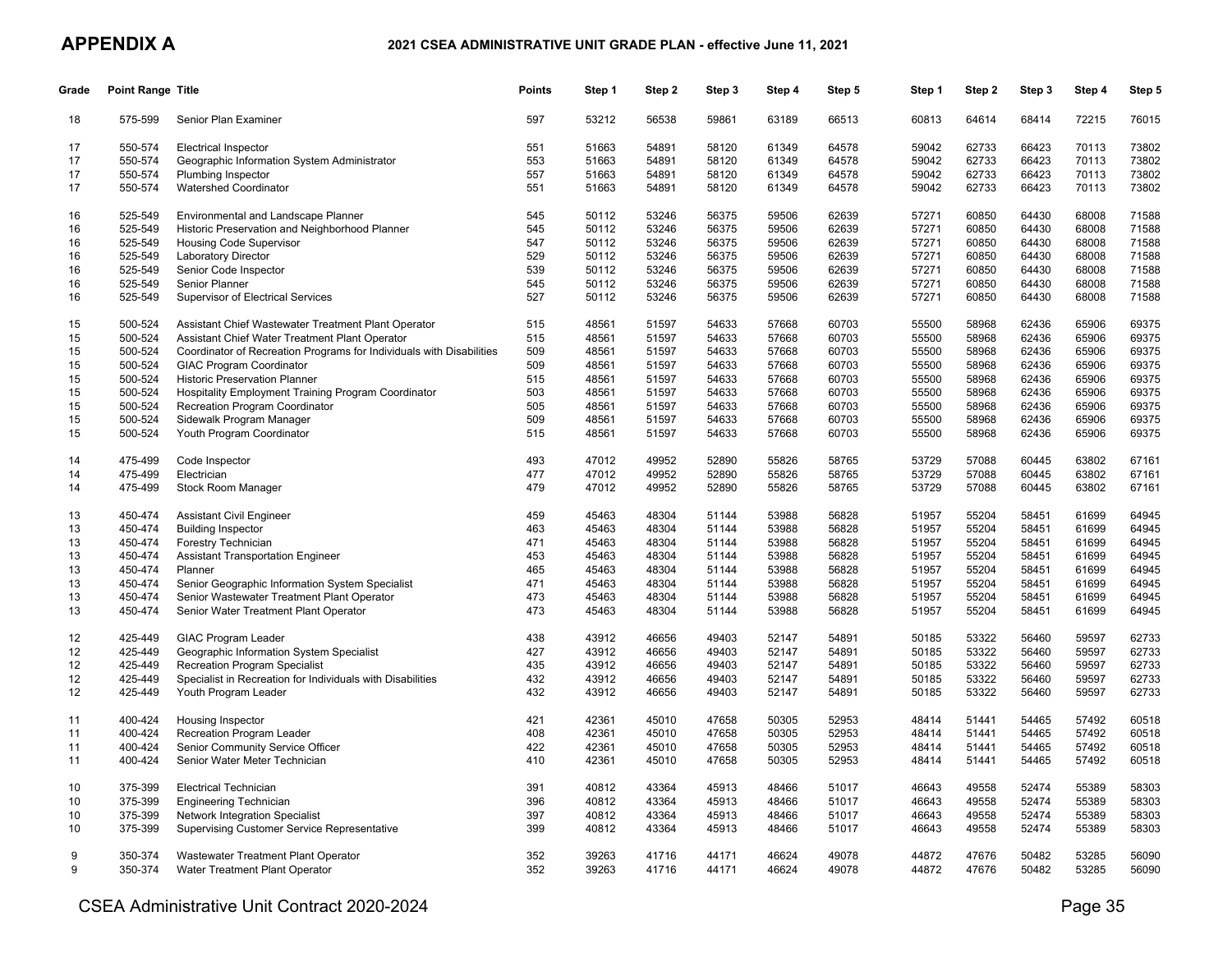#### **2021 CSEA ADMINISTRATIVE UNIT GRADE PLAN - effective June 11, 2021**

| Grade          | <b>Point Range Title</b> |                                                | <b>Points</b> | Step 1 | Step 2 | Step 3 | Step 4 | Step 5 | Step 1 | Step 2 | Step 3 | Step 4 | Step 5 |
|----------------|--------------------------|------------------------------------------------|---------------|--------|--------|--------|--------|--------|--------|--------|--------|--------|--------|
| 8              | 325-349                  | <b>Administrative Assistant</b>                | 328           | 37713  | 40071  | 42429  | 44783  | 47141  | 43101  | 45795  | 48489  | 51180  | 53876  |
|                | 325-349                  | Geographic Information System Map Technician   | 346           | 37713  | 40071  | 42429  | 44783  | 47141  | 43101  | 45795  | 48489  | 51180  | 53876  |
| 8              | 325-349                  | Laboratory Technician                          | 340           | 37713  | 40071  | 42429  | 44783  | 47141  | 43101  | 45795  | 48489  | 51180  | 53876  |
| 8              | 325-349                  | Utilities Systems Location Technician          | 346           | 37713  | 40071  | 42429  | 44783  | 47141  | 43101  | 45795  | 48489  | 51180  | 53876  |
|                | 300-324                  | <b>Community Service Officer</b>               | 307           | 36163  | 38425  | 40683  | 42944  | 45205  | 41330  | 43914  | 46495  | 49078  | 51661  |
| $\overline{7}$ | 300-324                  | <b>Customer Service Representative</b>         | 322           | 36163  | 38425  | 40683  | 42944  | 45205  | 41330  | 43914  | 46495  | 49078  | 51661  |
| 6              | 275-299                  | <b>Exterior Property Maintenance Inspector</b> | 295           | 34612  | 36778  | 38940  | 41104  | 43267  | 39559  | 42030  | 44503  | 46977  | 49447  |
| 6              | 275-299                  | <b>Financial Management Assistant</b>          | 298           | 34612  | 36778  | 38940  | 41104  | 43267  | 39559  | 42030  | 44503  | 46977  | 49447  |
| 6              | 275-299                  | <b>Permit Clerk</b>                            | 292           | 34612  | 36778  | 38940  | 41104  | 43267  | 39559  | 42030  | 44503  | 46977  | 49447  |
| 6              | 275-299                  | Stock Room Clerk                               | 289           | 34612  | 36778  | 38940  | 41104  | 43267  | 39559  | 42030  | 44503  | 46977  | 49447  |
| 6              | 275-299                  | Water Meter Technician                         | 283           | 34612  | 36778  | 38940  | 41104  | 43267  | 39559  | 42030  | 44503  | 46977  | 49447  |
| 5              | 250-274                  | <b>Customer Service Representative Trainee</b> | 259           | 33062  | 35130  | 37196  | 39263  | 41330  | 37788  | 40149  | 42509  | 44872  | 47234  |
|                | 250-274                  | <b>GIAC Program Assistant</b>                  | 259           | 33062  | 35130  | 37196  | 39263  | 41330  | 37788  | 40149  | 42509  | 44872  | 47234  |
| 5              | 250-274                  | <b>Office Assistant</b>                        | 265           | 33062  | 35130  | 37196  | 39263  | 41330  | 37788  | 40149  | 42509  | 44872  | 47234  |
| 5              | 250-274                  | <b>Recreation Program Assistant</b>            | 265           | 33062  | 35130  | 37196  | 39263  | 41330  | 37788  | 40149  | 42509  | 44872  | 47234  |
| 5              | 250-274                  | Youth Program Assistant                        | 253           | 33062  | 35130  | 37196  | 39263  | 41330  | 37788  | 40149  | 42509  | 44872  | 47234  |
| 4              | 225-249                  | Wastewater Treatment Plant Operator Trainee    | 229           | 31514  | 33484  | 35453  | 37424  | 39393  | 36016  | 38266  | 40517  | 42768  | 45018  |
| 4              | 225-249                  | Water Treatment Plant Operator Trainee         | 229           | 31514  | 33484  | 35453  | 37424  | 39393  | 36016  | 38266  | 40517  | 42768  | 45018  |
| 3              | 200-224                  | <b>Financial Clerk</b>                         | 209           | 29963  | 31837  | 33709  | 35583  | 37456  | 34243  | 36384  | 38525  | 40666  | 42806  |
| 2              | 175-199                  | Data Entry Specialist                          | 185           | 28414  | 30189  | 31968  | 33741  | 35517  | 32473  | 34502  | 36533  | 38562  | 40592  |
| 2              | 175-199                  | <b>Keyboard Specialist</b>                     | 179           | 28414  | 30189  | 31968  | 33741  | 35517  | 32473  | 34502  | 36533  | 38562  | 40592  |
| 2              | 175-199                  | Receptionist                                   | 179           | 28414  | 30189  | 31968  | 33741  | 35517  | 32473  | 34502  | 36533  | 38562  | 40592  |
|                | below 175                | No titles assigned                             |               | 26864  | 28543  | 30222  | 31899  | 33580  | 30702  | 32621  | 34539  | 36458  | 38378  |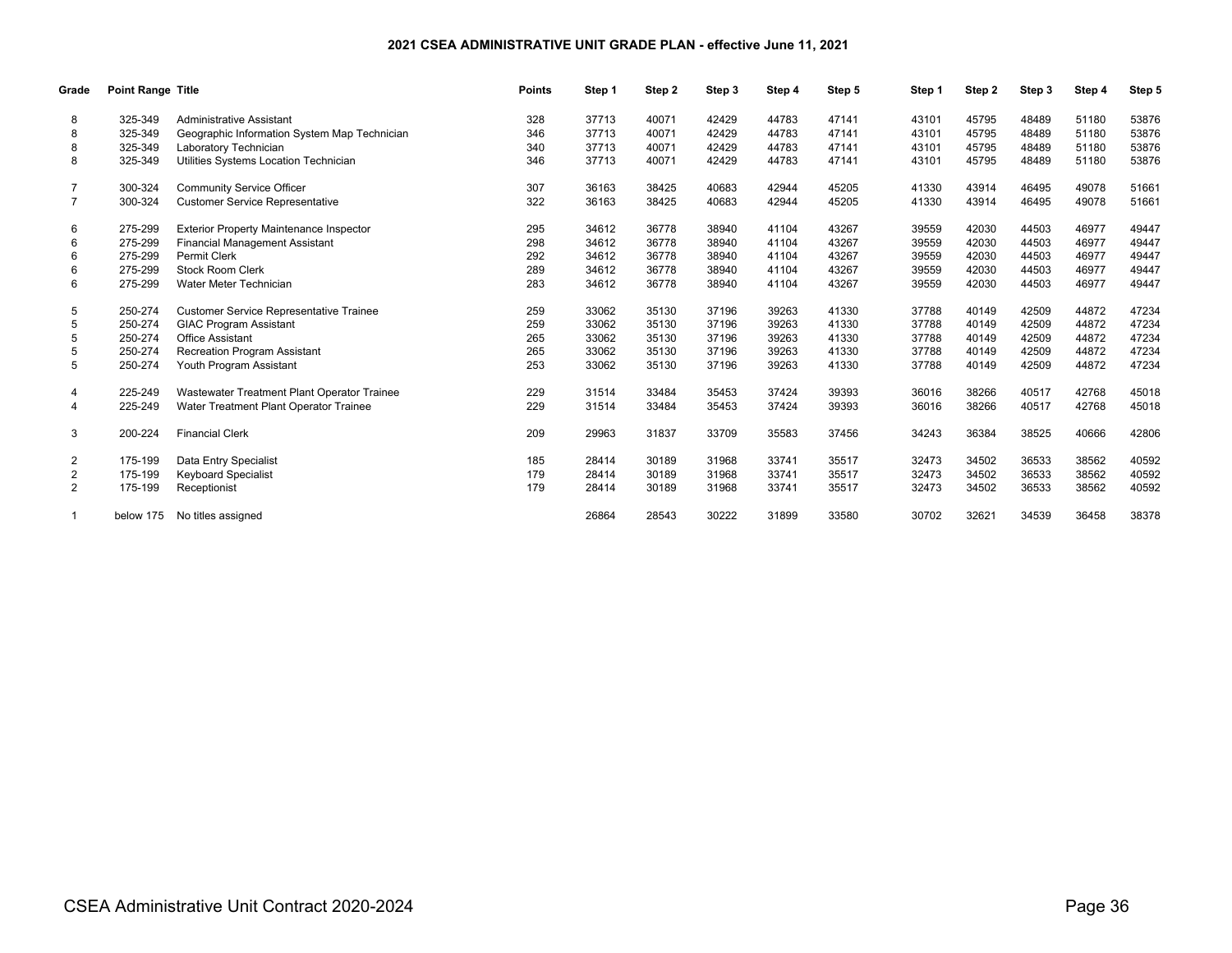| Grade | Point Range Title |                                                                      | Points | Step 1 | Step 2 | Step 3 | Step 4 | Step 5 | Step 1 | Step 2 | Step 3 | Step 4 | Step 5 |
|-------|-------------------|----------------------------------------------------------------------|--------|--------|--------|--------|--------|--------|--------|--------|--------|--------|--------|
| 18    | 575-599           | Senior Plan Examiner                                                 | 597    | 54542  | 57951  | 61358  | 64769  | 68176  | 62333  | 66229  | 70124  | 74020  | 77915  |
| 17    | 550-574           | <b>Electrical Inspector</b>                                          | 551    | 52955  | 56263  | 59573  | 62883  | 66192  | 60518  | 64301  | 68084  | 71866  | 75647  |
| 17    | 550-574           | Geographic Information System Administrator                          | 553    | 52955  | 56263  | 59573  | 62883  | 66192  | 60518  | 64301  | 68084  | 71866  | 75647  |
| 17    | 550-574           | Plumbing Inspector                                                   | 557    | 52955  | 56263  | 59573  | 62883  | 66192  | 60518  | 64301  | 68084  | 71866  | 75647  |
| 17    | 550-574           | <b>Watershed Coordinator</b>                                         | 551    | 52955  | 56263  | 59573  | 62883  | 66192  | 60518  | 64301  | 68084  | 71866  | 75647  |
|       |                   |                                                                      |        |        |        |        |        |        |        |        |        |        |        |
| 16    | 525-549           | Environmental and Landscape Planner                                  | 545    | 51365  | 54577  | 57784  | 60994  | 64205  | 58703  | 62371  | 66041  | 69708  | 73378  |
| 16    | 525-549           | Historic Preservation and Neighborhood Planner                       | 545    | 51365  | 54577  | 57784  | 60994  | 64205  | 58703  | 62371  | 66041  | 69708  | 73378  |
| 16    | 525-549           | Housing Code Supervisor                                              | 547    | 51365  | 54577  | 57784  | 60994  | 64205  | 58703  | 62371  | 66041  | 69708  | 73378  |
| 16    | 525-549           | <b>Laboratory Director</b>                                           | 529    | 51365  | 54577  | 57784  | 60994  | 64205  | 58703  | 62371  | 66041  | 69708  | 73378  |
| 16    | 525-549           | Senior Code Inspector                                                | 539    | 51365  | 54577  | 57784  | 60994  | 64205  | 58703  | 62371  | 66041  | 69708  | 73378  |
| 16    | 525-549           | Senior Planner                                                       | 545    | 51365  | 54577  | 57784  | 60994  | 64205  | 58703  | 62371  | 66041  | 69708  | 73378  |
| 16    | 525-549           | <b>Supervisor of Electrical Services</b>                             | 527    | 51365  | 54577  | 57784  | 60994  | 64205  | 58703  | 62371  | 66041  | 69708  | 73378  |
| 15    | 500-524           | Assistant Chief Wastewater Treatment Plant Operator                  | 515    | 49775  | 52887  | 55999  | 59110  | 62221  | 56888  | 60442  | 63997  | 67554  | 71109  |
| 15    | 500-524           | Assistant Chief Water Treatment Plant Operator                       | 515    | 49775  | 52887  | 55999  | 59110  | 62221  | 56888  | 60442  | 63997  | 67554  | 71109  |
| 15    | 500-524           | Coordinator of Recreation Programs for Individuals with Disabilities | 509    | 49775  | 52887  | 55999  | 59110  | 62221  | 56888  | 60442  | 63997  | 67554  | 71109  |
| 15    | 500-524           | <b>GIAC Program Coordinator</b>                                      | 509    | 49775  | 52887  | 55999  | 59110  | 62221  | 56888  | 60442  | 63997  | 67554  | 71109  |
| 15    | 500-524           | <b>Historic Preservation Planner</b>                                 | 515    | 49775  | 52887  | 55999  | 59110  | 62221  | 56888  | 60442  | 63997  | 67554  | 71109  |
|       |                   |                                                                      |        |        |        |        |        |        |        |        |        |        | 71109  |
| 15    | 500-524           | Hospitality Employment Training Program Coordinator                  | 503    | 49775  | 52887  | 55999  | 59110  | 62221  | 56888  | 60442  | 63997  | 67554  |        |
| 15    | 500-524           | Recreation Program Coordinator                                       | 505    | 49775  | 52887  | 55999  | 59110  | 62221  | 56888  | 60442  | 63997  | 67554  | 71109  |
| 15    | 500-524           | Sidewalk Program Manager                                             | 509    | 49775  | 52887  | 55999  | 59110  | 62221  | 56888  | 60442  | 63997  | 67554  | 71109  |
| 15    | 500-524           | Youth Program Coordinator                                            | 515    | 49775  | 52887  | 55999  | 59110  | 62221  | 56888  | 60442  | 63997  | 67554  | 71109  |
| 14    | 475-499           | Code Inspector                                                       | 493    | 48187  | 51201  | 54212  | 57222  | 60234  | 55072  | 58515  | 61956  | 65397  | 68840  |
| 14    | 475-499           | Electrician                                                          | 477    | 48187  | 51201  | 54212  | 57222  | 60234  | 55072  | 58515  | 61956  | 65397  | 68840  |
| 14    | 475-499           | Stock Room Manager                                                   | 479    | 48187  | 51201  | 54212  | 57222  | 60234  | 55072  | 58515  | 61956  | 65397  | 68840  |
| 13    | 450-474           | <b>Assistant Civil Engineer</b>                                      | 459    | 46600  | 49512  | 52423  | 55338  | 58249  | 53256  | 56584  | 59912  | 63241  | 66569  |
| 13    | 450-474           | <b>Building Inspector</b>                                            | 463    | 46600  | 49512  | 52423  | 55338  | 58249  | 53256  | 56584  | 59912  | 63241  | 66569  |
| 13    | 450-474           | Forestry Technician                                                  | 471    | 46600  | 49512  | 52423  | 55338  | 58249  | 53256  | 56584  | 59912  | 63241  | 66569  |
| 13    | 450-474           | <b>Assistant Transportation Engineer</b>                             | 453    | 46600  | 49512  | 52423  | 55338  | 58249  | 53256  | 56584  | 59912  | 63241  | 66569  |
| 13    | 450-474           | Planner                                                              | 465    | 46600  | 49512  | 52423  | 55338  | 58249  | 53256  | 56584  | 59912  | 63241  | 66569  |
| 13    | 450-474           | Senior Geographic Information System Specialist                      | 471    | 46600  | 49512  | 52423  | 55338  | 58249  | 53256  | 56584  | 59912  | 63241  | 66569  |
| 13    | 450-474           | Senior Wastewater Treatment Plant Operator                           | 473    | 46600  | 49512  | 52423  | 55338  | 58249  | 53256  | 56584  | 59912  | 63241  | 66569  |
|       |                   |                                                                      | 473    |        |        |        |        |        |        |        |        |        |        |
| 13    | 450-474           | Senior Water Treatment Plant Operator                                |        | 46600  | 49512  | 52423  | 55338  | 58249  | 53256  | 56584  | 59912  | 63241  | 66569  |
| 12    | 425-449           | <b>GIAC Program Leader</b>                                           | 438    | 45010  | 47822  | 50638  | 53451  | 56263  | 51440  | 54655  | 57872  | 61087  | 64301  |
| 12    | 425-449           | Geographic Information System Specialist                             | 427    | 45010  | 47822  | 50638  | 53451  | 56263  | 51440  | 54655  | 57872  | 61087  | 64301  |
| 12    | 425-449           | <b>Recreation Program Specialist</b>                                 | 435    | 45010  | 47822  | 50638  | 53451  | 56263  | 51440  | 54655  | 57872  | 61087  | 64301  |
| 12    | 425-449           | Specialist in Recreation for Individuals with Disabilities           | 432    | 45010  | 47822  | 50638  | 53451  | 56263  | 51440  | 54655  | 57872  | 61087  | 64301  |
| 12    | 425-449           | Youth Program Leader                                                 | 432    | 45010  | 47822  | 50638  | 53451  | 56263  | 51440  | 54655  | 57872  | 61087  | 64301  |
| 11    | 400-424           | <b>Housing Inspector</b>                                             | 421    | 43420  | 46135  | 48849  | 51563  | 54277  | 49624  | 52727  | 55827  | 58929  | 62031  |
| 11    | 400-424           | Recreation Program Leader                                            | 408    | 43420  | 46135  | 48849  | 51563  | 54277  | 49624  | 52727  | 55827  | 58929  | 62031  |
| 11    | 400-424           | Senior Community Service Officer                                     | 422    | 43420  | 46135  | 48849  | 51563  | 54277  | 49624  | 52727  | 55827  | 58929  | 62031  |
| 11    | 400-424           | Senior Water Meter Technician                                        | 410    | 43420  | 46135  | 48849  | 51563  | 54277  | 49624  | 52727  | 55827  | 58929  | 62031  |
|       |                   |                                                                      |        |        |        |        |        |        |        |        |        |        |        |
| 10    | 375-399           | <b>Electrical Technician</b>                                         | 391    | 41832  | 44448  | 47061  | 49678  | 52292  | 47809  | 50797  | 53786  | 56774  | 59761  |
| 10    | 375-399           | <b>Engineering Technician</b>                                        | 396    | 41832  | 44448  | 47061  | 49678  | 52292  | 47809  | 50797  | 53786  | 56774  | 59761  |
| 10    | 375-399           | <b>Network Integration Specialist</b>                                | 397    | 41832  | 44448  | 47061  | 49678  | 52292  | 47809  | 50797  | 53786  | 56774  | 59761  |
| 10    | 375-399           | <b>Supervising Customer Service Representative</b>                   | 399    | 41832  | 44448  | 47061  | 49678  | 52292  | 47809  | 50797  | 53786  | 56774  | 59761  |
| 9     | 350-374           | Wastewater Treatment Plant Operator                                  | 352    | 40245  | 42759  | 45275  | 47790  | 50305  | 45994  | 48868  | 51744  | 54617  | 57492  |
| 9     | 350-374           | Water Treatment Plant Operator                                       | 352    | 40245  | 42759  | 45275  | 47790  | 50305  | 45994  | 48868  | 51744  | 54617  | 57492  |
|       |                   |                                                                      |        |        |        |        |        |        |        |        |        |        |        |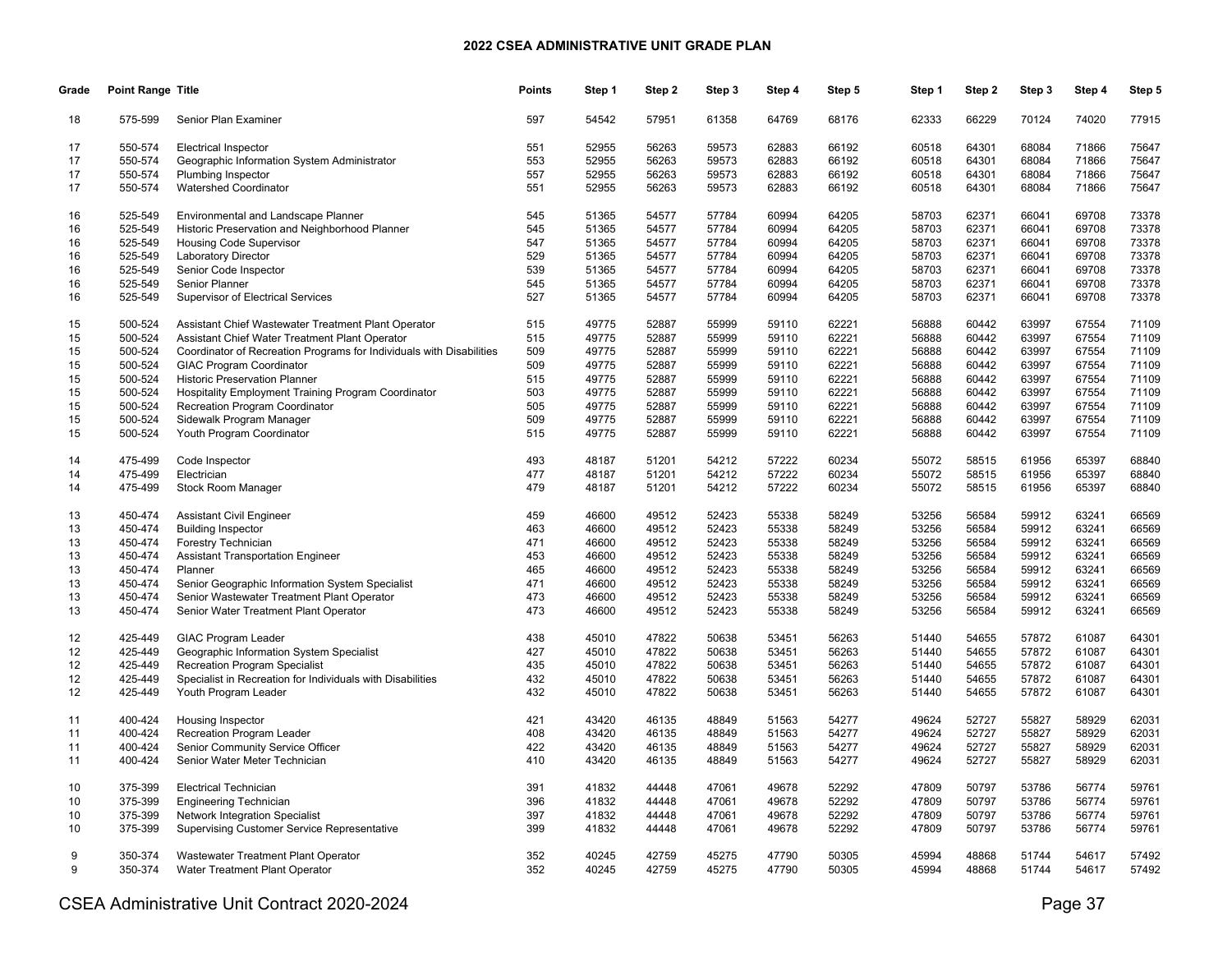| Grade          | <b>Point Range Title</b> |                                                | <b>Points</b> | Step 1 | Step 2 | Step 3 | Step 4 | Step 5 | Step 1 | Step 2 | Step 3 | Step 4 | Step 5 |
|----------------|--------------------------|------------------------------------------------|---------------|--------|--------|--------|--------|--------|--------|--------|--------|--------|--------|
| 8              | 325-349                  | <b>Administrative Assistant</b>                | 328           | 38656  | 41073  | 43490  | 45903  | 48320  | 44179  | 46940  | 49701  | 52460  | 55223  |
|                | 325-349                  | Geographic Information System Map Technician   | 346           | 38656  | 41073  | 43490  | 45903  | 48320  | 44179  | 46940  | 49701  | 52460  | 55223  |
| 8              | 325-349                  | Laboratory Technician                          | 340           | 38656  | 41073  | 43490  | 45903  | 48320  | 44179  | 46940  | 49701  | 52460  | 55223  |
| 8              | 325-349                  | Utilities Systems Location Technician          | 346           | 38656  | 41073  | 43490  | 45903  | 48320  | 44179  | 46940  | 49701  | 52460  | 55223  |
|                | 300-324                  | <b>Community Service Officer</b>               | 307           | 37067  | 39386  | 41700  | 44018  | 46335  | 42363  | 45012  | 47657  | 50305  | 52953  |
| $\overline{7}$ | 300-324                  | <b>Customer Service Representative</b>         | 322           | 37067  | 39386  | 41700  | 44018  | 46335  | 42363  | 45012  | 47657  | 50305  | 52953  |
| 6              | 275-299                  | <b>Exterior Property Maintenance Inspector</b> | 295           | 35477  | 37697  | 39914  | 42132  | 44349  | 40548  | 43081  | 45616  | 48151  | 50683  |
| 6              | 275-299                  | <b>Financial Management Assistant</b>          | 298           | 35477  | 37697  | 39914  | 42132  | 44349  | 40548  | 43081  | 45616  | 48151  | 50683  |
| 6              | 275-299                  | <b>Permit Clerk</b>                            | 292           | 35477  | 37697  | 39914  | 42132  | 44349  | 40548  | 43081  | 45616  | 48151  | 50683  |
| 6              | 275-299                  | Stock Room Clerk                               | 289           | 35477  | 37697  | 39914  | 42132  | 44349  | 40548  | 43081  | 45616  | 48151  | 50683  |
| 6              | 275-299                  | Water Meter Technician                         | 283           | 35477  | 37697  | 39914  | 42132  | 44349  | 40548  | 43081  | 45616  | 48151  | 50683  |
| 5              | 250-274                  | <b>Customer Service Representative Trainee</b> | 259           | 33889  | 36008  | 38126  | 40245  | 42363  | 38733  | 41153  | 43572  | 45994  | 48415  |
|                | 250-274                  | <b>GIAC Program Assistant</b>                  | 259           | 33889  | 36008  | 38126  | 40245  | 42363  | 38733  | 41153  | 43572  | 45994  | 48415  |
| 5              | 250-274                  | <b>Office Assistant</b>                        | 265           | 33889  | 36008  | 38126  | 40245  | 42363  | 38733  | 41153  | 43572  | 45994  | 48415  |
| 5              | 250-274                  | <b>Recreation Program Assistant</b>            | 265           | 33889  | 36008  | 38126  | 40245  | 42363  | 38733  | 41153  | 43572  | 45994  | 48415  |
| 5              | 250-274                  | Youth Program Assistant                        | 253           | 33889  | 36008  | 38126  | 40245  | 42363  | 38733  | 41153  | 43572  | 45994  | 48415  |
| 4              | 225-249                  | Wastewater Treatment Plant Operator Trainee    | 229           | 32302  | 34321  | 36339  | 38360  | 40378  | 36916  | 39223  | 41530  | 43837  | 46143  |
| 4              | 225-249                  | Water Treatment Plant Operator Trainee         | 229           | 32302  | 34321  | 36339  | 38360  | 40378  | 36916  | 39223  | 41530  | 43837  | 46143  |
| 3              | 200-224                  | <b>Financial Clerk</b>                         | 209           | 30712  | 32633  | 34552  | 36473  | 38392  | 35099  | 37294  | 39488  | 41683  | 43876  |
| 2              | 175-199                  | Data Entry Specialist                          | 185           | 29124  | 30944  | 32767  | 34585  | 36405  | 33285  | 35365  | 37446  | 39526  | 41607  |
| 2              | 175-199                  | <b>Keyboard Specialist</b>                     | 179           | 29124  | 30944  | 32767  | 34585  | 36405  | 33285  | 35365  | 37446  | 39526  | 41607  |
| 2              | 175-199                  | Receptionist                                   | 179           | 29124  | 30944  | 32767  | 34585  | 36405  | 33285  | 35365  | 37446  | 39526  | 41607  |
|                | below 175                | No titles assigned                             |               | 27536  | 29257  | 30978  | 32696  | 34420  | 31470  | 33437  | 35402  | 37369  | 39337  |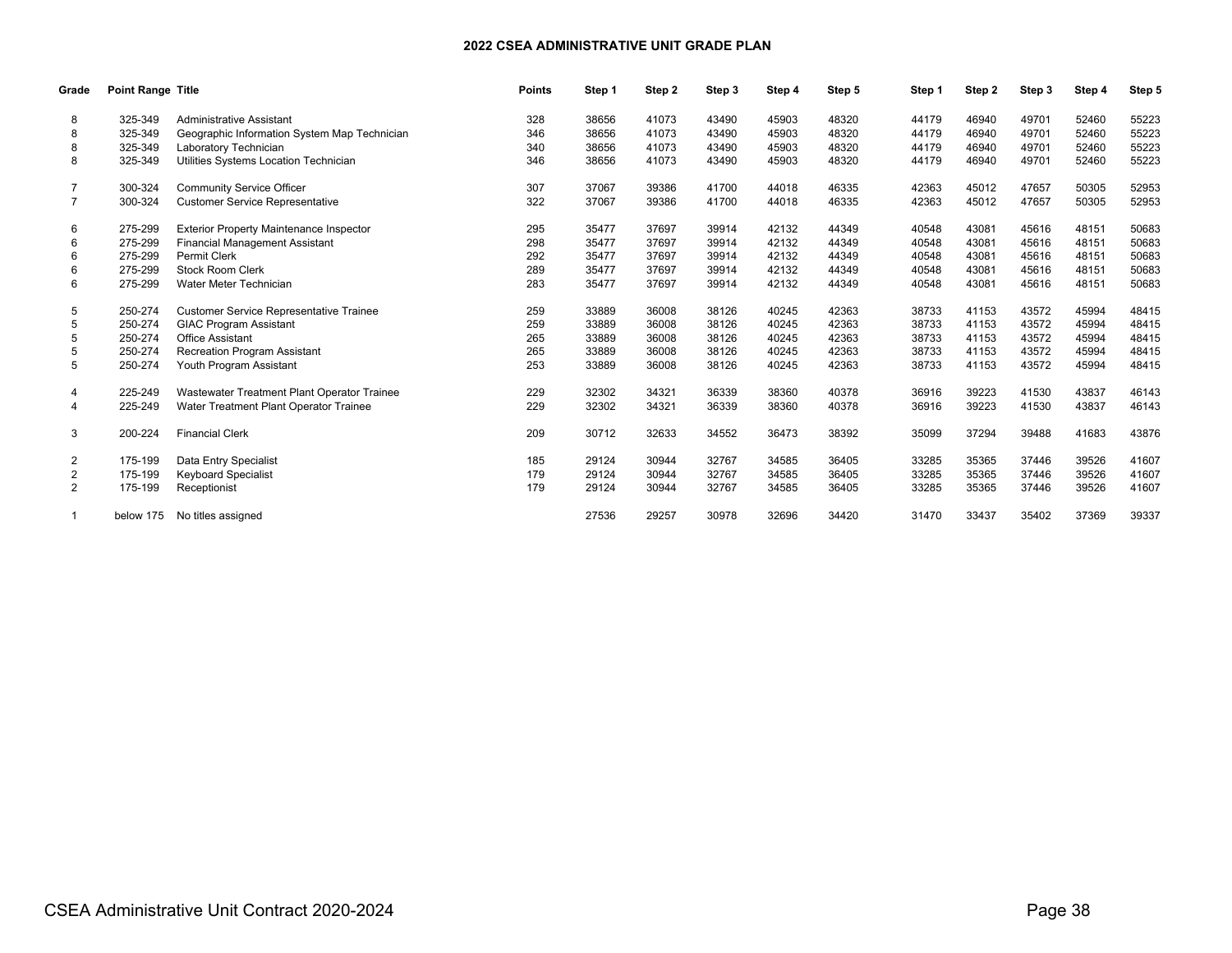| Grade | <b>Point Range Title</b> |                                                                      | <b>Points</b> | Step 1 | Step 2 | Step 3 | Step 4 | Step 5 | Step 1 | Step 2 | Step 3 | Step 4 | Step 5 |
|-------|--------------------------|----------------------------------------------------------------------|---------------|--------|--------|--------|--------|--------|--------|--------|--------|--------|--------|
| 18    | 575-599                  | Senior Plan Examiner                                                 | 597           | 55769  | 59255  | 62739  | 66226  | 69710  | 63735  | 67719  | 71702  | 75685  | 79668  |
| 17    | 550-574                  | <b>Electrical Inspector</b>                                          | 551           | 54146  | 57529  | 60913  | 64298  | 67681  | 61880  | 65748  | 69616  | 73483  | 77349  |
| 17    | 550-574                  | Geographic Information System Administrator                          | 553           | 54146  | 57529  | 60913  | 64298  | 67681  | 61880  | 65748  | 69616  | 73483  | 77349  |
| 17    | 550-574                  | <b>Plumbing Inspector</b>                                            | 557           | 54146  | 57529  | 60913  | 64298  | 67681  | 61880  | 65748  | 69616  | 73483  | 77349  |
| 17    | 550-574                  | Watershed Coordinator                                                | 551           | 54146  | 57529  | 60913  | 64298  | 67681  | 61880  | 65748  | 69616  | 73483  | 77349  |
|       |                          |                                                                      |               |        |        |        |        |        |        |        |        |        |        |
| 16    | 525-549                  | Environmental and Landscape Planner                                  | 545           | 52521  | 55805  | 59084  | 62366  | 65650  | 60024  | 63774  | 67527  | 71276  | 75029  |
| 16    | 525-549                  | Historic Preservation and Neighborhood Planner                       | 545           | 52521  | 55805  | 59084  | 62366  | 65650  | 60024  | 63774  | 67527  | 71276  | 75029  |
| 16    | 525-549                  | <b>Housing Code Supervisor</b>                                       | 547           | 52521  | 55805  | 59084  | 62366  | 65650  | 60024  | 63774  | 67527  | 71276  | 75029  |
| 16    | 525-549                  | <b>Laboratory Director</b>                                           | 529           | 52521  | 55805  | 59084  | 62366  | 65650  | 60024  | 63774  | 67527  | 71276  | 75029  |
| 16    | 525-549                  | Senior Code Inspector                                                | 539           | 52521  | 55805  | 59084  | 62366  | 65650  | 60024  | 63774  | 67527  | 71276  | 75029  |
| 16    | 525-549                  | <b>Senior Planner</b>                                                | 545           | 52521  | 55805  | 59084  | 62366  | 65650  | 60024  | 63774  | 67527  | 71276  | 75029  |
| 16    | 525-549                  | Supervisor of Electrical Services                                    | 527           | 52521  | 55805  | 59084  | 62366  | 65650  | 60024  | 63774  | 67527  | 71276  | 75029  |
| 15    | 500-524                  | Assistant Chief Wastewater Treatment Plant Operator                  | 515           | 50895  | 54077  | 57259  | 60440  | 63621  | 58168  | 61802  | 65437  | 69074  | 72709  |
| 15    | 500-524                  | Assistant Chief Water Treatment Plant Operator                       | 515           | 50895  | 54077  | 57259  | 60440  | 63621  | 58168  | 61802  | 65437  | 69074  | 72709  |
| 15    | 500-524                  | Coordinator of Recreation Programs for Individuals with Disabilities | 509           | 50895  | 54077  | 57259  | 60440  | 63621  | 58168  | 61802  | 65437  | 69074  | 72709  |
| 15    | 500-524                  | <b>GIAC Program Coordinator</b>                                      | 509           | 50895  | 54077  | 57259  | 60440  | 63621  | 58168  | 61802  | 65437  | 69074  | 72709  |
| 15    | 500-524                  | <b>Historic Preservation Planner</b>                                 | 515           | 50895  | 54077  | 57259  | 60440  | 63621  | 58168  | 61802  | 65437  | 69074  | 72709  |
| 15    | 500-524                  | Hospitality Employment Training Program Coordinator                  | 503           | 50895  | 54077  | 57259  | 60440  | 63621  | 58168  | 61802  | 65437  | 69074  | 72709  |
| 15    | 500-524                  | Recreation Program Coordinator                                       | 505           | 50895  | 54077  | 57259  | 60440  | 63621  | 58168  | 61802  | 65437  | 69074  | 72709  |
| 15    | 500-524                  | Sidewalk Program Manager                                             | 509           | 50895  | 54077  | 57259  | 60440  | 63621  | 58168  | 61802  | 65437  | 69074  | 72709  |
| 15    | 500-524                  | Youth Program Coordinator                                            | 515           | 50895  | 54077  | 57259  | 60440  | 63621  | 58168  | 61802  | 65437  | 69074  | 72709  |
|       |                          |                                                                      |               |        |        |        |        |        |        |        |        |        |        |
| 14    | 475-499                  | Code Inspector                                                       | 493           | 49271  | 52353  | 55432  | 58509  | 61589  | 56311  | 59832  | 63350  | 66868  | 70389  |
| 14    | 475-499                  | Electrician                                                          | 477           | 49271  | 52353  | 55432  | 58509  | 61589  | 56311  | 59832  | 63350  | 66868  | 70389  |
| 14    | 475-499                  | Stock Room Manager                                                   | 479           | 49271  | 52353  | 55432  | 58509  | 61589  | 56311  | 59832  | 63350  | 66868  | 70389  |
| 13    | 450-474                  | <b>Assistant Civil Engineer</b>                                      | 459           | 47649  | 50626  | 53603  | 56583  | 59560  | 54454  | 57857  | 61260  | 64664  | 68067  |
| 13    | 450-474                  | <b>Building Inspector</b>                                            | 463           | 47649  | 50626  | 53603  | 56583  | 59560  | 54454  | 57857  | 61260  | 64664  | 68067  |
| 13    | 450-474                  | Forestry Technician                                                  | 471           | 47649  | 50626  | 53603  | 56583  | 59560  | 54454  | 57857  | 61260  | 64664  | 68067  |
| 13    | 450-474                  | <b>Assistant Transportation Engineer</b>                             | 453           | 47649  | 50626  | 53603  | 56583  | 59560  | 54454  | 57857  | 61260  | 64664  | 68067  |
| 13    | 450-474                  | Planner                                                              | 465           | 47649  | 50626  | 53603  | 56583  | 59560  | 54454  | 57857  | 61260  | 64664  | 68067  |
| 13    | 450-474                  | Senior Geographic Information System Specialist                      | 471           | 47649  | 50626  | 53603  | 56583  | 59560  | 54454  | 57857  | 61260  | 64664  | 68067  |
| 13    | 450-474                  | Senior Wastewater Treatment Plant Operator                           | 473           | 47649  | 50626  | 53603  | 56583  | 59560  | 54454  | 57857  | 61260  | 64664  | 68067  |
| 13    | 450-474                  | Senior Water Treatment Plant Operator                                | 473           | 47649  | 50626  | 53603  | 56583  | 59560  | 54454  | 57857  | 61260  | 64664  | 68067  |
|       |                          |                                                                      |               |        |        |        |        |        |        |        |        |        |        |
| 12    | 425-449                  | <b>GIAC Program Leader</b>                                           | 438           | 46023  | 48898  | 51777  | 54654  | 57529  | 52597  | 55885  | 59174  | 62461  | 65748  |
| 12    | 425-449                  | Geographic Information System Specialist                             | 427           | 46023  | 48898  | 51777  | 54654  | 57529  | 52597  | 55885  | 59174  | 62461  | 65748  |
| 12    | 425-449                  | <b>Recreation Program Specialist</b>                                 | 435           | 46023  | 48898  | 51777  | 54654  | 57529  | 52597  | 55885  | 59174  | 62461  | 65748  |
| 12    | 425-449                  | Specialist in Recreation for Individuals with Disabilities           | 432           | 46023  | 48898  | 51777  | 54654  | 57529  | 52597  | 55885  | 59174  | 62461  | 65748  |
| 12    | 425-449                  | Youth Program Leader                                                 | 432           | 46023  | 48898  | 51777  | 54654  | 57529  | 52597  | 55885  | 59174  | 62461  | 65748  |
| 11    | 400-424                  | <b>Housing Inspector</b>                                             | 421           | 44397  | 47173  | 49948  | 52723  | 55498  | 50741  | 53913  | 57083  | 60255  | 63427  |
| 11    | 400-424                  | Recreation Program Leader                                            | 408           | 44397  | 47173  | 49948  | 52723  | 55498  | 50741  | 53913  | 57083  | 60255  | 63427  |
| 11    | 400-424                  | Senior Community Service Officer                                     | 422           | 44397  | 47173  | 49948  | 52723  | 55498  | 50741  | 53913  | 57083  | 60255  | 63427  |
| 11    | 400-424                  | Senior Water Meter Technician                                        | 410           | 44397  | 47173  | 49948  | 52723  | 55498  | 50741  | 53913  | 57083  | 60255  | 63427  |
|       |                          |                                                                      |               |        |        |        |        |        |        |        |        |        |        |
| 10    | 375-399                  | <b>Electrical Technician</b>                                         | 391           | 42773  | 45448  | 48120  | 50796  | 53469  | 48885  | 51940  | 54996  | 58051  | 61106  |
| 10    | 375-399                  | <b>Engineering Technician</b>                                        | 396           | 42773  | 45448  | 48120  | 50796  | 53469  | 48885  | 51940  | 54996  | 58051  | 61106  |
| 10    | 375-399                  | Network Integration Specialist                                       | 397           | 42773  | 45448  | 48120  | 50796  | 53469  | 48885  | 51940  | 54996  | 58051  | 61106  |
| 10    | 375-399                  | Supervising Customer Service Representative                          | 399           | 42773  | 45448  | 48120  | 50796  | 53469  | 48885  | 51940  | 54996  | 58051  | 61106  |
| 9     | 350-374                  | Wastewater Treatment Plant Operator                                  | 352           | 41151  | 43721  | 46294  | 48865  | 51437  | 47029  | 49968  | 52908  | 55846  | 58786  |
| 9     | 350-374                  | Water Treatment Plant Operator                                       | 352           | 41151  | 43721  | 46294  | 48865  | 51437  | 47029  | 49968  | 52908  | 55846  | 58786  |
|       |                          |                                                                      |               |        |        |        |        |        |        |        |        |        |        |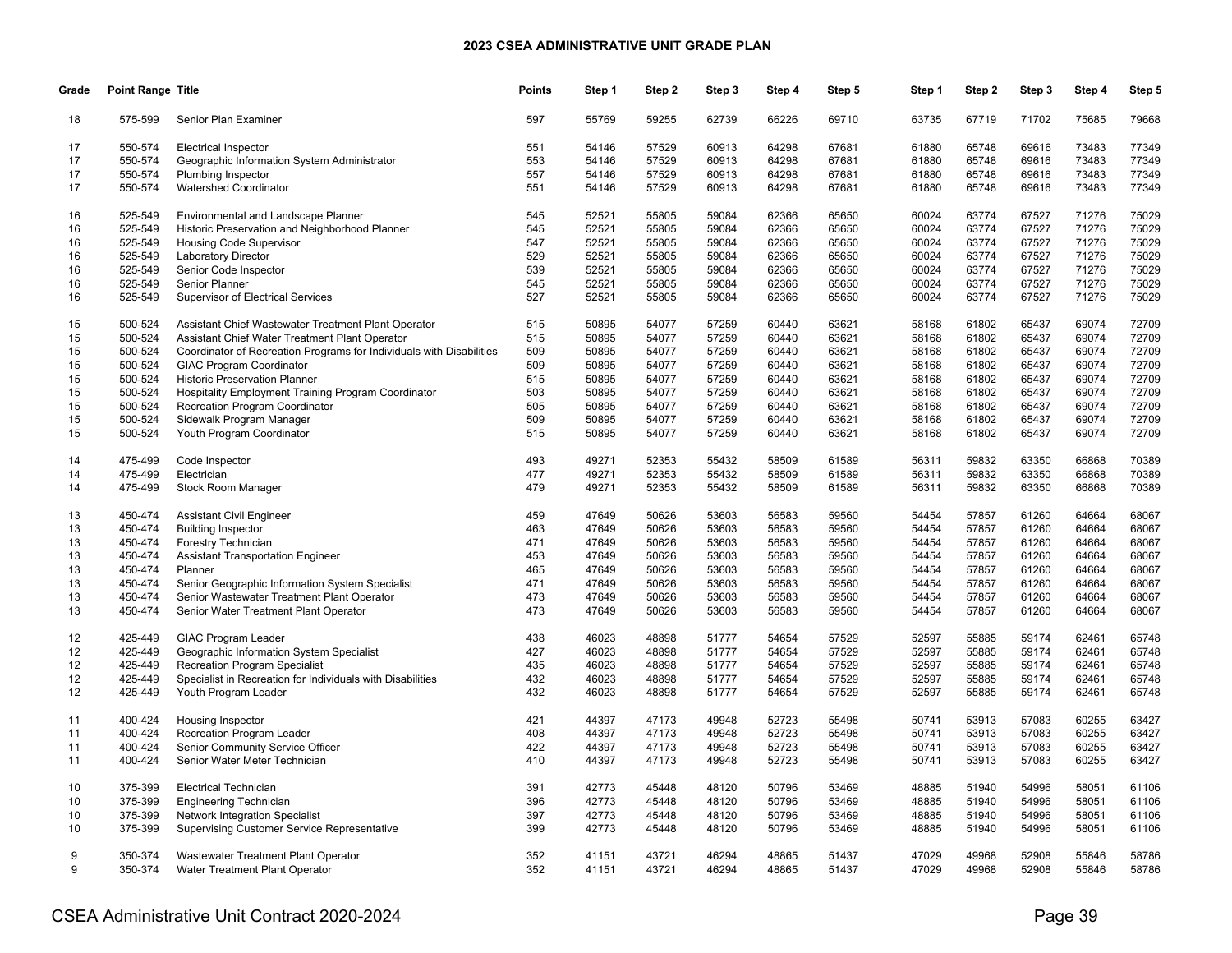| Grade          | <b>Point Range Title</b> |                                                | <b>Points</b> | Step 1 | Step 2 | Step 3 | Step 4 | Step 5 | Step 1 | Step 2 | Step 3 | Step 4 | Step 5 |
|----------------|--------------------------|------------------------------------------------|---------------|--------|--------|--------|--------|--------|--------|--------|--------|--------|--------|
| 8              | 325-349                  | <b>Administrative Assistant</b>                | 328           | 39526  | 41997  | 44469  | 46936  | 49407  | 45173  | 47996  | 50819  | 53640  | 56466  |
|                | 325-349                  | Geographic Information System Map Technician   | 346           | 39526  | 41997  | 44469  | 46936  | 49407  | 45173  | 47996  | 50819  | 53640  | 56466  |
| 8              | 325-349                  | Laboratory Technician                          | 340           | 39526  | 41997  | 44469  | 46936  | 49407  | 45173  | 47996  | 50819  | 53640  | 56466  |
| 8              | 325-349                  | Utilities Systems Location Technician          | 346           | 39526  | 41997  | 44469  | 46936  | 49407  | 45173  | 47996  | 50819  | 53640  | 56466  |
|                | 300-324                  | <b>Community Service Officer</b>               | 307           | 37901  | 40272  | 42638  | 45008  | 47378  | 43316  | 46025  | 48729  | 51437  | 54144  |
| $\overline{7}$ | 300-324                  | <b>Customer Service Representative</b>         | 322           | 37901  | 40272  | 42638  | 45008  | 47378  | 43316  | 46025  | 48729  | 51437  | 54144  |
| 6              | 275-299                  | <b>Exterior Property Maintenance Inspector</b> | 295           | 36275  | 38545  | 40812  | 43080  | 45347  | 41460  | 44050  | 46642  | 49234  | 51823  |
| 6              | 275-299                  | <b>Financial Management Assistant</b>          | 298           | 36275  | 38545  | 40812  | 43080  | 45347  | 41460  | 44050  | 46642  | 49234  | 51823  |
| 6              | 275-299                  | <b>Permit Clerk</b>                            | 292           | 36275  | 38545  | 40812  | 43080  | 45347  | 41460  | 44050  | 46642  | 49234  | 51823  |
| 6              | 275-299                  | <b>Stock Room Clerk</b>                        | 289           | 36275  | 38545  | 40812  | 43080  | 45347  | 41460  | 44050  | 46642  | 49234  | 51823  |
| 6              | 275-299                  | Water Meter Technician                         | 283           | 36275  | 38545  | 40812  | 43080  | 45347  | 41460  | 44050  | 46642  | 49234  | 51823  |
|                | 250-274                  | <b>Customer Service Representative Trainee</b> | 259           | 34652  | 36818  | 38984  | 41151  | 43316  | 39604  | 42079  | 44552  | 47029  | 49504  |
| 5              | 250-274                  | <b>GIAC Program Assistant</b>                  | 259           | 34652  | 36818  | 38984  | 41151  | 43316  | 39604  | 42079  | 44552  | 47029  | 49504  |
| 5              | 250-274                  | <b>Office Assistant</b>                        | 265           | 34652  | 36818  | 38984  | 41151  | 43316  | 39604  | 42079  | 44552  | 47029  | 49504  |
| 5              | 250-274                  | <b>Recreation Program Assistant</b>            | 265           | 34652  | 36818  | 38984  | 41151  | 43316  | 39604  | 42079  | 44552  | 47029  | 49504  |
| 5              | 250-274                  | Youth Program Assistant                        | 253           | 34652  | 36818  | 38984  | 41151  | 43316  | 39604  | 42079  | 44552  | 47029  | 49504  |
| 4              | 225-249                  | Wastewater Treatment Plant Operator Trainee    | 229           | 33029  | 35093  | 37157  | 39223  | 41287  | 37747  | 40106  | 42464  | 44823  | 47181  |
|                | 225-249                  | Water Treatment Plant Operator Trainee         | 229           | 33029  | 35093  | 37157  | 39223  | 41287  | 37747  | 40106  | 42464  | 44823  | 47181  |
| 3              | 200-224                  | <b>Financial Clerk</b>                         | 209           | 31403  | 33367  | 35329  | 37294  | 39256  | 35889  | 38133  | 40376  | 42621  | 44863  |
| 2              | 175-199                  | Data Entry Specialist                          | 185           | 29779  | 31640  | 33504  | 35363  | 37224  | 34034  | 36161  | 38289  | 40415  | 42543  |
| 2              | 175-199                  | <b>Keyboard Specialist</b>                     | 179           | 29779  | 31640  | 33504  | 35363  | 37224  | 34034  | 36161  | 38289  | 40415  | 42543  |
| $\overline{2}$ | 175-199                  | Receptionist                                   | 179           | 29779  | 31640  | 33504  | 35363  | 37224  | 34034  | 36161  | 38289  | 40415  | 42543  |
|                | below 175                | No titles assigned                             |               | 28156  | 29915  | 31675  | 33432  | 35194  | 32178  | 34189  | 36199  | 38210  | 40222  |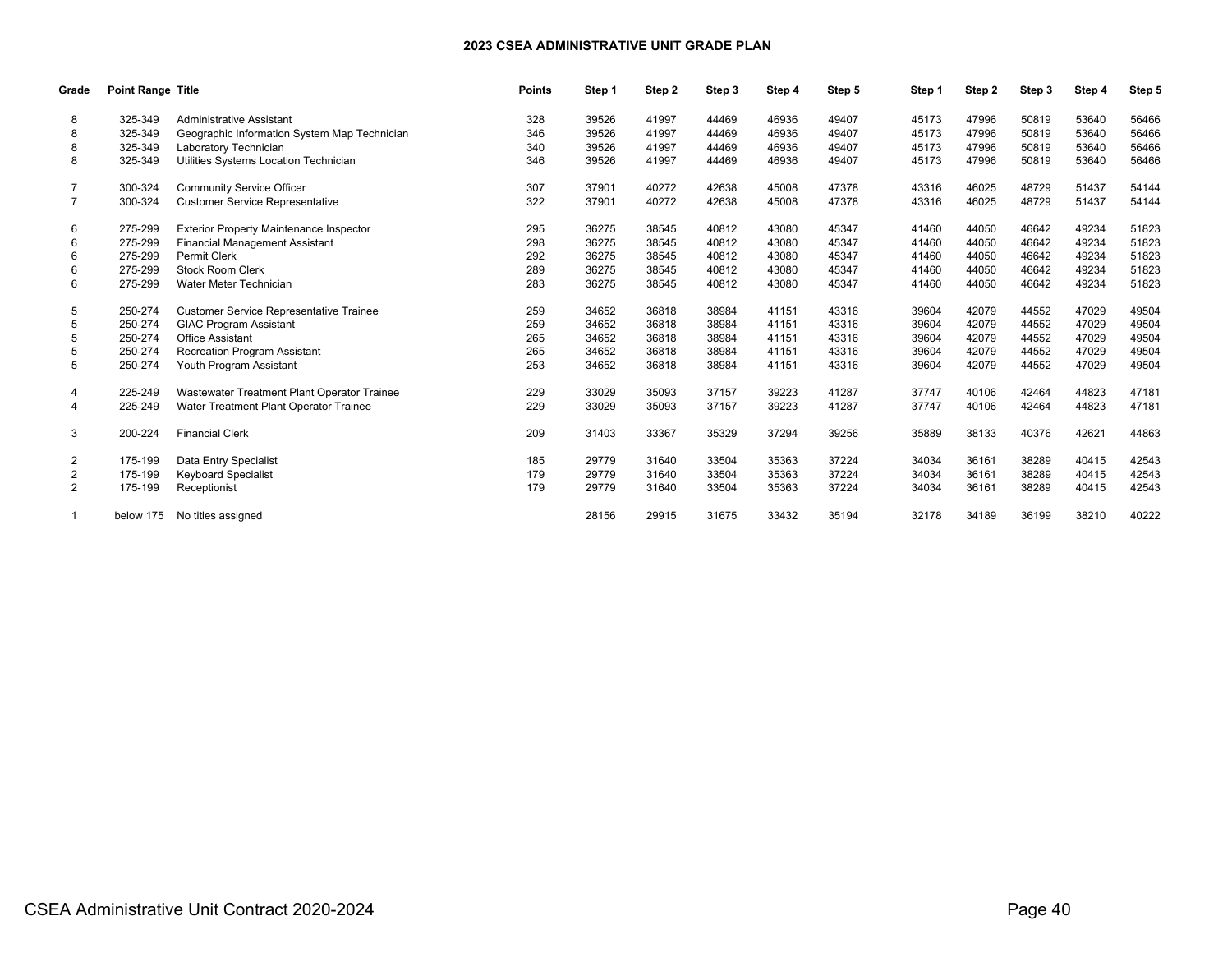| Grade    | Point Range Title  |                                                                      | <b>Points</b> | Step 1         | Step 2         | Step 3         | Step 4         | Step 5         | Step 1         | Step 2         | Step 3         | Step 4         | Step 5         |
|----------|--------------------|----------------------------------------------------------------------|---------------|----------------|----------------|----------------|----------------|----------------|----------------|----------------|----------------|----------------|----------------|
| 18       | 575-599            | Senior Plan Examiner                                                 | 597           | 57024          | 60588          | 64151          | 67716          | 71278          | 65169          | 69243          | 73315          | 77388          | 81461          |
| 17       | 550-574            | <b>Electrical Inspector</b>                                          | 551           | 55364          | 58823          | 62284          | 65745          | 69204          | 63272          | 67227          | 71182          | 75136          | 79089          |
| 17       | 550-574            | Geographic Information System Administrator                          | 553           | 55364          | 58823          | 62284          | 65745          | 69204          | 63272          | 67227          | 71182          | 75136          | 79089          |
| 17       | 550-574            | Plumbing Inspector                                                   | 557           | 55364          | 58823          | 62284          | 65745          | 69204          | 63272          | 67227          | 71182          | 75136          | 79089          |
| 17       | 550-574            | <b>Watershed Coordinator</b>                                         | 551           | 55364          | 58823          | 62284          | 65745          | 69204          | 63272          | 67227          | 71182          | 75136          | 79089          |
| 16       | 525-549            | Environmental and Landscape Planner                                  | 545           | 53703          | 57061          | 60413          | 63769          | 67127          | 61375          | 65209          | 69046          | 72880          | 76717          |
| 16       | 525-549            | Historic Preservation and Neighborhood Planner                       | 545           | 53703          | 57061          | 60413          | 63769          | 67127          | 61375          | 65209          | 69046          | 72880          | 76717          |
| 16       | 525-549            | Housing Code Supervisor                                              | 547           | 53703          | 57061          | 60413          | 63769          | 67127          | 61375          | 65209          | 69046          | 72880          | 76717          |
| 16       | 525-549            | Laboratory Director                                                  | 529           | 53703          | 57061          | 60413          | 63769          | 67127          | 61375          | 65209          | 69046          | 72880          | 76717          |
| 16       | 525-549            | Senior Code Inspector                                                | 539           | 53703          | 57061          | 60413          | 63769          | 67127          | 61375          | 65209          | 69046          | 72880          | 76717          |
|          | 525-549            | Senior Planner                                                       | 545           | 53703          | 57061          | 60413          | 63769          | 67127          | 61375          | 65209          | 69046          | 72880          | 76717          |
| 16       | 525-549            |                                                                      | 527           | 53703          | 57061          | 60413          | 63769          | 67127          | 61375          | 65209          | 69046          | 72880          | 76717          |
| 16       |                    | Supervisor of Electrical Services                                    |               |                |                |                |                |                |                |                |                |                |                |
| 15       | 500-524            | Assistant Chief Wastewater Treatment Plant Operator                  | 515           | 52040          | 55294          | 58547          | 61800          | 65052          | 59477          | 63193          | 66909          | 70628          | 74345          |
| 15       | 500-524            | Assistant Chief Water Treatment Plant Operator                       | 515           | 52040          | 55294          | 58547          | 61800          | 65052          | 59477          | 63193          | 66909          | 70628          | 74345          |
| 15       | 500-524            | Coordinator of Recreation Programs for Individuals with Disabilities | 509           | 52040          | 55294          | 58547          | 61800          | 65052          | 59477          | 63193          | 66909          | 70628          | 74345          |
| 15       | 500-524            | <b>GIAC Program Coordinator</b>                                      | 509           | 52040          | 55294          | 58547          | 61800          | 65052          | 59477          | 63193          | 66909          | 70628          | 74345          |
| 15       | 500-524            | <b>Historic Preservation Planner</b>                                 | 515           | 52040          | 55294          | 58547          | 61800          | 65052          | 59477          | 63193          | 66909          | 70628          | 74345          |
| 15       | 500-524            | <b>Hospitality Employment Training Program Coordinator</b>           | 503           | 52040          | 55294          | 58547          | 61800          | 65052          | 59477          | 63193          | 66909          | 70628          | 74345          |
| 15       | 500-524            | <b>Recreation Program Coordinator</b>                                | 505           | 52040          | 55294          | 58547          | 61800          | 65052          | 59477          | 63193          | 66909          | 70628          | 74345          |
| 15       | 500-524            | Sidewalk Program Manager                                             | 509           | 52040          | 55294          | 58547          | 61800          | 65052          | 59477          | 63193          | 66909          | 70628          | 74345          |
| 15       | 500-524            | Youth Program Coordinator                                            | 515           | 52040          | 55294          | 58547          | 61800          | 65052          | 59477          | 63193          | 66909          | 70628          | 74345          |
| 14       | 475-499            | Code Inspector                                                       | 493           | 50380          | 53531          | 56679          | 59825          | 62975          | 57578          | 61178          | 64775          | 68373          | 71973          |
| 14       | 475-499            | Electrician                                                          | 477           | 50380          | 53531          | 56679          | 59825          | 62975          | 57578          | 61178          | 64775          | 68373          | 71973          |
| 14       | 475-499            | Stock Room Manager                                                   | 479           | 50380          | 53531          | 56679          | 59825          | 62975          | 57578          | 61178          | 64775          | 68373          | 71973          |
|          | 450-474            |                                                                      | 459           | 48721          | 51765          | 54809          | 57856          | 60900          | 55679          | 59159          | 62638          | 66119          | 69599          |
| 13       | 450-474            | <b>Assistant Civil Engineer</b>                                      | 463           | 48721          | 51765          | 54809          | 57856          | 60900          | 55679          |                | 62638          | 66119          | 69599          |
| 13       |                    | <b>Building Inspector</b>                                            |               |                |                |                |                |                |                | 59159          |                |                |                |
| 13       | 450-474<br>450-474 | Forestry Technician                                                  | 471<br>453    | 48721          | 51765          | 54809          | 57856          | 60900          | 55679          | 59159<br>59159 | 62638<br>62638 | 66119          | 69599<br>69599 |
| 13<br>13 | 450-474            | <b>Assistant Transportation Engineer</b><br>Planner                  | 465           | 48721<br>48721 | 51765<br>51765 | 54809<br>54809 | 57856<br>57856 | 60900<br>60900 | 55679<br>55679 |                | 62638          | 66119<br>66119 | 69599          |
|          |                    |                                                                      |               |                |                |                |                |                |                | 59159          |                |                |                |
| 13       | 450-474            | Senior Geographic Information System Specialist                      | 471           | 48721          | 51765          | 54809          | 57856          | 60900          | 55679          | 59159          | 62638          | 66119          | 69599          |
| 13       | 450-474            | Senior Wastewater Treatment Plant Operator                           | 473           | 48721          | 51765          | 54809          | 57856          | 60900          | 55679          | 59159          | 62638          | 66119          | 69599          |
| 13       | 450-474            | Senior Water Treatment Plant Operator                                | 473           | 48721          | 51765          | 54809          | 57856          | 60900          | 55679          | 59159          | 62638          | 66119          | 69599          |
| 12       | 425-449            | <b>GIAC Program Leader</b>                                           | 438           | 47059          | 49998          | 52942          | 55884          | 58823          | 53780          | 57142          | 60505          | 63866          | 67227          |
| 12       | 425-449            | Geographic Information System Specialist                             | 427           | 47059          | 49998          | 52942          | 55884          | 58823          | 53780          | 57142          | 60505          | 63866          | 67227          |
| 12       | 425-449            | Recreation Program Specialist                                        | 435           | 47059          | 49998          | 52942          | 55884          | 58823          | 53780          | 57142          | 60505          | 63866          | 67227          |
| 12       | 425-449            | Specialist in Recreation for Individuals with Disabilities           | 432           | 47059          | 49998          | 52942          | 55884          | 58823          | 53780          | 57142          | 60505          | 63866          | 67227          |
| 12       | 425-449            | Youth Program Leader                                                 | 432           | 47059          | 49998          | 52942          | 55884          | 58823          | 53780          | 57142          | 60505          | 63866          | 67227          |
| 11       | 400-424            | Housing Inspector                                                    | 421           | 45396          | 48234          | 51072          | 53909          | 56747          | 51883          | 55126          | 58367          | 61611          | 64854          |
| 11       | 400-424            | Recreation Program Leader                                            | 408           | 45396          | 48234          | 51072          | 53909          | 56747          | 51883          | 55126          | 58367          | 61611          | 64854          |
| 11       | 400-424            | Senior Community Service Officer                                     | 422           | 45396          | 48234          | 51072          | 53909          | 56747          | 51883          | 55126          | 58367          | 61611          | 64854          |
| 11       | 400-424            | Senior Water Meter Technician                                        | 410           | 45396          | 48234          | 51072          | 53909          | 56747          | 51883          | 55126          | 58367          | 61611          | 64854          |
| 10       | 375-399            | <b>Electrical Technician</b>                                         | 391           | 43735          | 46471          | 49203          | 51939          | 54672          | 49985          | 53109          | 56233          | 59357          | 62481          |
| 10       | 375-399            | <b>Engineering Technician</b>                                        | 396           | 43735          | 46471          | 49203          | 51939          | 54672          | 49985          | 53109          | 56233          | 59357          | 62481          |
| 10       | 375-399            | <b>Network Integration Specialist</b>                                | 397           | 43735          | 46471          | 49203          | 51939          | 54672          | 49985          | 53109          | 56233          | 59357          | 62481          |
| 10       | 375-399            | <b>Supervising Customer Service Representative</b>                   | 399           | 43735          | 46471          | 49203          | 51939          | 54672          | 49985          | 53109          | 56233          | 59357          | 62481          |
| 9        | 350-374            | Wastewater Treatment Plant Operator                                  | 352           | 42077          | 44705          | 47336          | 49964          | 52594          | 48087          | 51092          | 54098          | 57103          | 60109          |
| 9        | 350-374            | Water Treatment Plant Operator                                       | 352           | 42077          | 44705          | 47336          | 49964          | 52594          | 48087          | 51092          | 54098          | 57103          | 60109          |
|          |                    |                                                                      |               |                |                |                |                |                |                |                |                |                |                |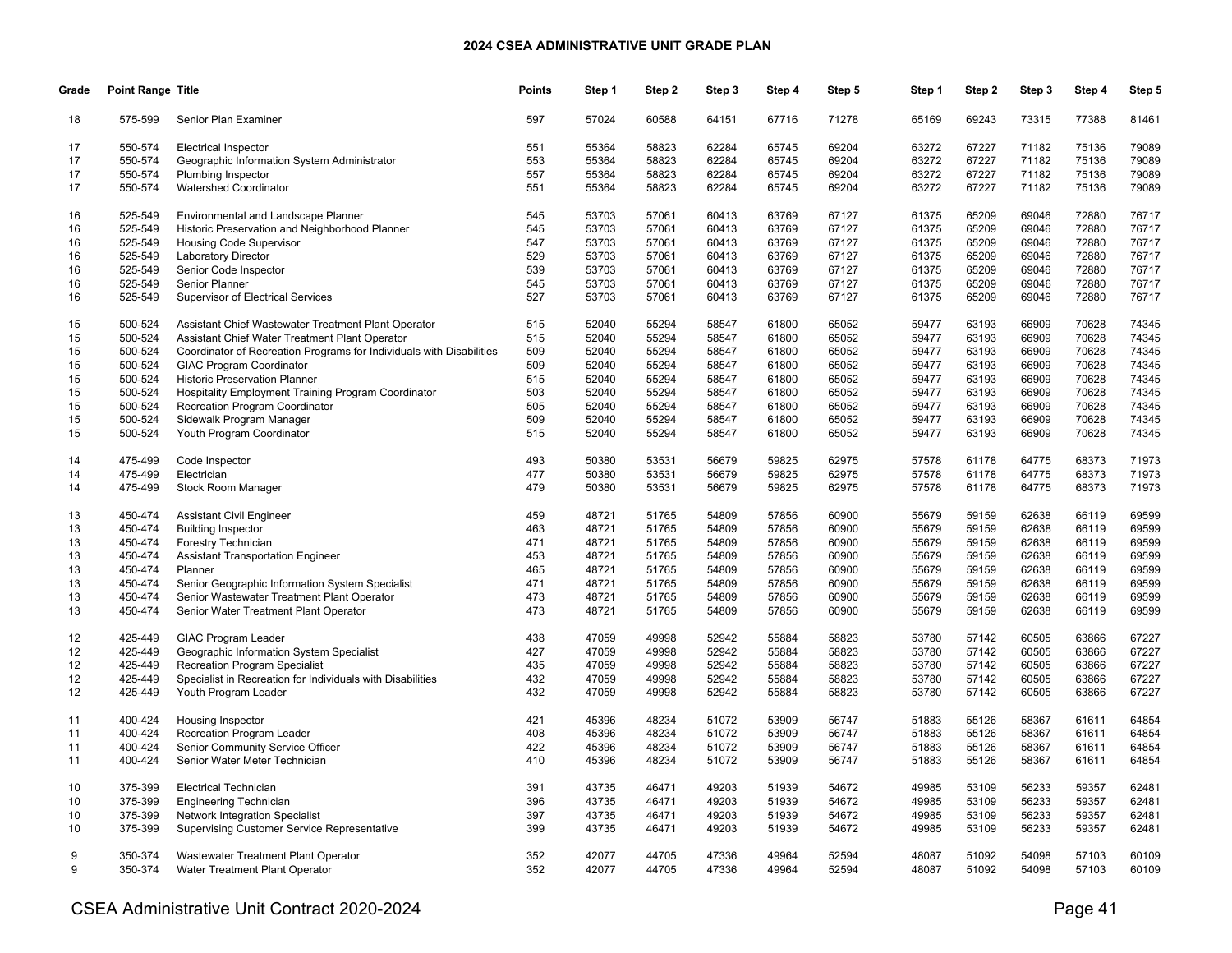| Grade          | <b>Point Range Title</b> |                                                | <b>Points</b> | Step 1 | Step 2 | Step 3 | Step 4 | Step 5 | Step 1 | Step 2 | Step 3 | Step 4 | Step 5 |
|----------------|--------------------------|------------------------------------------------|---------------|--------|--------|--------|--------|--------|--------|--------|--------|--------|--------|
| 8              | 325-349                  | <b>Administrative Assistant</b>                | 328           | 40415  | 42942  | 45470  | 47992  | 50519  | 46189  | 49076  | 51962  | 54847  | 57736  |
|                | 325-349                  | Geographic Information System Map Technician   | 346           | 40415  | 42942  | 45470  | 47992  | 50519  | 46189  | 49076  | 51962  | 54847  | 57736  |
| 8              | 325-349                  | Laboratory Technician                          | 340           | 40415  | 42942  | 45470  | 47992  | 50519  | 46189  | 49076  | 51962  | 54847  | 57736  |
| 8              | 325-349                  | Utilities Systems Location Technician          | 346           | 40415  | 42942  | 45470  | 47992  | 50519  | 46189  | 49076  | 51962  | 54847  | 57736  |
|                | 300-324                  | <b>Community Service Officer</b>               | 307           | 38754  | 41178  | 43597  | 46021  | 48444  | 44291  | 47061  | 49825  | 52594  | 55362  |
| $\overline{7}$ | 300-324                  | <b>Customer Service Representative</b>         | 322           | 38754  | 41178  | 43597  | 46021  | 48444  | 44291  | 47061  | 49825  | 52594  | 55362  |
| 6              | 275-299                  | <b>Exterior Property Maintenance Inspector</b> | 295           | 37091  | 39412  | 41730  | 44049  | 46367  | 42393  | 45041  | 47691  | 50342  | 52989  |
| 6              | 275-299                  | <b>Financial Management Assistant</b>          | 298           | 37091  | 39412  | 41730  | 44049  | 46367  | 42393  | 45041  | 47691  | 50342  | 52989  |
| 6              | 275-299                  | <b>Permit Clerk</b>                            | 292           | 37091  | 39412  | 41730  | 44049  | 46367  | 42393  | 45041  | 47691  | 50342  | 52989  |
| 6              | 275-299                  | <b>Stock Room Clerk</b>                        | 289           | 37091  | 39412  | 41730  | 44049  | 46367  | 42393  | 45041  | 47691  | 50342  | 52989  |
| 6              | 275-299                  | Water Meter Technician                         | 283           | 37091  | 39412  | 41730  | 44049  | 46367  | 42393  | 45041  | 47691  | 50342  | 52989  |
|                | 250-274                  | <b>Customer Service Representative Trainee</b> | 259           | 35432  | 37646  | 39861  | 42077  | 44291  | 40495  | 43026  | 45554  | 48087  | 50618  |
| 5              | 250-274                  | <b>GIAC Program Assistant</b>                  | 259           | 35432  | 37646  | 39861  | 42077  | 44291  | 40495  | 43026  | 45554  | 48087  | 50618  |
| 5              | 250-274                  | <b>Office Assistant</b>                        | 265           | 35432  | 37646  | 39861  | 42077  | 44291  | 40495  | 43026  | 45554  | 48087  | 50618  |
| 5              | 250-274                  | <b>Recreation Program Assistant</b>            | 265           | 35432  | 37646  | 39861  | 42077  | 44291  | 40495  | 43026  | 45554  | 48087  | 50618  |
| 5              | 250-274                  | Youth Program Assistant                        | 253           | 35432  | 37646  | 39861  | 42077  | 44291  | 40495  | 43026  | 45554  | 48087  | 50618  |
| 4              | 225-249                  | Wastewater Treatment Plant Operator Trainee    | 229           | 33772  | 35883  | 37993  | 40106  | 42216  | 38596  | 41008  | 43419  | 45832  | 48243  |
|                | 225-249                  | Water Treatment Plant Operator Trainee         | 229           | 33772  | 35883  | 37993  | 40106  | 42216  | 38596  | 41008  | 43419  | 45832  | 48243  |
| 3              | 200-224                  | <b>Financial Clerk</b>                         | 209           | 32110  | 34118  | 36124  | 38133  | 40139  | 36697  | 38991  | 41284  | 43580  | 45872  |
| 2              | 175-199                  | Data Entry Specialist                          | 185           | 30449  | 32352  | 34258  | 36159  | 38062  | 34800  | 36975  | 39151  | 41324  | 43500  |
| 2              | 175-199                  | <b>Keyboard Specialist</b>                     | 179           | 30449  | 32352  | 34258  | 36159  | 38062  | 34800  | 36975  | 39151  | 41324  | 43500  |
| $\overline{2}$ | 175-199                  | Receptionist                                   | 179           | 30449  | 32352  | 34258  | 36159  | 38062  | 34800  | 36975  | 39151  | 41324  | 43500  |
|                | below 175                | No titles assigned                             |               | 28790  | 30588  | 32388  | 34184  | 35986  | 32902  | 34958  | 37013  | 39070  | 41127  |